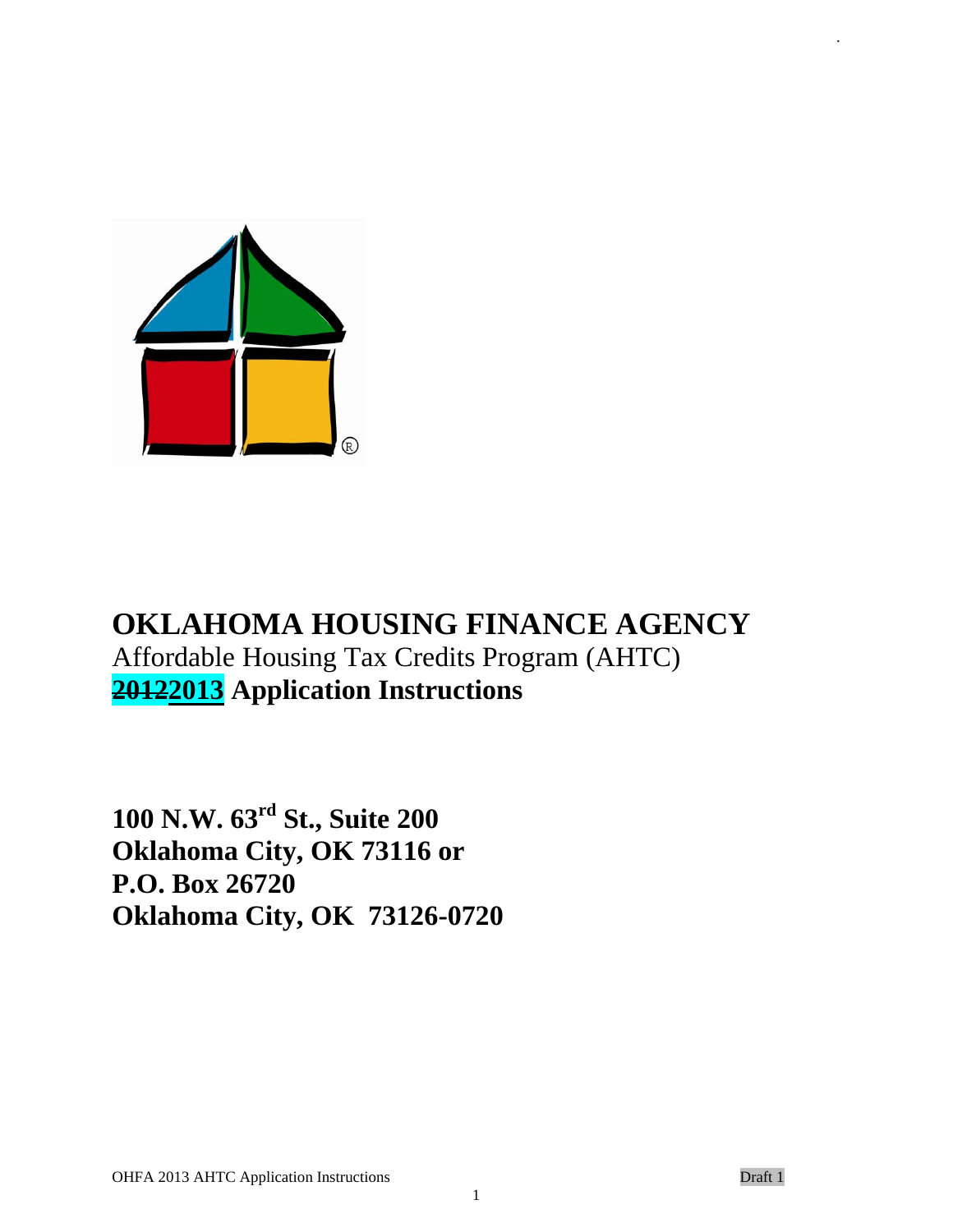# **Table of Contents**

| 1.  |  |
|-----|--|
| 2.  |  |
| 3.  |  |
| 4.  |  |
| 5.  |  |
| 6.  |  |
| 7.  |  |
| 8.  |  |
| 9.  |  |
|     |  |
|     |  |
|     |  |
| 1.  |  |
| 2.  |  |
| 3a. |  |
| 3b. |  |
| 4.  |  |
| 5.  |  |
| 6.  |  |
| 7.  |  |
| 8.  |  |
| 9.  |  |
| 10. |  |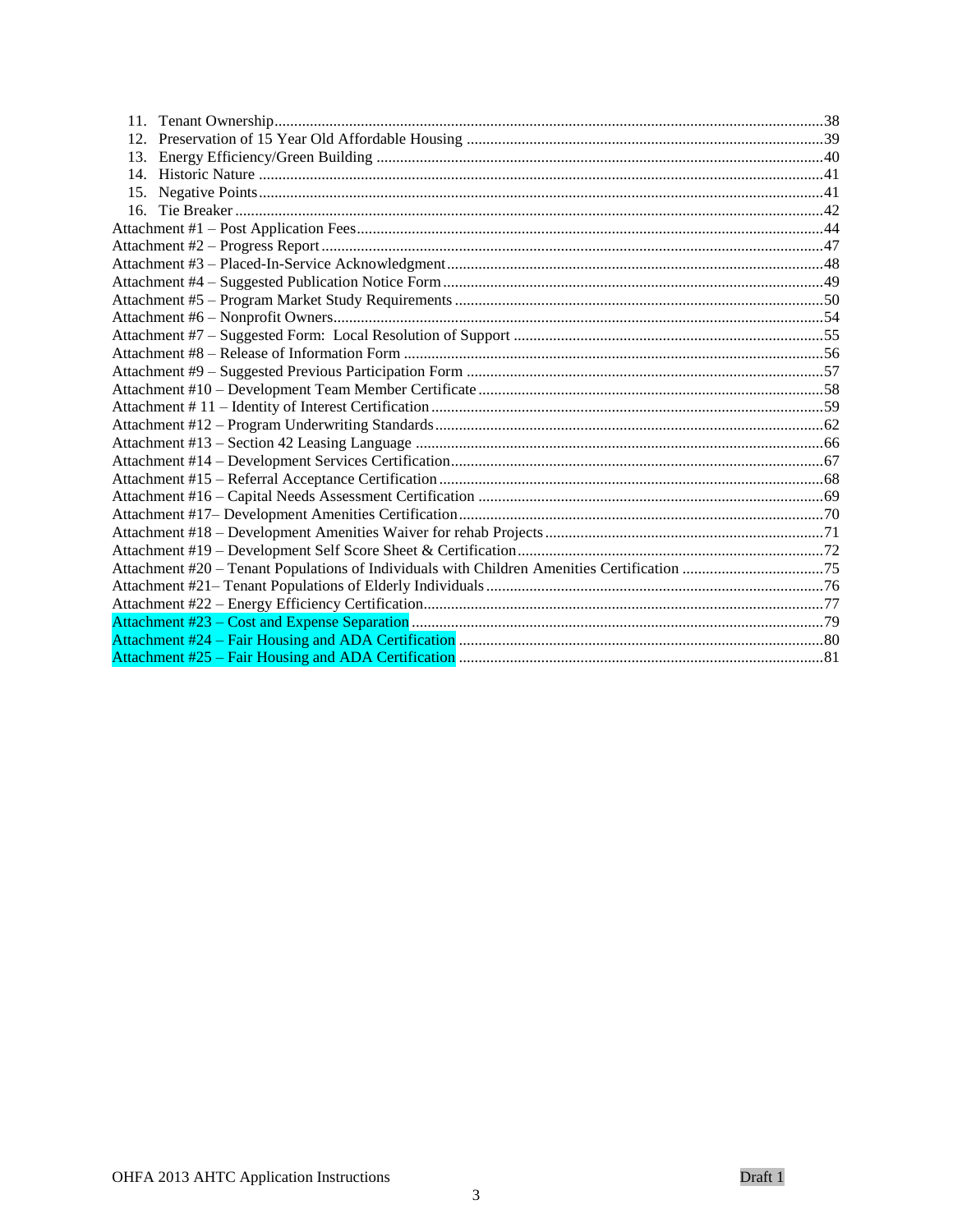# **AHTC Application Instructions**

# <span id="page-3-0"></span>**Qualified Allocation Plan (QAP)**

Oklahoma Housing Finance Agency (OHFA)'s QAP consists of the Application Instructions, Application Form, and Title 330, Chapter 36 Affordable Housing Tax Credit (AHTC) Program Rules. In any instance where there is a conflict between the Rules and the Instructions and/or the Application Form, the Rules shall control. In any instance where there is a conflict between Oklahoma's QAP and Section 42 of the IRS Code, the IRS Code shall control. However, in some areas OHFA has chosen to be more restrictive than the Code. All parts of the QAP can be accessed on OHFA's website, [www.ohfa.org.](http://www.ohfa.org/)

It is the responsibility of the Applicant to confirm with OHFA the Application instructions and forms are the current ones in use. The instructions, forms, and the information contained herein are effective January 1, 20122013.

<span id="page-3-1"></span>A copy of Section 42 IRS Code can be found at [www.irs.gov.](http://www.irs.gov/)

### **Introduction**

The purpose of Oklahoma's AHTC Program is to use federal Tax Credits available under Section 42 of the Internal Revenue Code of 1986, as amended (the Code), to the maximum extent possible each year as a tool for the creation and maintenance of rental Housing Units for low and very low Income households in the State of Oklahoma in such a way as to further the following goals:

- Make such units affordable to households having the lowest Income and for the longest time period
- Assist in the provision of financially viable, market appropriate housing in areas of greatest need in the State
- Assist in the provision of quality housing at a reasonable cost to meet a variety of needs, including family, Elderly and Special Needs populations
- Provide opportunities to a variety of qualified sponsors, both for-profit and Nonprofit, for a variety of housing Development sizes
- Allocate only the amount of Credits necessary for financial feasibility of a Development and its viability as a qualified Low-Income Housing Development throughout the affordability period
- Allocate Tax Credits to rental housing Developments which provide the greatest overall public benefits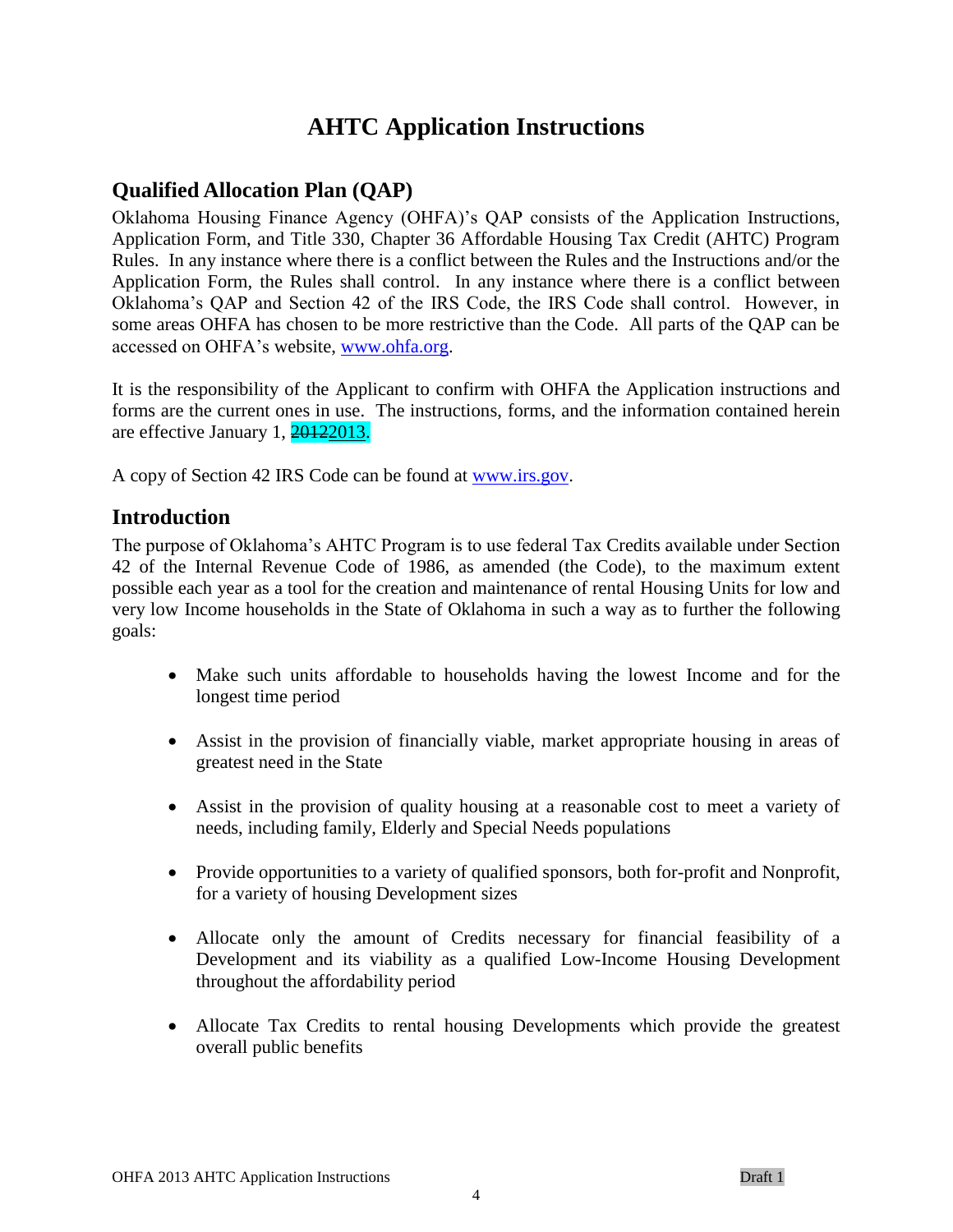Allocate Tax Credits to as many quality rental housing Developments as possible, considering cost, size, location, and income mix of proposals

### <span id="page-4-0"></span>**Eligible Activities**

- 1. Acquisition
- 2. Substantial Rehabilitation
- 3. Acquisition/Substantial Rehabilitation
- 4. Acquisition/Substantial Rehabilitation/New Construction
- 5. New Construction

For all Rehabilitation projects that are current Tax Credit Developments, to be eligible to receive credits Applications cannot be received prior to the end of the calendar year of the 15<sup>th</sup> year of the compliance period.

### <span id="page-4-1"></span>**Geographic Use of Development Resources**

AHTCs may be used statewide.

### <span id="page-4-2"></span>**AHTCs Available for Award**

The total 20122013 AHTC Program Allocation is not known at this time. The AHTC Program Allocation for 20112012 was \$8,065,405 8,341,318 based on the Oklahoma population.

### <span id="page-4-3"></span>**Development Award Maximums**

The maximum amount of Tax Credits that will be awarded to any Development is \$750,000. This maximum applies to all Developments including those that receive the 130% boost.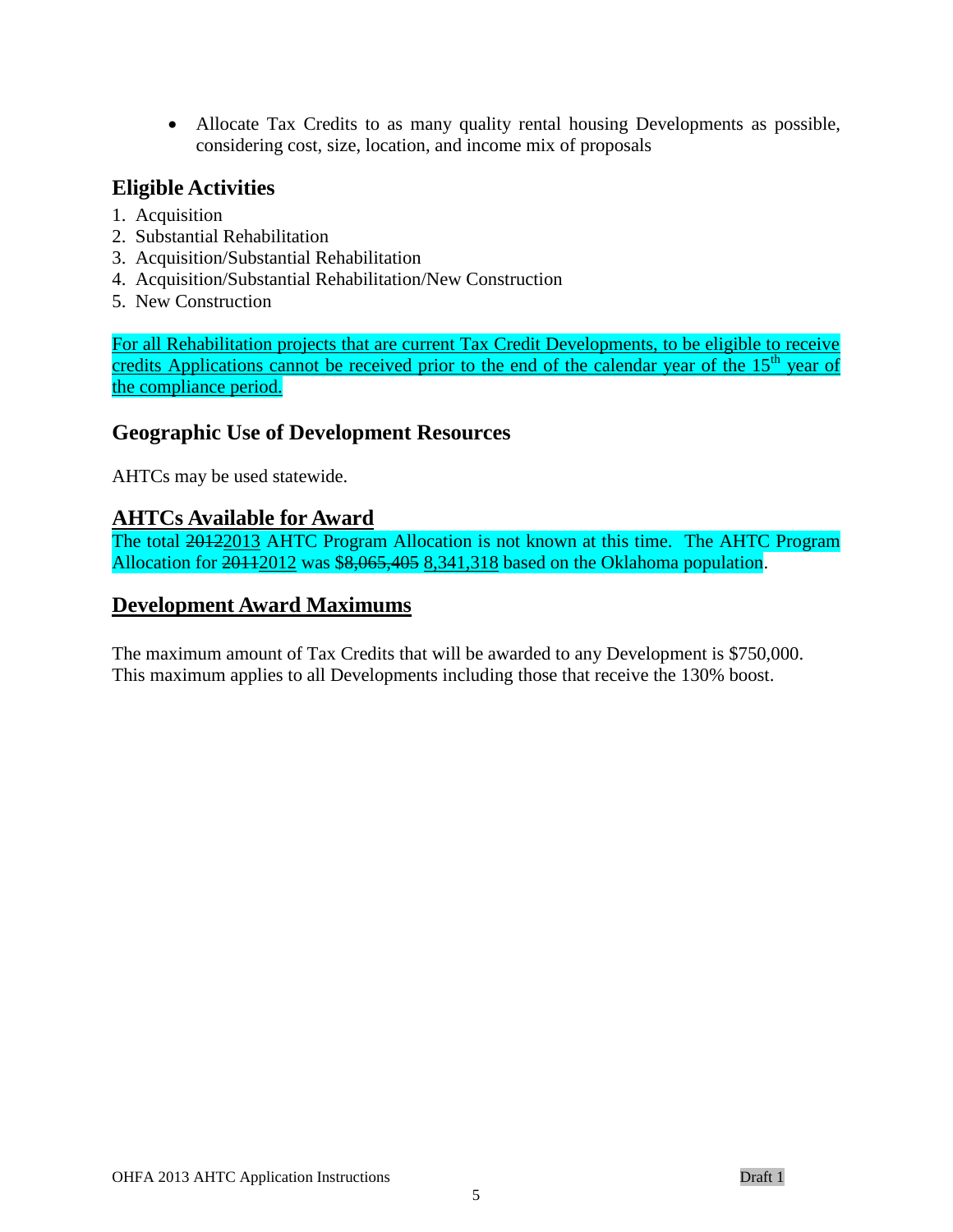# <span id="page-5-0"></span>**Application Questions**

Questions regarding any information contained in this Application Package may be directed in writing to: Oklahoma Housing Finance Agency Housing Development Team

P.O. Box 26720

Oklahoma City, Oklahoma 73126-0720

All OHFA/Housing Development Team (HDT) Staff can be accessed by email or phone. The individual fax number for each Staff member is 405.419.9 last three digits (extension number).

| john.marshall@ohfa.org                                                                                  | <b>HDT</b> Leader                                                                                           | 405.419.8263                                 |
|---------------------------------------------------------------------------------------------------------|-------------------------------------------------------------------------------------------------------------|----------------------------------------------|
| darrell.beavers@ohfa.org                                                                                | <b>HDT</b> Manager                                                                                          | 405.419.8261                                 |
| darcy.green@ohfa.org                                                                                    | <b>HDT</b> Program Supervisor                                                                               | 405.419.8145                                 |
| jody.glaze@ohfa.org                                                                                     | <b>HDT</b> Secretary                                                                                        | 405.419.8133                                 |
| alicia. thomas@ohfa.org                                                                                 | <b>Housing Financial Analyst</b>                                                                            | 405.419.8137                                 |
| brandi.muse@ohfa.org                                                                                    | <b>Housing Financial Analyst</b>                                                                            | 405.419.8201                                 |
| danette.carr@ohfa.org                                                                                   | <b>Housing Financial Analyst</b>                                                                            | 405.419.8136                                 |
| emily.anderson@ohfa.org                                                                                 | <b>Housing Financial Analyst</b>                                                                            | 405.419.8162                                 |
| gerda.elpedes@ohfa.org                                                                                  | <b>Housing Financial Analyst</b>                                                                            | 405.419.8269                                 |
| pamela.miller@ohfa.org                                                                                  | <b>Housing Financial Analyst</b>                                                                            | 405.419.8134                                 |
| <b>Program Compliance:</b><br>tricia.braden@ohfa.org<br>sandra.mcgougan@ohfa.org<br>kash.parks@ohfa.org | <b>AHTC Compliance Specialist</b><br><b>AHTC Compliance Specialist</b><br><b>AHTC Compliance Specialist</b> | 405.419.8272<br>405.419.8271<br>405.419.8120 |

### <span id="page-5-1"></span>**Technical Assistance Requests**

Applicants are expected to have a clear understanding of IRC Section 42, OHFA Rules and Application Instructions that govern the AHTC, and must demonstrate their capacity to operate the Program with all applicable requirements.

Staff is available to provide technical assistance regarding a variety of housing and community development issues as they relate to individual Development Applications. Interested parties seeking technical assistance regarding affordable housing development are encouraged to make written requests citing the specific topics of interest. This allows Staff to perform appropriate research and prepare copied materials applicable to the meeting.

Upon receipt of requests for technical assistance, Staff will contact the interested parties to establish a mutually agreeable date and time for a meeting that will include all relevant parties to the Applications(s).

#### **Drop-in technical assistance requests are not allowed.**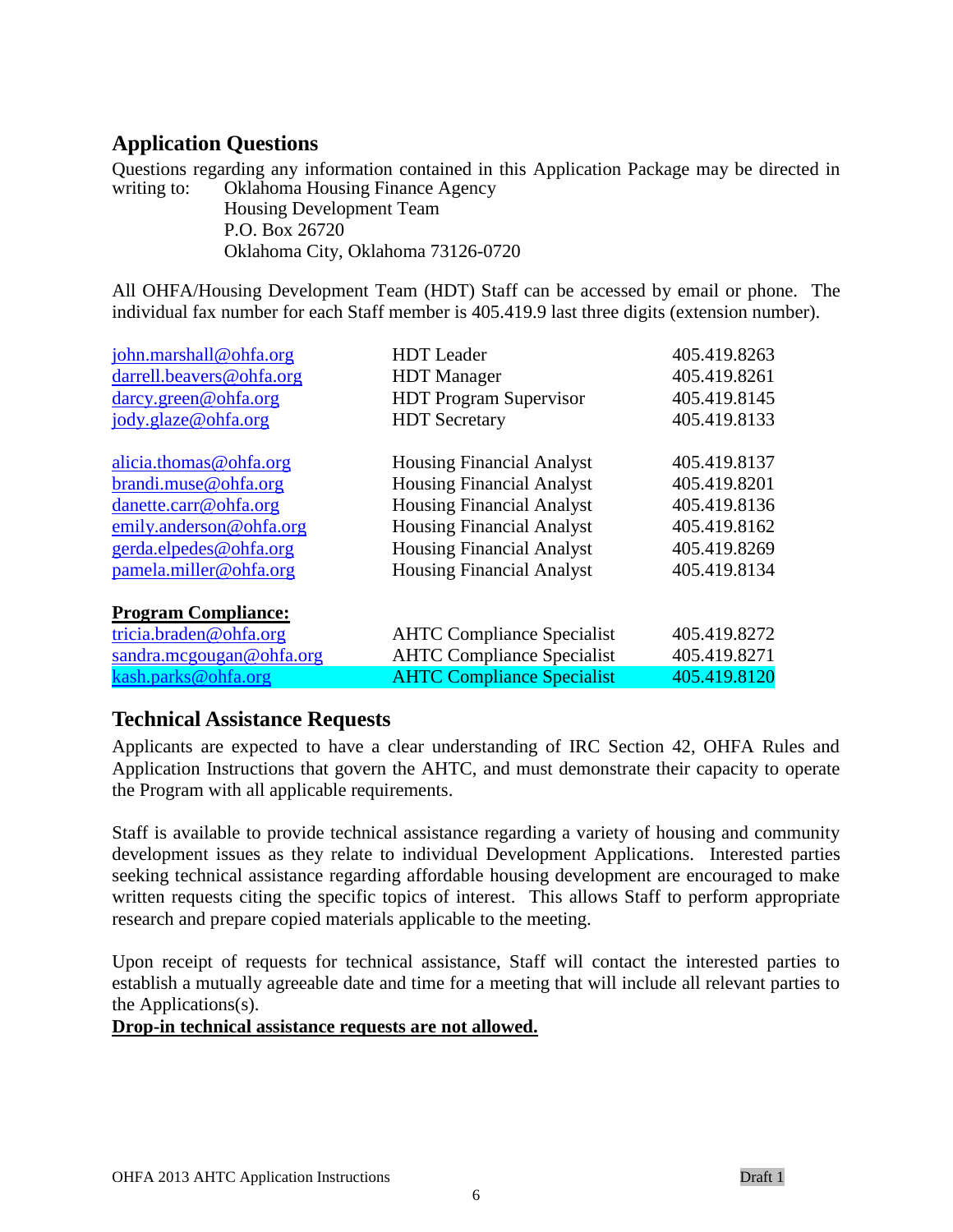### <span id="page-6-0"></span>**Timely Application Submission**

# **For 20122013 there will be two Funding Periods for which Applications will be accepted.**

**NOTICE!!!** All Applications for Funding Period One must be submitted no later than 4:30 p.m. on **Thursday, January 1210, 20122013**. All Applications for Funding Period Two must be submitted no later than 4:30 p.m. on **Tuesday Wednesday, July 3, 20122013.**

**LATE APPLICATIONS** - No Applications will be accepted after **4:30 p.m**. of the Due Date. Late Applications will be returned.

**All information to be considered with an Application must be received by the deadline.**  Applications that are submitted by electronic means (email or fax) will not be accepted.

Applications can be mailed to the following address: OKLAHOMA HOUSING FINANCE AGENCY Housing Development Team P. O. Box 26720 OR 100 N.W. 63<sup>rd</sup> Street, Suite 200 Oklahoma City, OK 73126-0720 Oklahoma City, OK 73116

Hand delivered Applications **must be** submitted to Jody Glaze, an HDT Housing Financial Analyst, the HDT Program Supervisor, or the HDT Manager. Deliverers should ensure their Applications are date-stamped and obtain a receipt. Applications must be delivered to the following address:

OKLAHOMA HOUSING FINANCE AGENCY 100 NW 63rd Street, Suite 200 Oklahoma City, OK 73116

It is the responsibility of the Applicant to verify timely receipt of the Application by designated staff.

**A HOME or Oklahoma Housing Trust Fund (HTF) application submitted in conjunction with a Tax Credit Application must be submitted before or at the same time as the Tax Credit Application**. The Applicant is encouraged to secure funding from these sources before submission of the Tax Credit Application, or be confident in the success of the Application submitted at the same time. If a HOME or HTF application is submitted with a Tax Credit Application and the HOME or HTF application is denied, the Applicant will not be allowed to submit a new HOME or HTF application for use with the Tax Credit Application after the Tax Credit Application Due Date.

A financial contingency plan, or Plan B, will only be considered for those Applicants requesting HOME funds (from OHFA) in conjunction with their AHTC request. The sole purpose of the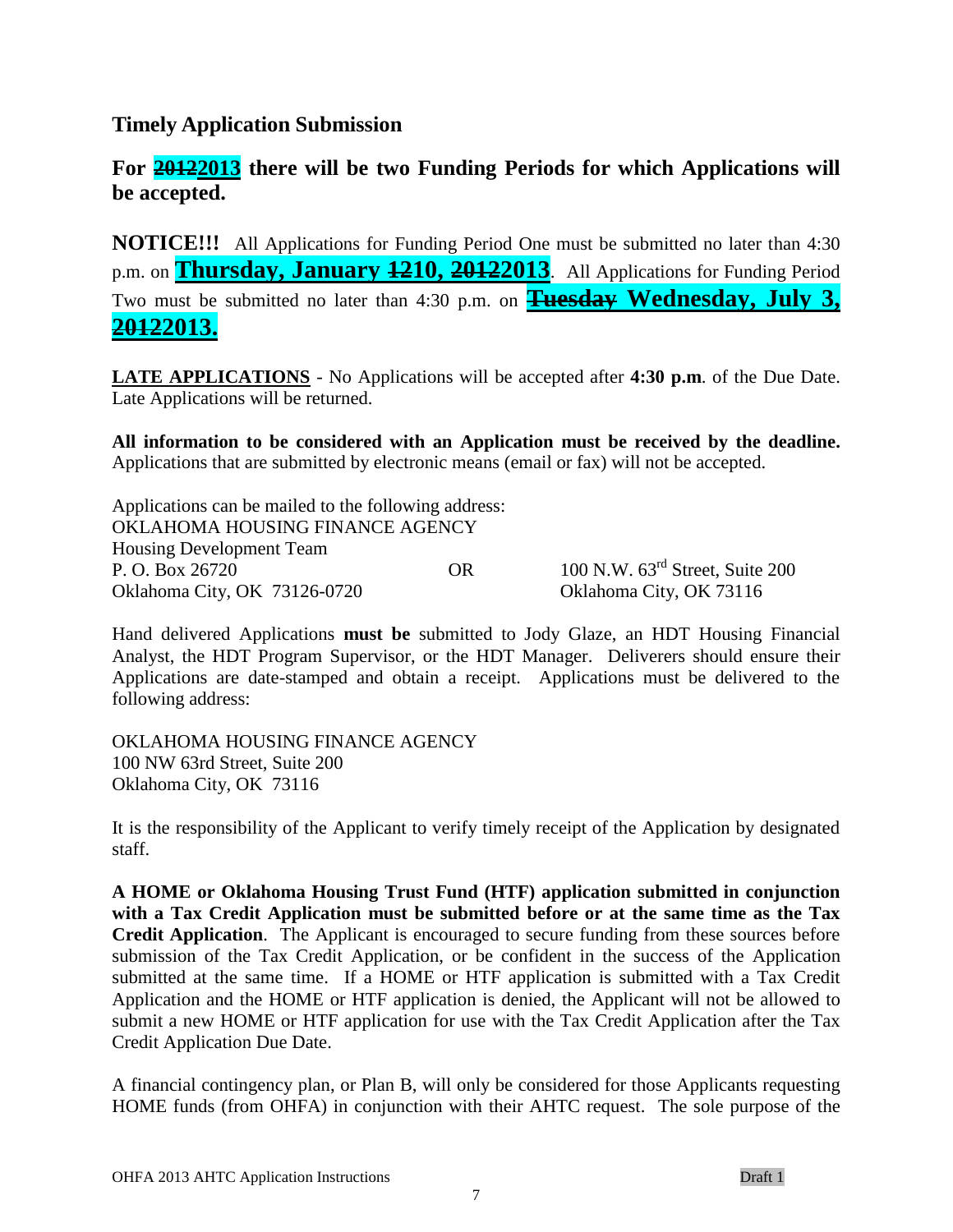Plan B should be to cover the potential financial gap caused if for some reason HOME funds are not secured for the Development.

# <span id="page-7-0"></span>**Application Fees and Postage Fees**

- \$500.00 for single or contiguous sites 1 to 4 unit Developments
- \$1,000.00 for single or contiguous sites 5 to 50 unit Developments
- \$2,000.00 for single or contiguous sites 51 to 100 unit Developments
- \$3,000.00 for single or contiguous sites Developments of over 100 units
- \$500.00 for scattered sites, per site, up to a maximum of \$3,000.00
- **\$500.00 for all Nonprofit Sponsored Developments regardless of size or proximity. If a Nonprofit is applying, but not claiming the set-aside, the reduced fee shall still apply.**
- **The costs to notify elected officials by certified mail of Applications filed and to send Preliminary Reports by FedEx to Applicants shall be reimbursed to OHFA at the time of Application. The fees will be \$25.00 for each of the mail outs. A total of \$50.00 is due at Application for postage, in addition to the Application fees delineated above. The Application and postage fees must be included in the budget.**
- **Application and postage fees are due upon submission of the Application. If payment is returned for insufficient funds, it will be deemed nonpayment and the amount to defray bank costs will be due. Failure to submit the total amount due may cause the Application not to be considered for funding.**

# <span id="page-7-1"></span>**Post Application Fees**

 **The AHTC Program utilizes a series of post Application fees. These fees are fully delineated in Attachment #1.** 

### <span id="page-7-2"></span>**Late Fees**

For **20122013**, late fees will be assessed upon progress reports, Carryover Allocations, final Allocation, and annual Owner Certifications as well as other pertinent documentation. Fees will accumulate per calendar day. For more detailed information **see Attachment #1.**

# <span id="page-7-3"></span>**Format**

Applications must be submitted in the following format:

All sections are to be tabbed according to the Application Requirements/Format and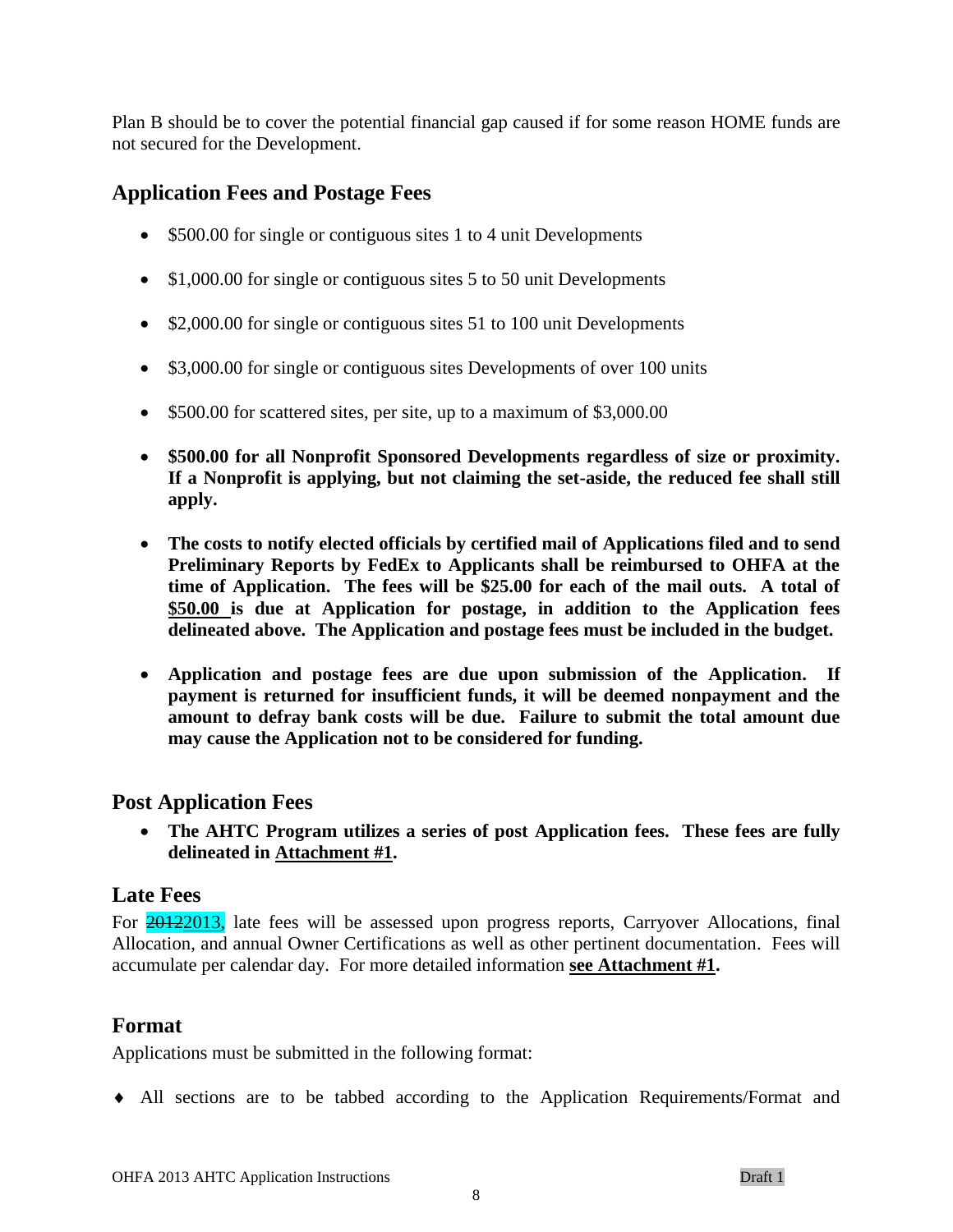Evaluation and Rating Criteria Review as outlined in the Document & Tab Requirements Format list in the Application Form.

- **All pages are to be numbered sequentially within each tab. Handwritten numbering is acceptable.**
- Do not modify Application attachment forms that are marked as "DO NOT MODIFY THIS FORM."

**Applicants for AHTCs are only required to submit one (1) original Application**.

**Use of large, three ring loose-leaf binders are required.**

#### **All information to be considered with an Application must be received by the deadline.**

### <span id="page-8-0"></span>**Provide a Fully Responsive Application**

It is the responsibility of the Applicant to provide a full and complete Application that contains sufficient information and documentation relevant to all Threshold and Selection Criteria to allow HDT Staff to make a factual determination as to whether, on its face:

- An Application satisfies each of the applicable Threshold Criteria.
- A Development is qualified to be evaluated under a given set-aside.
- There is sufficient information with which to conduct a review, assessment, and evaluation for Selection Criteria.

No blanks should be on the Application Form. If the information does not apply to you or your Application, then type N/A.

**Failure to provide a complete and fully responsive Application may result in denial of the Application for funding.** 

**Prior to submission, Applicant should verify that numbers as identified in the Application Form agree with the supporting documentation located in the individual Tabs.**

### <span id="page-8-1"></span>**Resubmissions**

If an Applicant is resubmitting an Application for an award of Tax Credits for the same Development as an Application that was denied funding in the immediately preceding Tax Credit funding cycle, the Applicant will not be required to submit an entirely new Application. Only the following items are required for resubmissions:

- New Written and Publication Notices
- New Application Affidavit
- New Processed **Attachment # 8s**
- New Signed **Attachment #10s** from Development Team members
- New Signed **Attachment #11**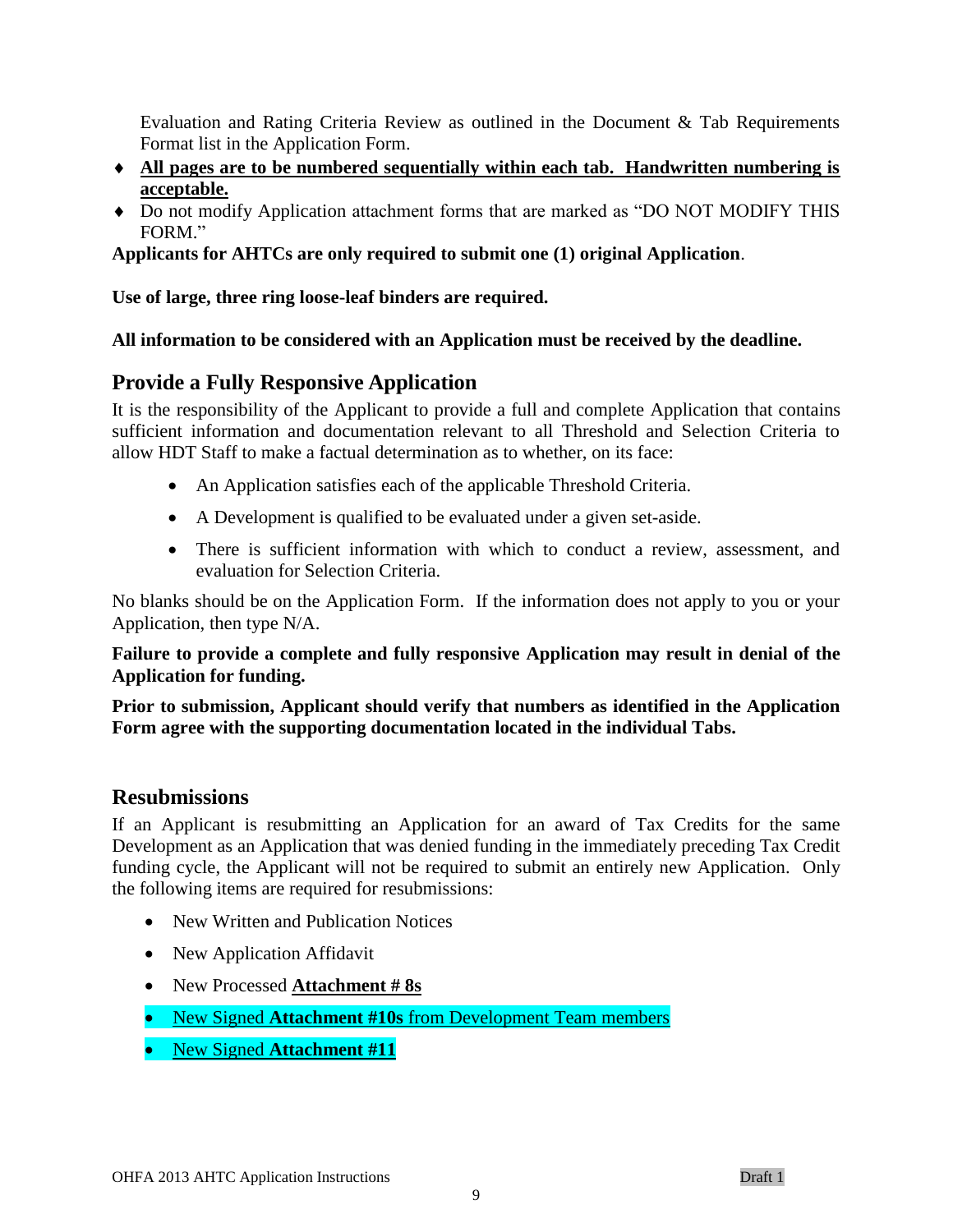- The required documentation for any Threshold or Selection Criteria that caused the prior Application to be denied for funding, or that was an area of concern to OHFA in the prior Application.
- All documents must still meet all requirements. For example, the market study and Resolution of Support cannot be older than one year.
- Any information that has changed from the prior Application, including Application pages from Tab 1.
- This information must be provided in the same numbered tab order as the original Application.

### <span id="page-9-0"></span>**Credit Funding Period**

**For 20122013 there will be two Funding Periods for which Applications will be accepted.**  Applications for Funding Period One are due **Thursday, January 1210, 20122013** and will be considered at the **May Board of Trustees Meeting**. Applications for Funding Period Two are due **TuesdayWednesday, July 3, 20122013** and will be considered at the **November Board of Trustees Meeting.**

Applications are considered based upon the Development's attributes. Award of Credits is made using a system of Threshold and Selection Criteria.

- **Credits available for distribution will be based on the following:**
	- o **100% of annual State Credit ceiling; plus**
	- o **prior year unused AHTC; plus**
	- o **AHTCs returned from Allocations made in previous years; plus**
	- o **AHTCs received from National Pool**
- **If applicable and determined to be in the State's best interest, OHFA may choose to use these Credits in various other capacities.**
- **The OHFA Board of Trustees may adjust credit distributions and/or set-asides at their discretion.**

### <span id="page-9-1"></span>**Set-Asides**

The set-aside percentages and categories for the Credit Funding Period are as follows:

| Nonprofit                           | 20%  |
|-------------------------------------|------|
| Rural Development (USDA/RD) 515     | 10%  |
| Other Rural                         | 15%  |
| Elderly                             | 20%  |
| <b>General Pool</b>                 | 30%  |
| Discretionary                       | 5%   |
| <b>Total Allocation percentages</b> | 100% |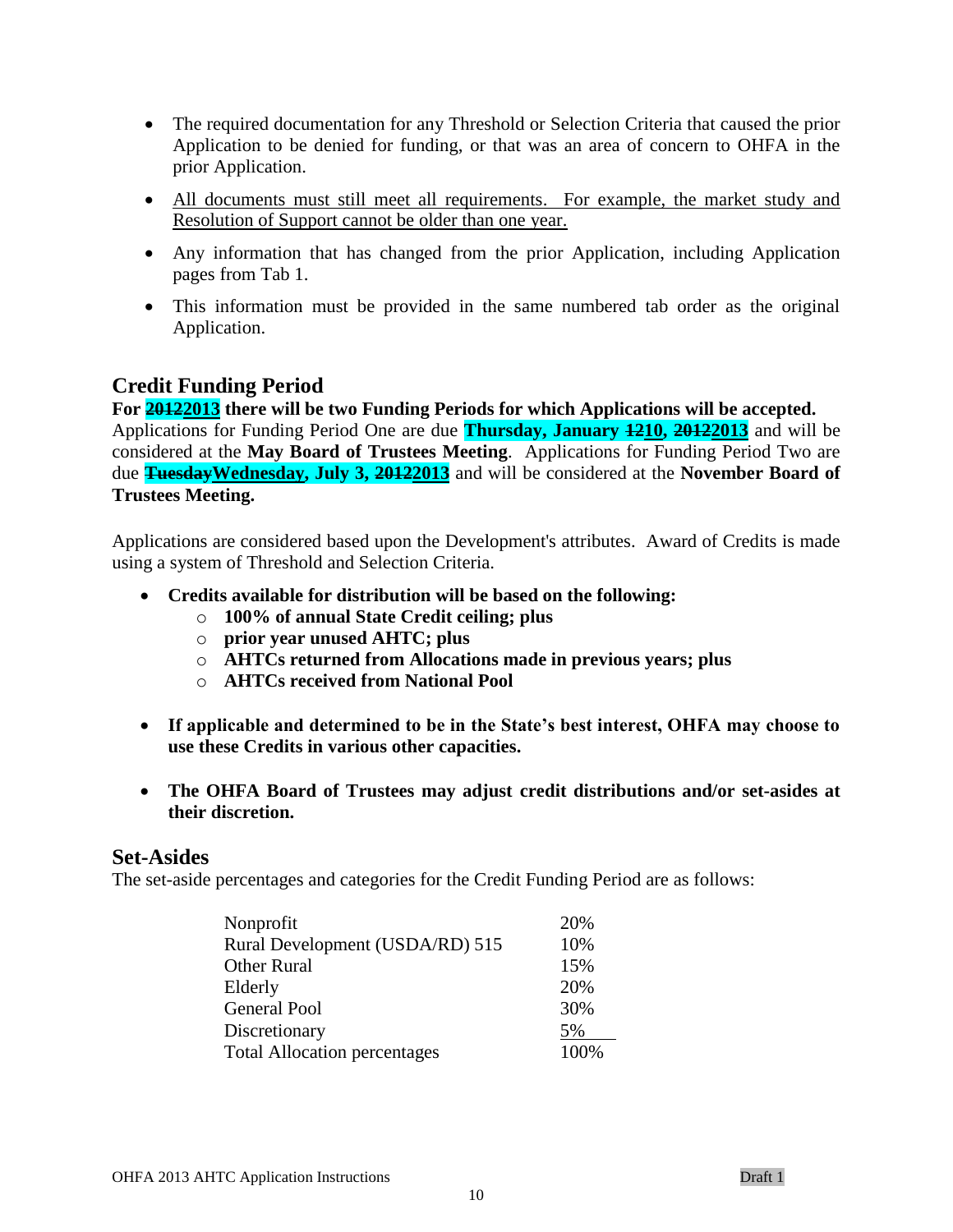Applications will be considered in the following order for the set-aside categories selected by the Applicant and for which the Development qualifies:

- 1 st Nonprofit
- $2<sup>nd</sup>$ Rural Development 515
- $2^{rd}$ **Other Rural**
- $4^{\text{th}}$ **Elderly**
- $5<sup>th</sup>$ General Pool

Developments shall only be considered in set-asides in which they qualify and request.

AHTC set-asides shall be applied as follows:

- All Applicants in each set-aside category will be considered based on total percentage score by ranking Applications from highest to lowest score until the total amount of the AHTCs within each set-aside category have been reserved.
- Applicants not funded in their first qualified and requested set-aside will be considered in their next qualified and requested set-aside category.
- In the event the AHTC balance in any set-aside category is equal to at least 75% or more of the total Credits requested by the next highest ranked Applicant, Credits will be drawn from the Discretionary set-aside to fully fund the Application.
- In the event the AHTC balance in any set-aside category is less than 75% of the total Credits requested by the next highest ranked Applicant, the funds will remain in the setaside until all Applicants in the set-aside have been awarded or all Applicants have been moved to their next qualified and requested set-asides.
- Applicants in the RD 515 set-aside must have 515 funding. Developments with only 538 funding do not qualify for this set-aside. Developments with 24 units or less will have priority over larger Developments in that set-aside. After funding the priority Applicants, all remaining Applicants in the set-aside will be considered in rank score order.
- In the event there is a balance remaining in any set-aside category the balance will be transferred to the Discretionary set-aside category, except Rural Development 515. Any amount remaining in the Rural Development 515 set-aside category after funding the Applications in that category shall be moved to the Other Rural set-aside.
- AHTCs used from the Discretionary set-aside category will be applied to the set-aside categories in the following order: Nonprofit, Rural Development 515, Other Rural, Elderly, and then the Discretionary set-aside balance transferred to the General Pool.
- Once AHTCs for each set-aside category have been reserved, remaining qualified Applicants will be moved to the General Pool set-aside category and ranked ordered by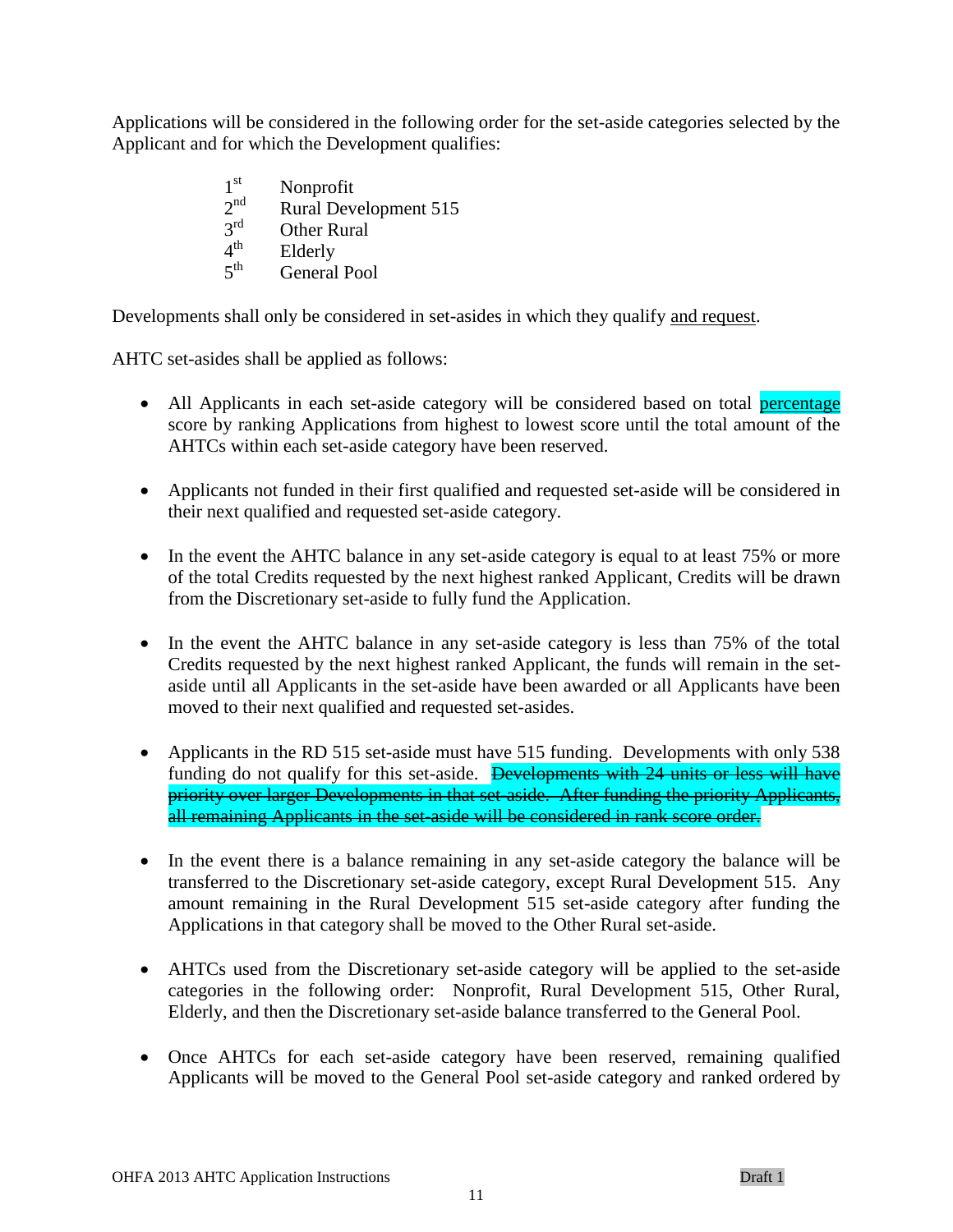score from highest to lowest irrespective of any set-aside elections. AHTCs will be reserved in descending order by score.

- AHTCs in the General Pool will be reserved until such time as the amount of AHTCs remaining is less than the next qualified Applicant. The next qualified Applicant will have the option to accept the remaining AHTCs, if the Applicant can demonstrate that the Development is financially feasible with the balance of AHTCs. If an Applicant is not willing to accept or is unable to show financial feasibility with the balance of AHTCs, then the remaining balance of AHTCs shall be offered to the next qualified Applicant in rank order. This procedure shall be followed until all AHTCs have been reserved. In the event no Applicant is willing or can demonstrate financial feasibility to accept the remaining AHTCs the balance will carry forward to the next AHTC Funding Period.
- In the first Funding Period, in the event that the amount of funds left in the General Pool is seventy five percent (75%) of the amount of AHTCs requested by the next qualified Applicant the Development will be forward funded from the amount of AHTCs reserved for the second Funding Period.
- Total AHTCs reserved for the year shall not exceed the maximum ninety percent (90%). Allocation limitation to those entities other than Nonprofits as required by the Code.

# <span id="page-11-0"></span>**Communications with OHFA during Application Review**

Following submission of an Application, neither the Applicant nor any representative or Affiliate of the Applicant shall contact any OHFA employee, concerning the Application or any other Applications filed in the same Credit funding period. OHFA reserves the right to contact the contact person(s) identified by the Applicant for the purpose of clarifying any matter.

Submission of an Application does not guarantee a full and complete review of all Threshold and/or Selection Criteria. If OHFA receives a large number of Applications for a Credit funding period, such that a complete review of all Applications is not reasonably possible, OHFA may refuse to review any Applications for that Credit funding period that clearly fail to meet one of the Threshold Criteria, or that clearly cannot achieve a sufficient score to be considered for funding. Applicants will be notified in writing of OHFA's decision not to review their Application. No refund of the Application fee will be due to the Applicant based upon the lack of a full and complete review of the Application.

Preliminary Review Report: Following the release of the preliminary Review Report, the Applicant may submit questions or request clarification concerning the preliminary Review Report. All such questions or inquiries must be in writing and addressed to the Staff member designated in the cover letter accompanying the preliminary Review Report. These questions may be submitted electronically. OHFA suggests that emailed questions are sent to at least two Staff members. OHFA reserves the right to grant or deny requests for meetings with the Staff of OHFA at any time during the Application process. Any and all requests must be in writing.

Failure to comply may result in termination of the review process and denial of the Application.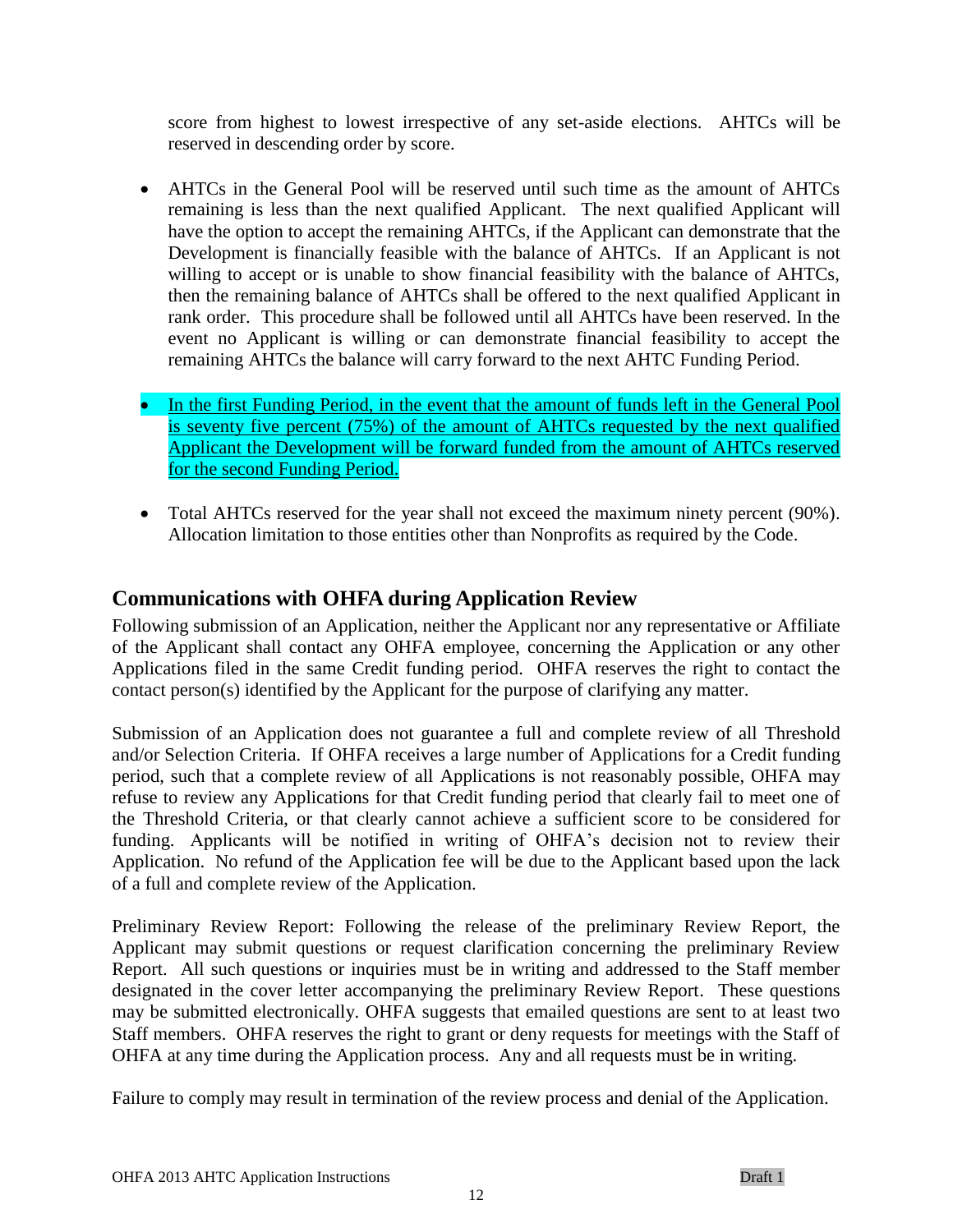# <span id="page-12-0"></span>**Communications with the Board of Trustees of OHFA**

Neither an Applicant nor members of the public shall communicate, directly or indirectly, with the Trustees regarding an Application under consideration by OHFA (except upon notice and opportunity for all parties to participate.) Applicants and others who wish to communicate with the Trustees must follow the specific steps as set forth in AHTC Chapter 36 Rules at 330:36-2- 12.

# <span id="page-12-1"></span>**Preliminary Review Reports**

Upon completion of review of all Applications, HDT Staff will forward the preliminary Review Report to the contact person identified by the Applicant in the Application. Staff will mail the Review Report by certified mail with return receipt requested or other form of traceable delivery system to provide proof of transmission and receipt. Staff will make every effort to highlight areas that need a response, but Applicant should read the Reports in their entirety.

The Applicant must provide any information requested in the preliminary Review Report or other clarifying information by the deadline given in the cover letter accompanying the preliminary Review Report. Neither the Staff nor the Trustees will be required to consider a late response to the preliminary Review Report.

In the event the Applicant disputes any matter contained in the preliminary Review Report, including without limitation any finding, determination, recommendation or scoring, the Applicant's response to the Review Report must identify with specificity the disputed matter, finding, determination, recommendation, scoring, etc, and the Applicant's reason for disputing same, including any evidence which controverts the preliminary Review Report. Any applicable statutes, rules, regulations, or ordinances should be cited. Documentary evidence should be attached.

Failure to respond or dispute a finding or determination in the preliminary Review Report shall be deemed the acceptance of the finding or determination by the Applicant.

When providing updated documentation, the Applicant should make every effort to highlight, mark, note, or in some way bring attention to any and all information that is new and/or changed from that of the originally submitted document.

**The Applicant's response to the preliminary Review Report must be in writing. Electronically transmitted responses, including fax and email transmissions, are not permitted and will not be reviewed. Applicants are encouraged to use certified mail, Federal Express, or another carrier providing proof of timely delivery to OHFA.**

# <span id="page-12-2"></span>**Final Review Reports**

The HDT Staff will consider the Applicant's response to the preliminary Review Report prior to issuing the final Review Report. The Applicant will be informed of Staff's recommendations prior to the meeting of the Trustees where the Application is being considered. Staff will mail a copy of the final Review Report and Staff's recommendations by certified mail with return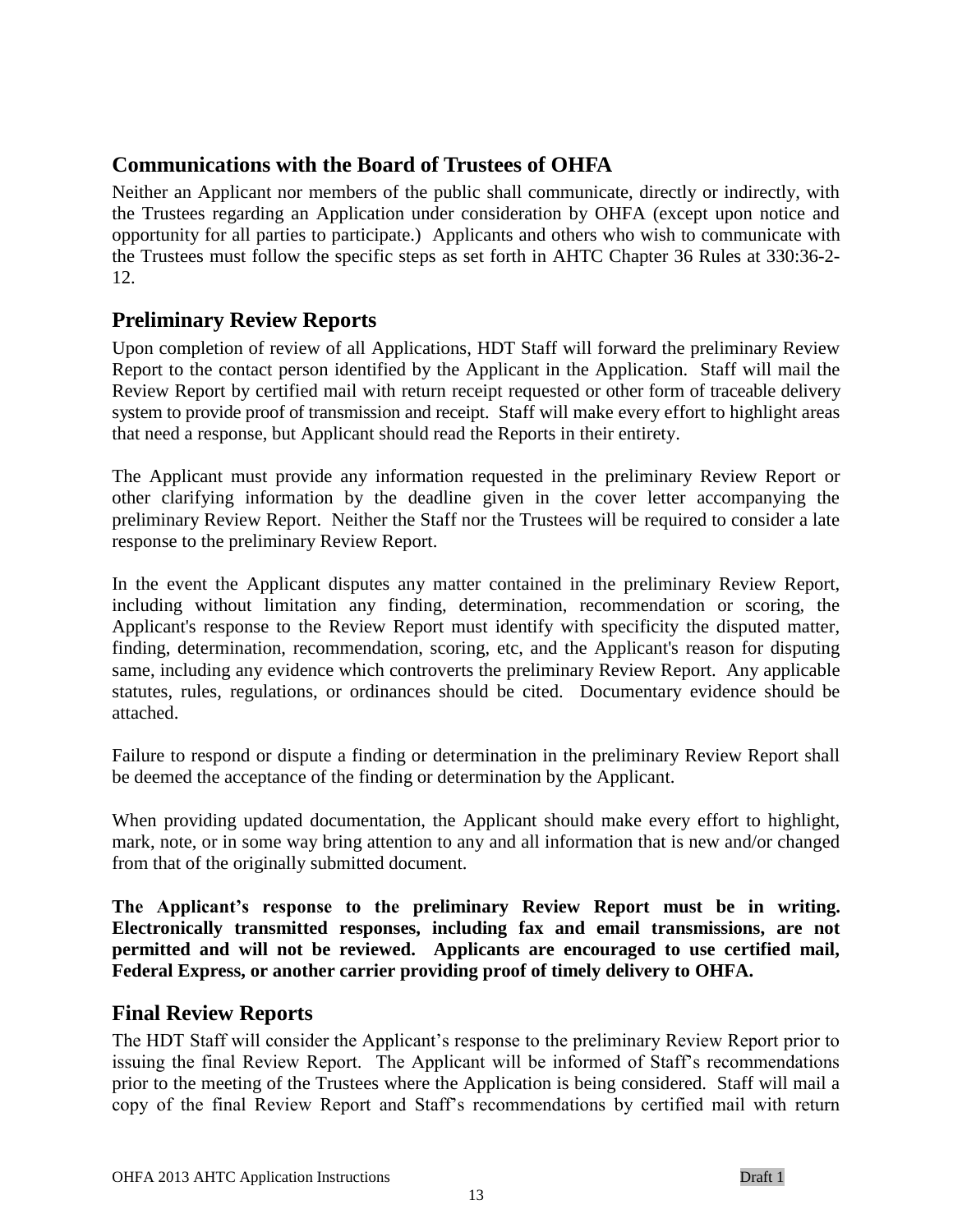receipt requested or other form of traceable delivery system to provide proof of transmission and receipt.

In the event the Applicant disputes any matter contained in the final Review Report, Applicants must file **ten (10) copies** of any response(s) to the final Review Report or other information they wish the Trustees to consider **not less than forty-eight (48) hours** prior to the commencement of the meeting when the Application will be considered.

**Any documentation and/or supporting evidence received by OHFA staff within the fortyeight (48) hour period preceding the Trustees meeting will NOT be accepted. Absolutely no materials will be presented to the Trustees that were not previously received by Staff in accordance with the forty-eight (48) hour requirement.**

**Electronically transmitted responses, including fax and e-mail transmissions, are not permitted and will not be accepted or considered by the Staff or the Trustees.**

### <span id="page-13-0"></span>**4% Tax Credits with Bond Financed Developments**

Tax-exempt bond Developments financed at least fifty percent (50%) with the proceeds of taxexempt bonds subject to the private activity bond volume cap are required to comply with all the requirements of the QAP, including the Rules and Application, with the exception of the competitive selection process.

Terms of the bond financing must be submitted at time of Application for Tax Credits and evidence of the bond financing must be submitted at least ten (10) business days before the Trustees meeting wherein the Application with four percent (4%) Tax Credits is to be considered. Failure to comply with this requirement may result in no Tax Credits being Allocated.

Code requirements for bond financed Developments must be met in addition to the AHTC requirements, i.e., rental units, rents, student exemptions, transfers on site, occupancy changes, verification of assets.

#### **Bond Financed Development Application Deadlines:**

| <b>January 10, 20122013</b> | for consideration at May 20122013 Board meeting   |
|-----------------------------|---------------------------------------------------|
| <b>March 8, 20122013</b>    | for consideration at July 20122013 Board meeting  |
| May 9, 20122013             | for consideration at Sept. 20122013 Board meeting |
| September 5, 20122013       | for consideration at Nov. 20122013 Board meeting  |

### <span id="page-13-1"></span>**Rents**

AHTC Developments often take advantage of multiple types of funding. Applicants should be advised that the maximum rents permitted will be based upon the most restrictive rent limits of the respective programs, **regardless of the amount of the Gross Rent Floor established by the AHTC Program.** If the property is receiving project based rental assistance support from HUD or RD, or other source the Applicant must provide the appropriate agency proposed rents and the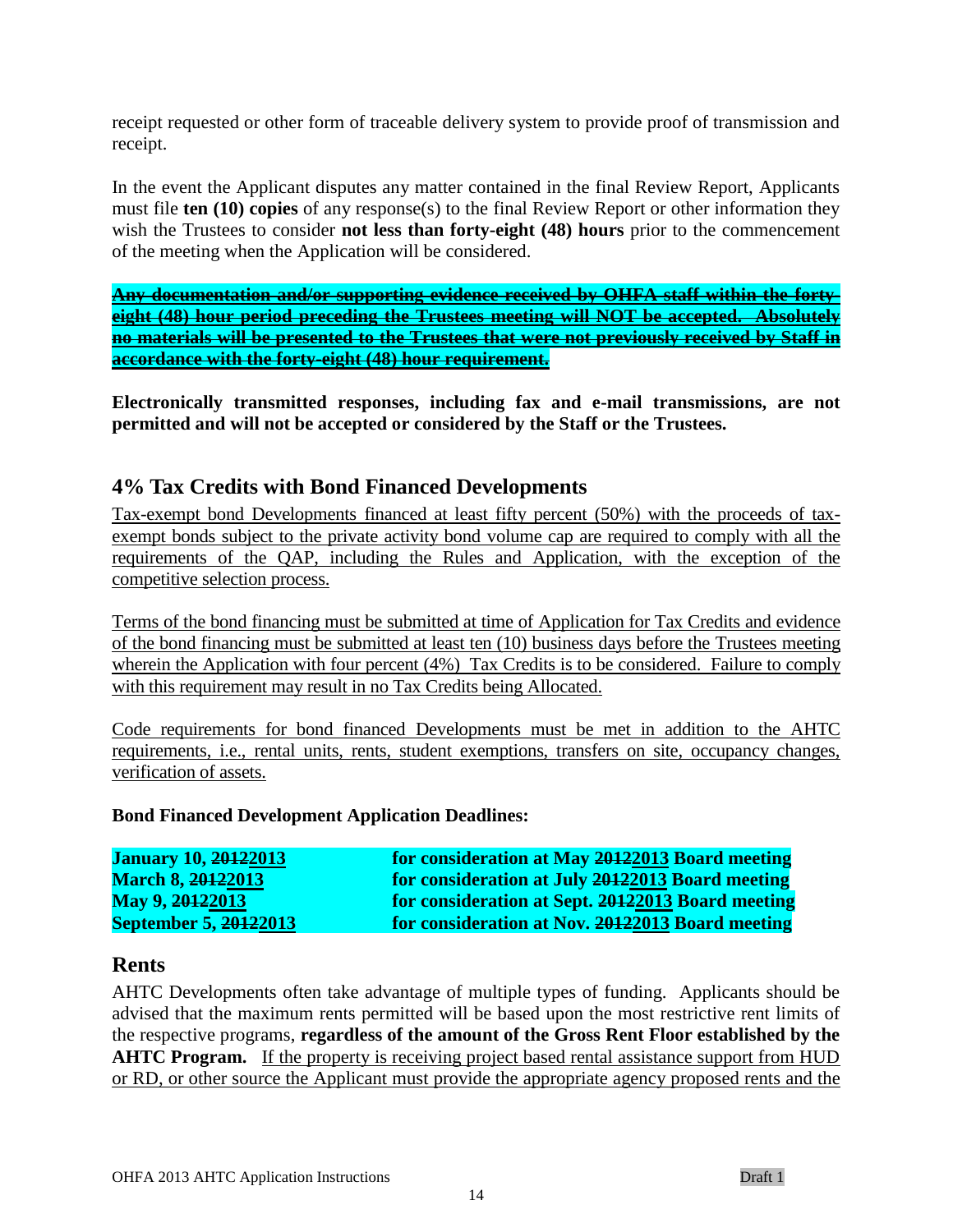number of units and bedroom size receiving assistance. The Applicant must use the appropriate agency proposed rents. Source documentation must be included in the Application.

If the Applicant is claiming "National Non-Metro" rents, appropriate documentation from RD must be provided.

# <span id="page-14-0"></span>**Utilities**

Utility allowances are to be calculated by the Applicant. The utility allowance used must be appropriate for the type of unit. These allowances may be derived from only one of following sources: a local service provider, a local public housing authority, or OHFA's utility charts. They can be found on the OHFA website, [www.ohfa.org,](http://www.ohfa.org/) as Appendix B to the AHTC Compliance Manual. Source Documentation of the utility allowance as well as the calculation must be included in the Application. If the property is receiving project based rental assistance support from HUD, RD, or other source, the Applicant must use the appropriate agency approved allowance. For changes in allowances after the Placed-In-Service date, please contact compliance staff.

# <span id="page-14-1"></span>**Progress Reports**

Construction, not including site prep work, **must** begin within **nine (9) months** of the last calendar day of the month of the AHTC Credit reservationReservation. HDT Staff may visit the site to ensure construction commencement.

Progress Reports **must** be filed each calendar quarter following approval of a reservation of Credits until the Form 8609 is issued for a Building. The form to be used for Progress Reports can be found as **Attachment #2**. Electronic submissions are preferred but not required. Progress Report Deadlines are as follows:

- January 10
- April 10
- $\bullet$  July 10
- October 10

Applicants will be notified of any other deadlines in a timely manner. Compliance Reports may overlap with the Progress Reports. **Late reports, including compliance reports, will generate negative points and late fees.** Failure to follow any of these provisions may result in a return of Credits as well as affect consideration for future Applications.

If the Due Date for submission of any documents  $\frac{1}{\pi}$  or fees falls on a weekend or a designated Federal holiday, then the Due Date becomes the next business day.

# <span id="page-14-2"></span>**Completion Timelines**

**Within thirty (30) calendar days after the Certificate of Occupancy is issued for a Building in the Development**, the Owner must notify OHFA by completing and submitting the Placed-In-Service Acknowledgment located as **Attachment #3**. A copy of the Certificate of Occupancy for each Building must accompany this Attachment. For substantial rehabilitation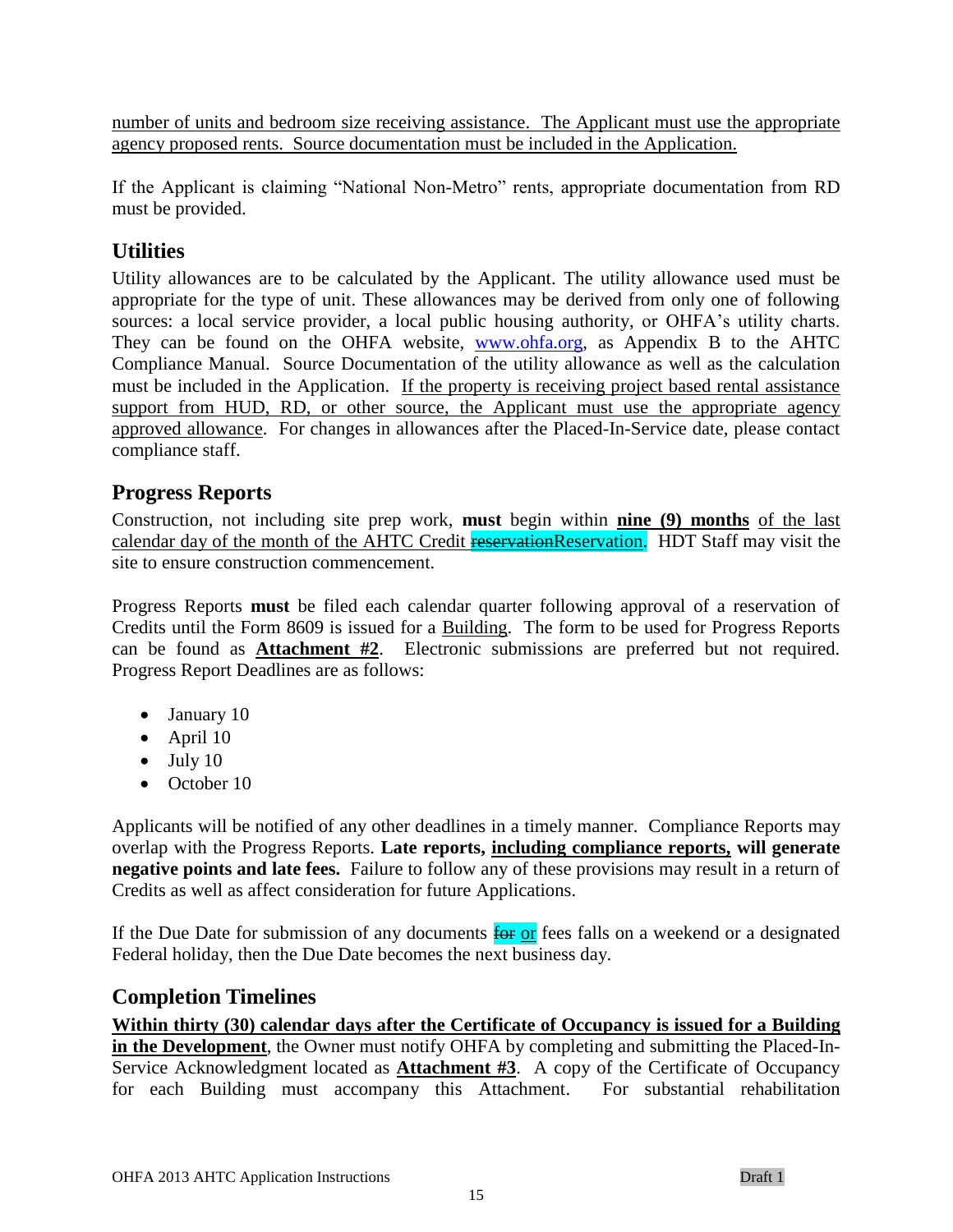Developments, the architect's verification of substantial completion for each Building must accompany this Attachment if there is no Certificate of Occupancy.

# <span id="page-15-0"></span>**Compliance**

Any questions regarding compliance issues should be directed to the HDT Tax Credit Compliance Staff. The current OHFA AHTC Compliance Manual is also available on our website at [www.ohfa.org.](http://www.ohfa.org/)

An AHTC Compliance Manual CD may also be purchased by the Owner upon request at a cost sufficient to defray the cost of production.

**It is the responsibility of the Owner/Applicant to inform property managers of all details promised in the Application. This especially applies to Selection Criteria that received points. No changes in the Selection Criteria will be allowed after an award is made. Failure to comply with all of the Selection Criteria as presented in the Application may lead to 8823s being filed and/or a potential loss of Tax Credits. A detailed list given to the management company is recommended. All Selection Criteria awarded points are included in the Regulatory Agreement.**

Within two years of the last Building in the Development being Placed-In-Service, HDT Compliance Staff shall conduct the necessary file and unit inspections. This inspection process shall be repeated at a minimum once every three (3) years.

#### <span id="page-15-1"></span>**Fees are delineated in Attachment #1.**

#### **Transfers**

It is the responsibility of the Owner/Applicant to notify OHFA no less than sixty (60) days prior to any Ownership, general partner or management Transfers after the Tax Credit Allocation has been awarded. For management Transfers, contact one of the AHTC Compliance Specialists for the checklist of documents required. For Ownership, general partner(s) or any interest in the Ownership entity, contact one of the Housing Financial Analysts for the checklist of required documents and fees. OHFA approval is required before a Transfer can occur.

Failure to submit the required documents and fees to OHFA within sixty (60) days of the date of the Transfer may cause any current or future Applications to be disqualified from further consideration.

#### **Fees are delineated in Attachment #1.**

# <span id="page-15-2"></span>**Additional Credits**

Additional Credit Application(s), criteria, and deadline(s) for Applications will be established and all appropriate parties notified of such if and when circumstances arise that warrant the Allocation of additional Credits.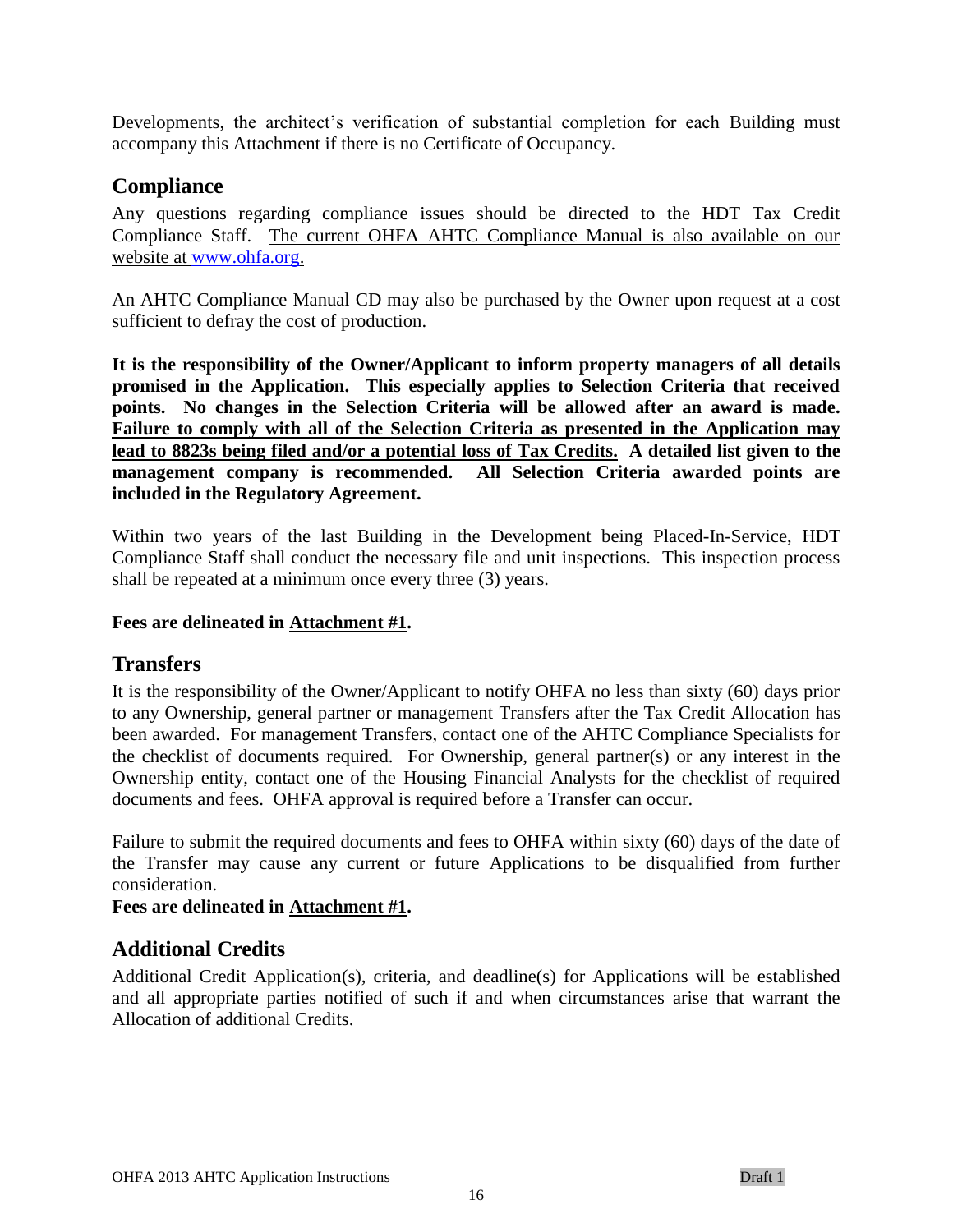# <span id="page-16-0"></span>**Threshold Criteria**

**Applications must meet all Threshold Criteria listed below. Failure to meet all applicable Threshold Criteria in the initial submission of an Application may result in the Application being rejected without further review.** 

Please note that all Certifications require **original signatures**. Scanned and/or photocopied **signatures will not be accepted.**

### <span id="page-16-1"></span>**1. Notice Requirements**

**Notice Requirements apply to all Applicants. All Notice Requirements must be satisfied not less than thirty (30) and no more than ninety (90) calendar days prior to submission of the Application.** The notice shall express the intent to submit an Application for Tax Credits to OHFA. If the Application is considered at a different Trustees meeting than in the notice, this notification requirement is considered to be met.

#### *Written Notice:*

Applicants must notify, in writing and by **certified mail**, the Mayor, or highest elected official. If neither of the aforementioned exists, then the Chief Executive Officer of the local Governing Body should be notified. Also, the Chairman of the appropriate county commissioners and State legislators within whose district the Development is located at the time of Application must be notified. This written notice serves to provide a reasonable opportunity to comment on the Application. Applicants must provide a map with their written notice that clearly shows the location of the Development.

#### *Additional Written Notice Requirements for Developments not within an Incorporated City/Town:*

If the site for the Development is not within the specific corporate limits of a town or city, but is within two miles of an incorporated town(s) or city(ies) limits, the Applicant must provide the same notice to each such town(s) and city(ies) as if the site was located within the corporate limits of each such town(s) and city(ies).

#### *Publication Notice:*

All Applicants must provide notice of intent to file an Application published in a the local newspaper newspaper of general circulation in of the area wherein the Development will be located. If there is no local paper, Applicants must publish in a newspaper of general circulation in the area wherein the Development will be located. The purpose of this notice is to inform the general public in the primary market area of the proposed Development.

The suggested format for published notices is **Attachment #4**.

At a minimum, published notices must contain the following information:

- (a) The name of the Applicant;
- (b) The name of the proposed Development;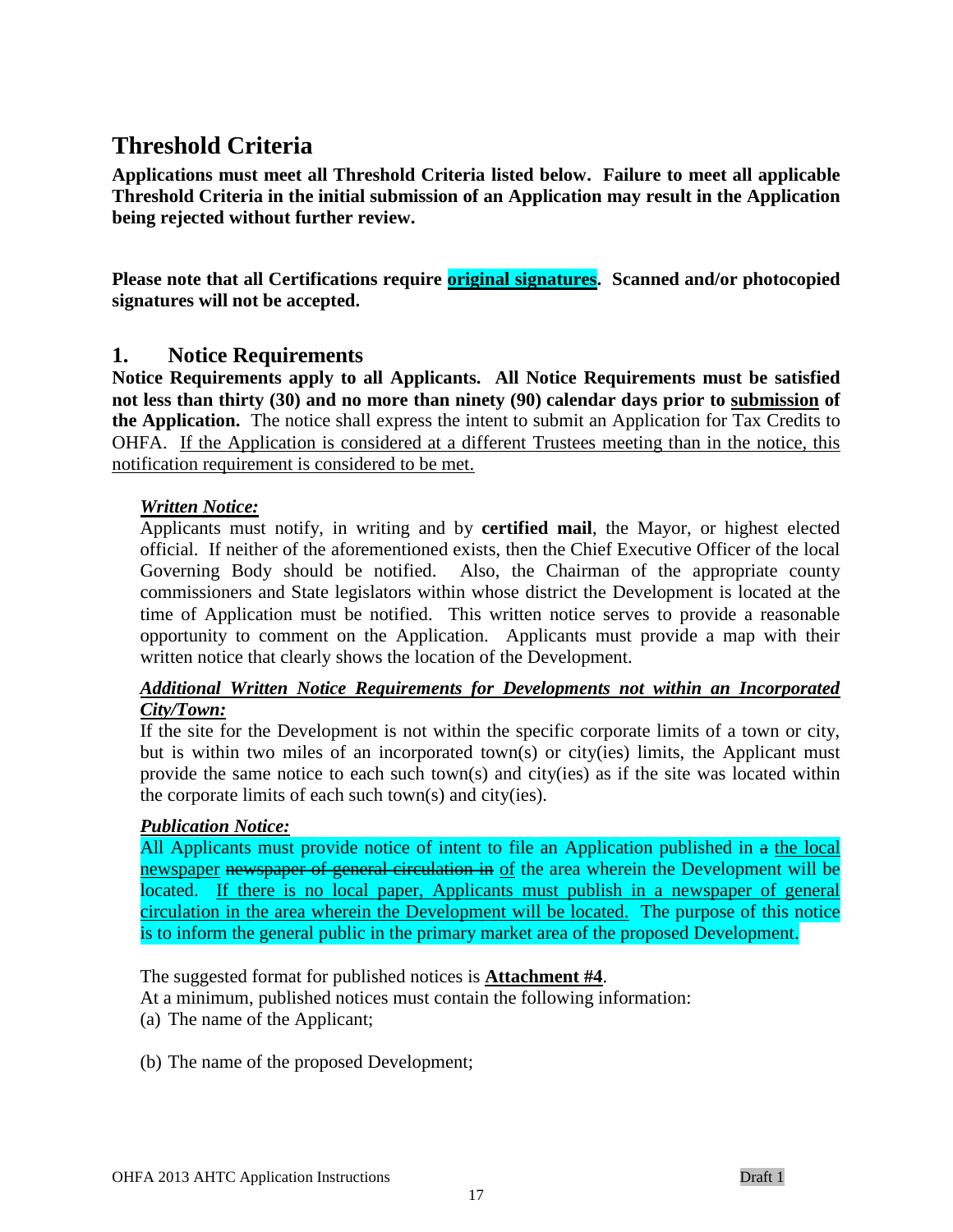- (c) Whether the Development will be new construction, acquisition and substantial rehabilitation and/or substantial rehabilitation;
- (d) Maximum number of units proposed, the type of Development, and percentage of Income restricted units, and whether the Development will be for families, the Elderly, or persons with Special Needs;
- (e) The Applicant must provide the location of the project.
	- **The physical address, if available, must be used**.
	- If no physical address is available, the Applicant must provide a description of the location that clearly identifies where it is located in relation to the nearest street/road intersection.
	- If neither a physical address nor a viable description of the location in reference to a street/road intersection is available, the Applicant must provide a full, complete, and exact legal description for the property.
- (f) The month the Applicant reasonably expects the Application to be considered by the OHFA Trustees for an award of TCA. (May or November)
- (g) The names, business addresses and telephone numbers of the Applicant or the Applicant's designated contact person in regard to the proposed Development;
- (h) The name, business address and telephone number of the contact person at OHFA (Darrell K. Beavers, Housing Development Team Manager, OHFA, P.O. Box 26720, Oklahoma City, OK 73126-0720, (405) 419-8261, [darrell.beavers@ohfa.org\)](mailto:darrell.beavers@ohfa.org) to whom inquiries about the hearing on the Application and the proposed Development should be directed.

*Documentation Requirement for Written Notice:* Applicants must provide originals (or copies if an original is not available) of the PS Form 3800, Certified Mail Receipt (the white slip), the proof of mailing and PS Form 3811 (the green card), proof of receipt of all certified mailings, a copy of the written notice and map. Receipts should be legible. These forms can, in the alternative, be in electronic format.

*Documentation Requirement for Published Notice:* Applicants must provide the original (or copy if an original is not available) of any published notices along with a notarized Publication Affidavit.

# <span id="page-17-0"></span>**2. Market Analysis**

All Applicants must submit a third party, independent housing market analysis. Market analyses must clearly demonstrate and document the status of the market demand for the type and number of Housing Units proposed to be developed. All market analyses must contain specific minimum levels of information. OHFA's market study summary must be included in the beginning of the market study.

The minimum content requirements for market analyses are delineated in **Attachment #5**.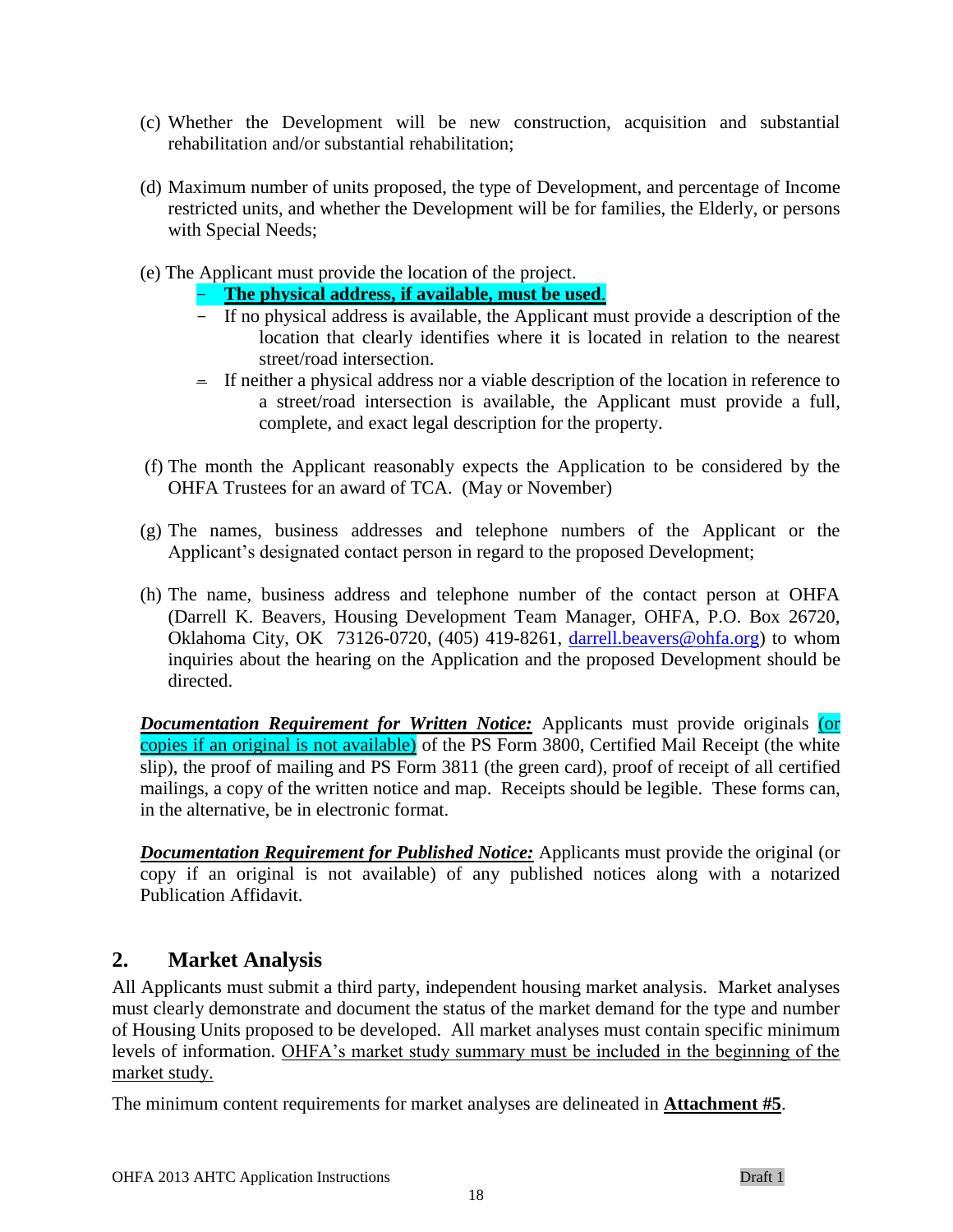All existing and/or under construction Tax Credit properties in the Primary Market Area (PMA) must be taken into consideration.

Market analyses must be prepared no more than twelve (12) months prior to the date the Application is filed with OHFA. Updates are not accepted.

Applicants are required to submit an electronic copy of their full market study along with their regular Application materials. This electronic version may be in the form of a CD, stick/flash drive, or other electronic storage device. Email attachments will not be accepted. (Note that this is in addition to, and not a substitution for, the regular hard copy of the study)

For those Applicants also applying for HOME funds (through OHFA), in Conjunction with a Tax Credit Application: The Applicant will only be required to submit one (1) market study between the two (2) (HOME & AHTC) Applications. The single market study should be submitted with the Tax Credit Application. Note that the study submitted must still cover all requirements of both the AHTC and HOME programs.

*Documentation Requirements:* Third party independent market analysis performed by a State certified general appraiser (may have a temporary license) **or** by an experienced market analyst with supporting documentation of qualifications and analyses completed in the past. Both an original hard copy and an electronic copy must be submitted.

### <span id="page-18-0"></span>**3. Nonprofit Owners**

Applicants proposing Developments under the Nonprofit set-aside of the AHTC Program must meet the definition of a Nonprofit Owner and/or Nonprofit Ownership participant as defined in Section 42(h)(5)(C) of the Tax Code and the AHTC Chapter 36 Rules at 330:36-1-4. Affiliated for profit entities will be reviewed for compliance with Code Section  $42(h)(5)(B)(C)$ . Profit motivated Applicants are prohibited from forming Nonprofit Affiliates or engaging non-housing related Nonprofits solely for the purpose of qualifying for the Nonprofit set-aside.

#### **Applicants qualifying for the Nonprofit set-aside, even if not funded through the Nonprofit set-aside will still be bound to all Nonprofit requirements.**

#### *Documentation Requirement for the Nonprofits:*

- Provide a copy of the Nonprofit certification letter from the IRS verifying that the Nonprofit is a qualified Nonprofit organization as described in paragraph (3) or (4) of section 501(c) and is exempt from tax under section 501(a). The Nonprofit organization must have already obtained this certification; letters regarding pending certifications are not acceptable.
- A copy of organizational documents and any amendments. Must include as one of the purposes to provide decent housing affordable to low Income persons.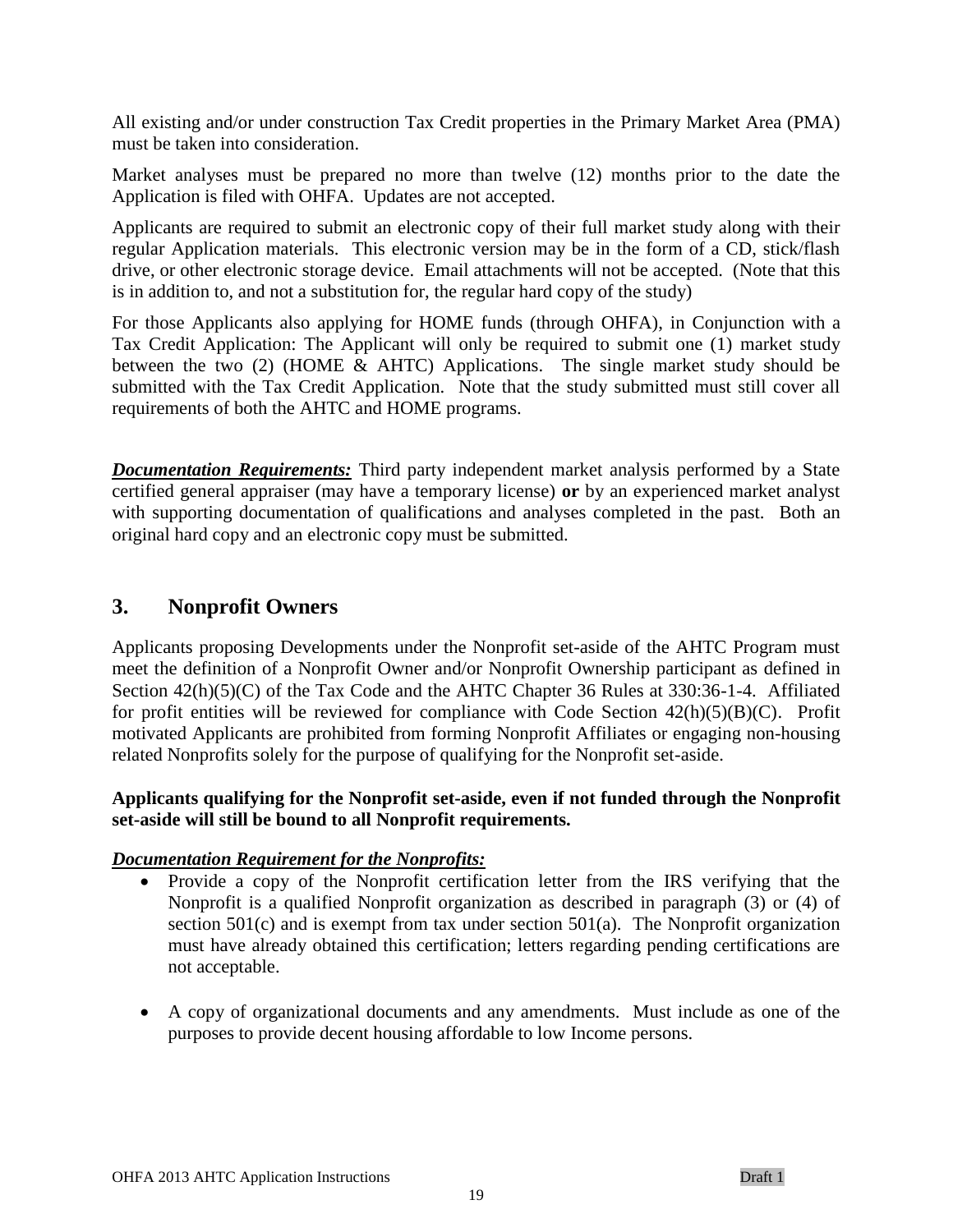- Documentation to show the Nonprofit is authorized to do business in the State. This documentation must be a Certificate of Good Standing dated no more than eighteen (18) twelve (12) months prior to the date of Application.
- A list of housing projects, demonstrating at least one (1) year of demonstrable experience in affordable housing.
- At least fifty-one percent (51%) Ownership interest of the general partner or managing member. See **Attachment #6.** An Ownership chart is required.
- Evidence that the Nonprofit will materially participate on a regular basis, in the planning and construction of the Development, and in the operation and management of the Development throughout the Compliance Period. See **Attachment #6.**
- A Certification that the Nonprofit is not Affiliated with or Controlled By any for profit entity. See **Attachment #6.**

### <span id="page-19-0"></span>**4. Resolution of Local Support**

Applicants are required to demonstrate official local support by the local governing body with jurisdiction over the site within which the proposed Development is located at the time of Application. This support must take the form of a resolution duly adopted by the local governing body. Resolutions of support remain in effect for a period of one (1) year from the date of initial passage provided that no major changes are made to the proposed Development for which the resolution was issued.

#### **Conditional Resolution:**

If the local governing body issues a conditional Resolution of Support, OHFA may contact the governing body to ascertain the impact of the conditions. Conditional resolutions may result in a determination the Application has not met Threshold Criteria.

**Documentation Requirement:** A resolution of local support, using the suggested form of resolution contained as **Attachment #7**, duly adopted by the local governing body, or by the elected tribal governing body. If the one (1) year period expires prior to the Trustees meeting in which the Application is being considered, Applicants are required to submit a signed certification in letter form from the same governing body certifying the resolution is still valid. If the Applicant has questions, Staff may be contacted.

### <span id="page-19-1"></span>**5. Capacity and Prior Performance**

Applicants must demonstrate and document the extent of the capacity of their Development Team in developing, managing, and operating the type of housing Development being proposed.

Applicants, **Owners**, general partners, Developers or principals of each, who are new to Oklahoma's AHTC Program are limited to an award of Tax Credits for only one (1) Development until the 8609(s) have been issued *and* compliance staff has conducted their first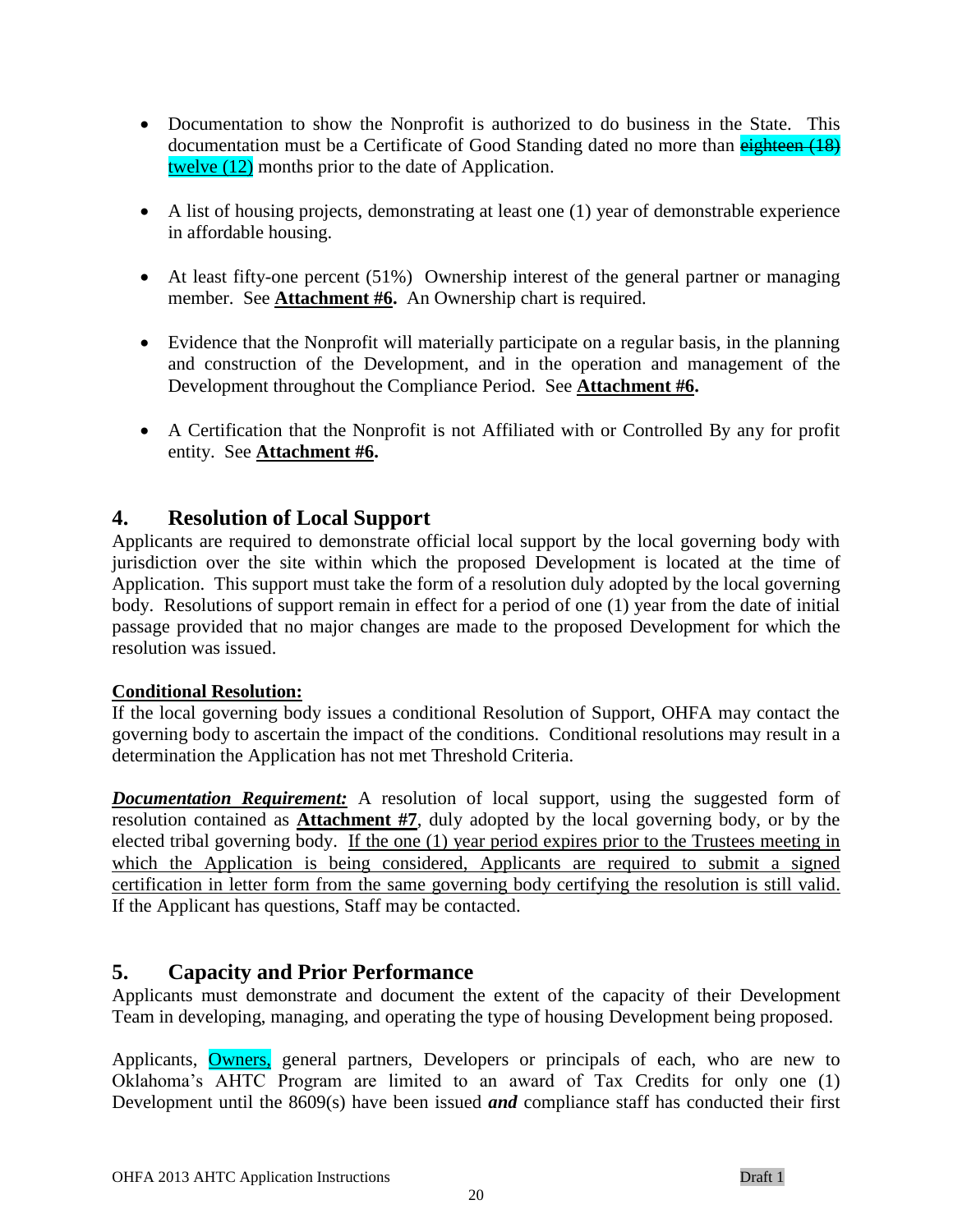visit. Applicants, Owners, general partners, and Developers are considered new to Oklahoma's AHTC program until they have submitted an Application that has been awarded Tax Credits, the 8609s on the Development have been issued, *and* compliance staff has conducted their first visit.

An Applicant/Owner/Developer (or principals of each) may not have open, at any one time, more than five (5) Oklahoma AHTC Developments. Open means from Tax Credit award to the last Building Placed-In-Service date. \*See below for an exception to the definition of an "open" Development. If this requirement is not satisfied this may be a Failed Threshold.

\*A Development shall not count as "open" for the purposes stated above if it is certified that at least 80% of the total construction has been completed **(Attachment #23).** This Certification must be received by OHFA Staff a minimum of 10 business days prior to the date of consideration of the pending Application(s).

Certification must be signed by all parties which OHFA deems necessary including, at a minimum, the project architect for the open Development(s) in question.

Staff will use the documentation provided in the Application and any outside knowledge of the team to determine capacity. Staff will review the number and the severity of reasons for any extension request(s). If sufficient capacity is not demonstrated the Application may Fail Threshold.

**"Development Team"** means the Applicant, architect, attorney, Consultant, Developer, general contractor, market analyst/appraiser, property management company, Owner, tax professional, and the principals of each.

#### **Removal of General Partner may be considered lack of capacity and performance.**

Applicants may be considered ineligible for an award of Tax Credits in scenarios whereby the documentation supports instances of nonperformance. Instances of poor or nonperformance may occur during construction, lease up, the Compliance Period, or the Extended Use Period. Below is a list of some possible performance issues. This is not an exclusive list.

- **Failure to meet and maintain minimum property standards;**
- **Failure to meet and maintain any material aspect of a Development as represented in an Application;**
- **Excessive late or incomplete reports to OHFA;**
- **Having been involved in uncured financing defaults, foreclosures, or placement on HUD's list of debarred contractors;**
- **Events of material uncorrected noncompliance with any Federal or State assisted housing programs within the prior seven (7) year period;**
- **Appointment of a Receiver or bankruptcy within the prior seven (7) year period;**
- **Failure to comply with OHFA's requests for information or documentation on any Development funded or administered by OHFA; or**
- **Removal as a general partner.**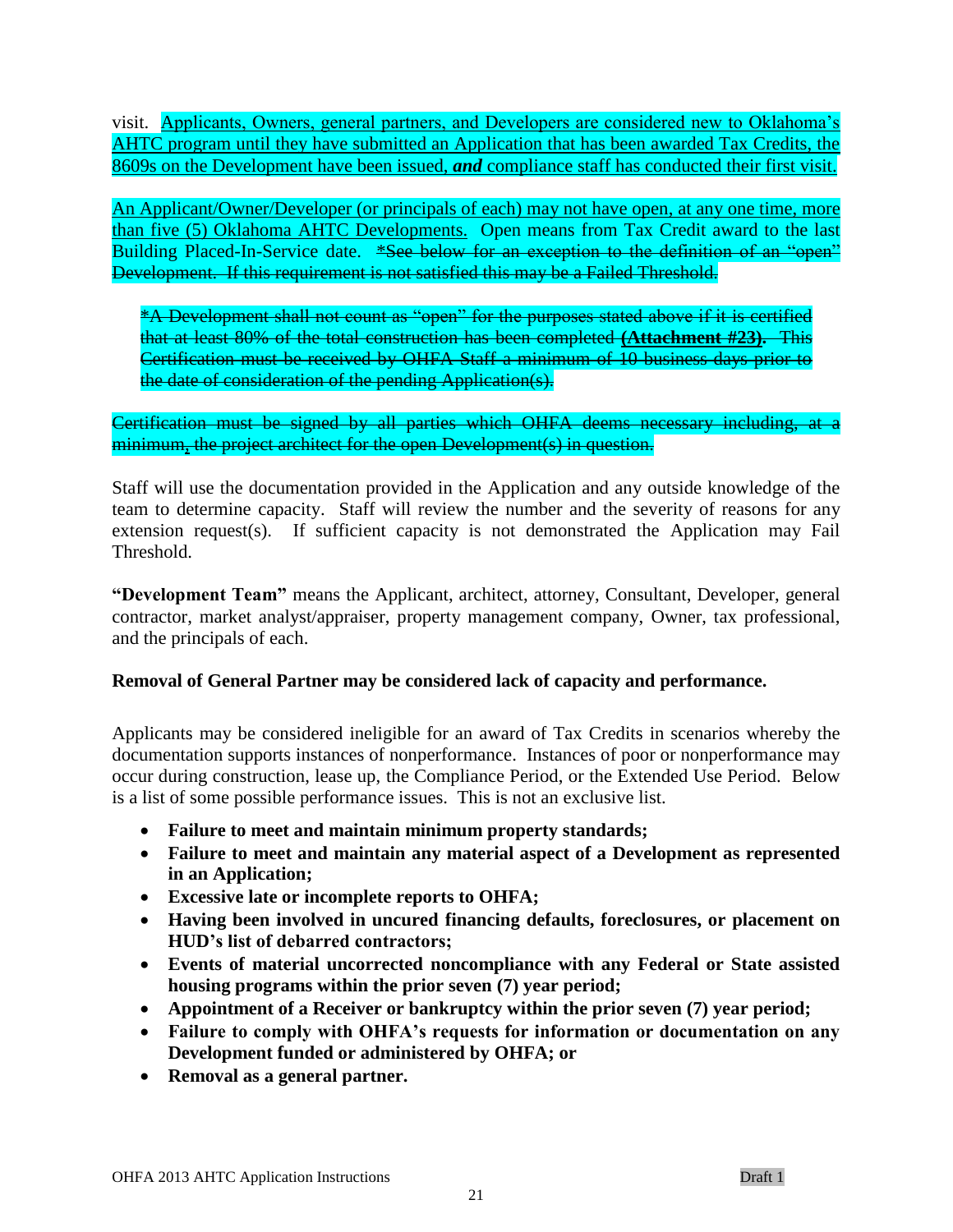### *Documentation Requirement: Please verify which team members need to submit which documents.*

- If an entity is "to be formed" regardless of its role, complete Tab 1 and list "to be formed" as the Tax ID number.
- If an entity is "to be formed" the Applicant is required to provide a statement Certifying the entity is "to be formed." **Attachments #8, #9, and #10** are not required.
- Please do not provide any social security numbers or personal identification numbers, staff does not need this information and it will be returned.
- Organizational charts of the Ownership entity and general partner entity, including the principals of the general partner entity.
- Applicants, Developers, general partners (or principals of each), are required to submit financials. Financials must be signed by a CPA or a principal member of the entity submitting financial statements. OHFA may require additional financial statement information.
- Applicants, Developers, co-Developers, general partners, management companies, comanagement companies, and any other Development Team Member(s) for whom the Applicant is claiming points in the Development Team Member Experience Criterion must document their performance in Tax Credit Developments in Oklahoma as well as other states. The list must include current and past Developments that received federal or State assistance. Include newly awarded Developments, Developments under construction, and Developments that were in their Compliance or Extended Use Periods within the last seven (7) years, regardless of continued involvement. This information may be documented on **Attachment #9. If the Applicant uses their own list it must include all of the information requested in Attachment #9.** Indicate lack of continued involvement in the Status column on the **Attachment #9.**
- Applicants, Developers, co-Developers, general partners, management companies, and co-management companies must complete an **Attachment #8** and any other Development Team Member(s) for whom the Applicant is claiming points in the Development Team Member Experience Criterion (or principals of each) must complete an **Attachment #8** for each state in which they are currently participating **(except Oklahoma). If participating only in Oklahoma please state so in the Application and complete an Attachment #9.** A complete **Attachment #9** must be sent with all **Attachment #8s**. (Note that the **Attachment #9** still needs to show all Developments for the previous seven (7) years even if the entity is no longer participating. If a party completing an **Attachment #9** is not longer participating in a Development the status column should so indicate. A signature, the due date to return to OHFA, and the State Agency information must be filled in. The due date to return to OHFA is the Tax Credit Application Due Date. The Applicant will mail the document to other State Agencies, then the other State Agencies will mail back to OHFA. Before sending to other State Agencies make a copy and submit to OHFA with the Application. Provide proof of mailing documentation proving the **Attachment #8(s)** was mailed. All documentation must be mailed prior the Application Due Date.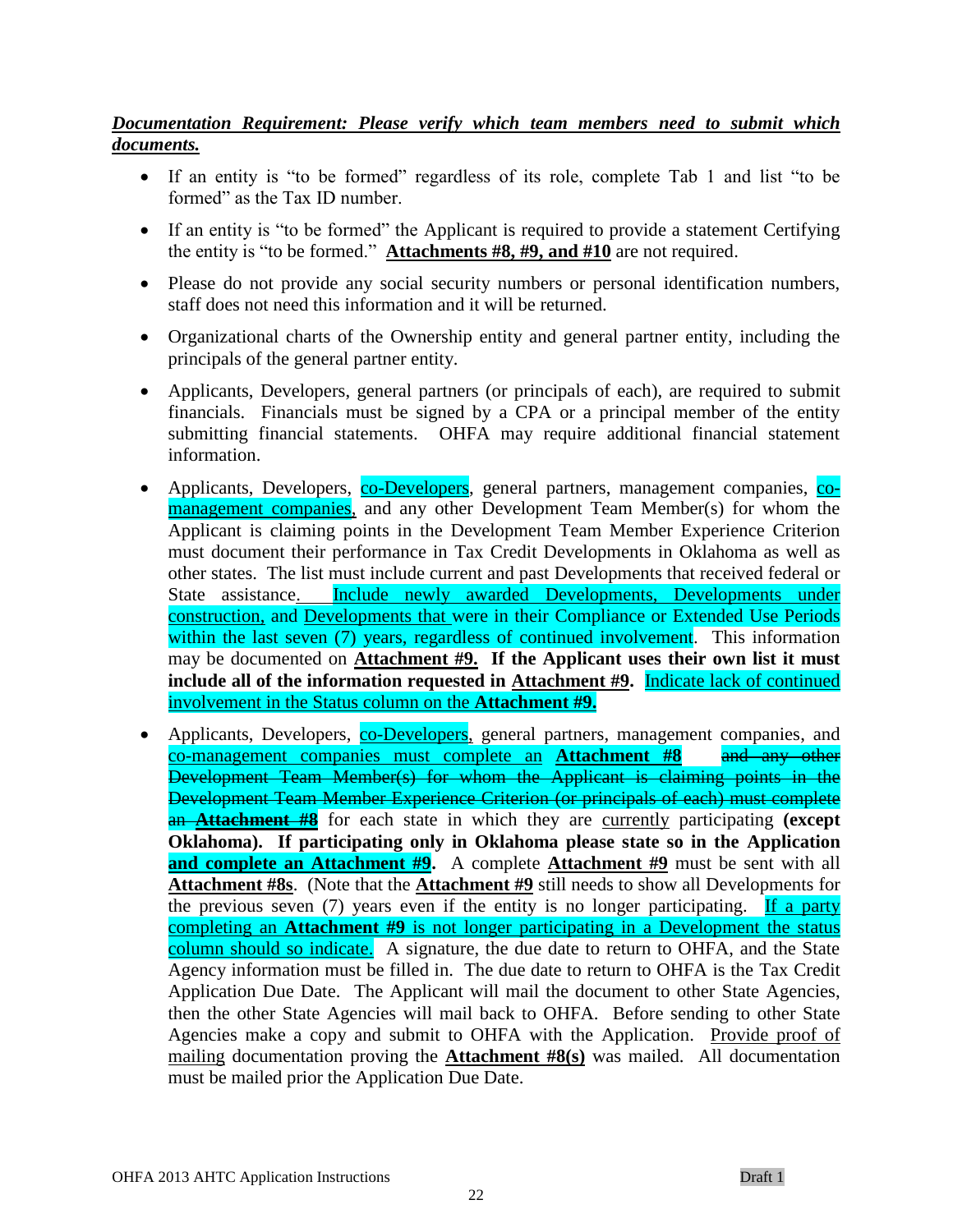- For Attorneys, Consultants, General Contractors, Tax Professionals, and Architects the Applicant is claiming points for under the Development team Experience Criterion no **Attachment #8** is required. Applicants should provide an **Attachment #9** and a signed Certification stating the state would have no record of this team member's participation in the Development due to their role.
- Documentation to show the Applicants, Developers, co-Developers, general partners, management companies, and co-management companies are authorized to do business in the State of Oklahoma. This documentation must be a Certificate of Good Standing dated no more than twelve (12) months prior to the date of Application.
- Signed Certifications from the Owner, Developer, co-Developer, general partner, management company, co-management company, general contractor, and any other Development Team Member(s) for whom the Applicant is claiming points in the Development Team Member Experience Criterion, indicating there have been no instances of nonperformance as delineated above. The Certification is **Attachment #10. All Certifications must be notarized.**
- If for some reason a Development Team member cannot complete an **Attachment #9** or Attachment #10 for professional ethical reasons, provide a statement from the team member to that effect. If claiming points, the statement must indicate the Development Team member has five (5) or more Developments.
- Signed and Notarized Identity of Interest Certification by the Owner or Representative of the Ownership Entity. This information may be documented on **Attachment #11.**

# <span id="page-22-0"></span>**6. Acquisition Credits**

Applicants requesting acquisition Credits must provide an opinion of counsel, in a form satisfactory to OHFA, that all requirements of Code Section 42(d)(2)(B) have been met or a waiver obtained from the IRS.

*Documentation Requirement:* An opinion of counsel, a copy of the waiver, or a copy of the letter indicating a waiver will be granted.

# <span id="page-22-1"></span>**7. Financial Feasibility and Viability**

Applicants must document that Commitments are in place to insure that the proposed Development is financially feasible and can maintain its viability as affordable housing.

If part of a multi-phase Development or part of a Development that is in close proximity to another Development sharing common Ownership, provide a Certification that all costs and expenses are and will be separate for each phase/Development. The Certification can be found at **Attachment #23.**

Under the Housing and Economic Recovery Act of 2008 (HERA), for Buildings Placed-In-Service before **December 31 30, 2013,** the applicable percentage shall not be less than nine percent (9%). IF A BUILDING IS NOT PLACED-IN-SERVICE BEFORE **DECEMBER 31 30, 2013**, THE APPLICABLE PERCENTAGE WILL EITHER BE, THE RATE IN EFFECT WHEN THE CARRYOVER AGREEMENT WAS EXECUTED – not the 9% mandated by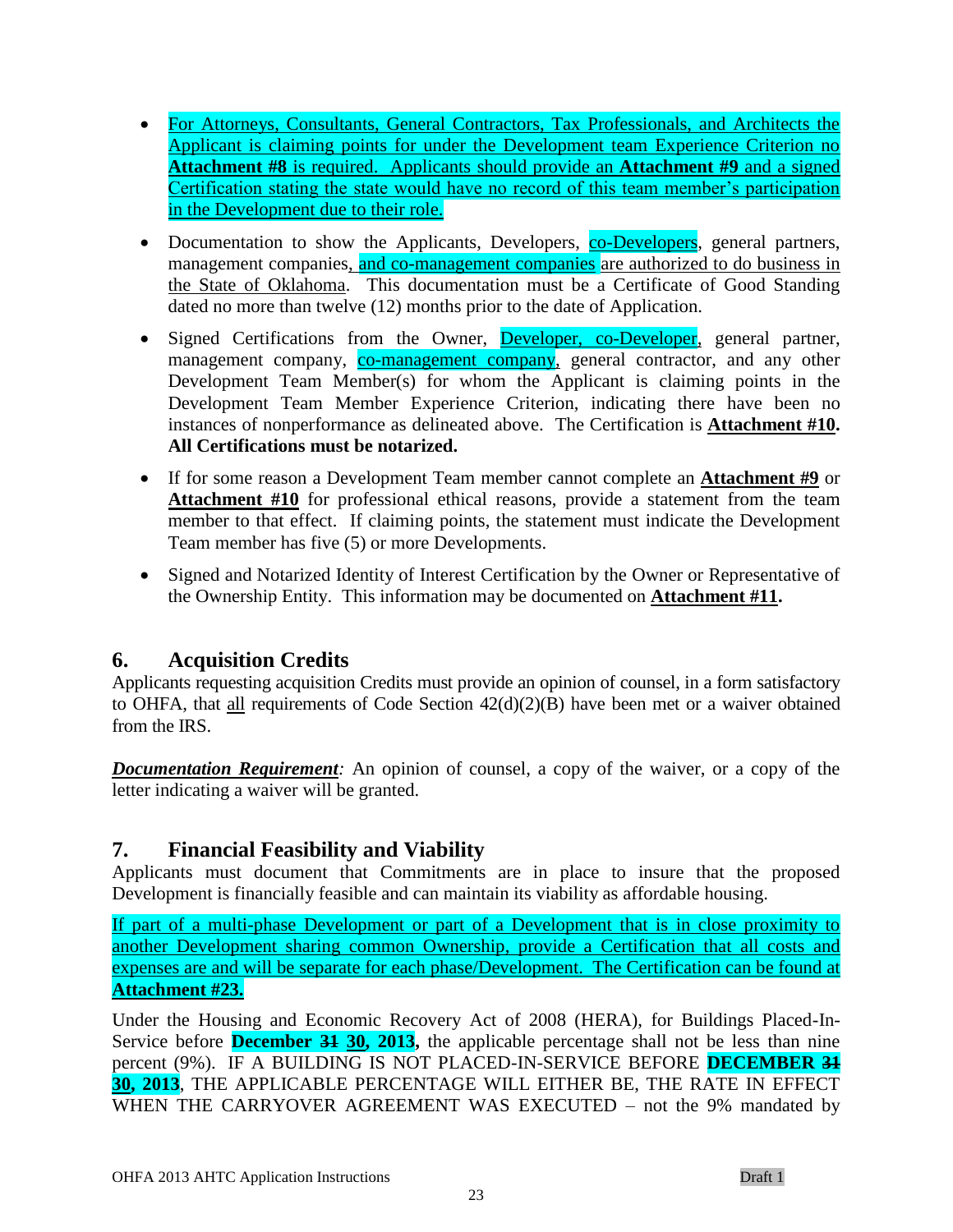HERA legislation (if the Owner made the election to lock the rates), OR THE RATE IN EFFECT WHEN THE BUILDING IS PLACED IN SERVICE (if the Owner did not make the election to lock the rates at carryover). OHFA will continue to underwrite at 9%, unless Owners/syndicators have a different requirement. **PLAN ACCORDINGLY.**

Underwriting guidelines are located as **Attachment #12**.

*Documentation Requirement:* At a minimum:

- Construction budget
- 15 year pro forma, showing debt coverage ratio
- Letters of funding Commitment for **ALL** (non leverage qualifying) funding sources, including construction and permanent.
- For any leverage qualifying sources that due to timing restrictions a firm Commitment cannot be obtained at the time of Application, proof that the source has been formally applied for must be included.
	- $\circ$  No less than sixty (60) days prior to the Trustees meeting at which the Application will be considered, the Applicant must provide proof from the awarding entity that the source being claimed has been awarded or is contingent only upon the award of Tax Credits.
- Commitment letters from syndicators [must define amount to be paid for the Tax Credits (cents on the dollar), number of pay-ins and percentage of partnership as well as any special conditions]

#### **OR**

- **A letter of interest from the syndicator with a projected price that OHFA can underwrite to.** 
	- o **No less than sixty (60) days after the award date (the date of the Trustees meeting in which the Application was approved) a firm Commitment letter with all pertinent information must be provided to OHFA.**
	- o **Failure to provide will result in a revocation of the Tax Credit award.**

Applicants must demonstrate to OHFA's satisfaction that the Application has firm financing Commitments in place for 100% of the Development's total estimated construction and permanent financing.

**If firm financing for all sources of funds are not obtained, this is a Failed Threshold Item.**  Commitment letters must include the loan amount, interest rate, loan term, debt service coverage ratio (permanent lender), loan amortization period (permanent lender), and borrower loan fees, collateral and conditions precedent to funding.

#### **Applicants must provide appropriate Commitments that demonstrate the Development's financial feasibility and viability as a qualified Low-Income Housing Development.**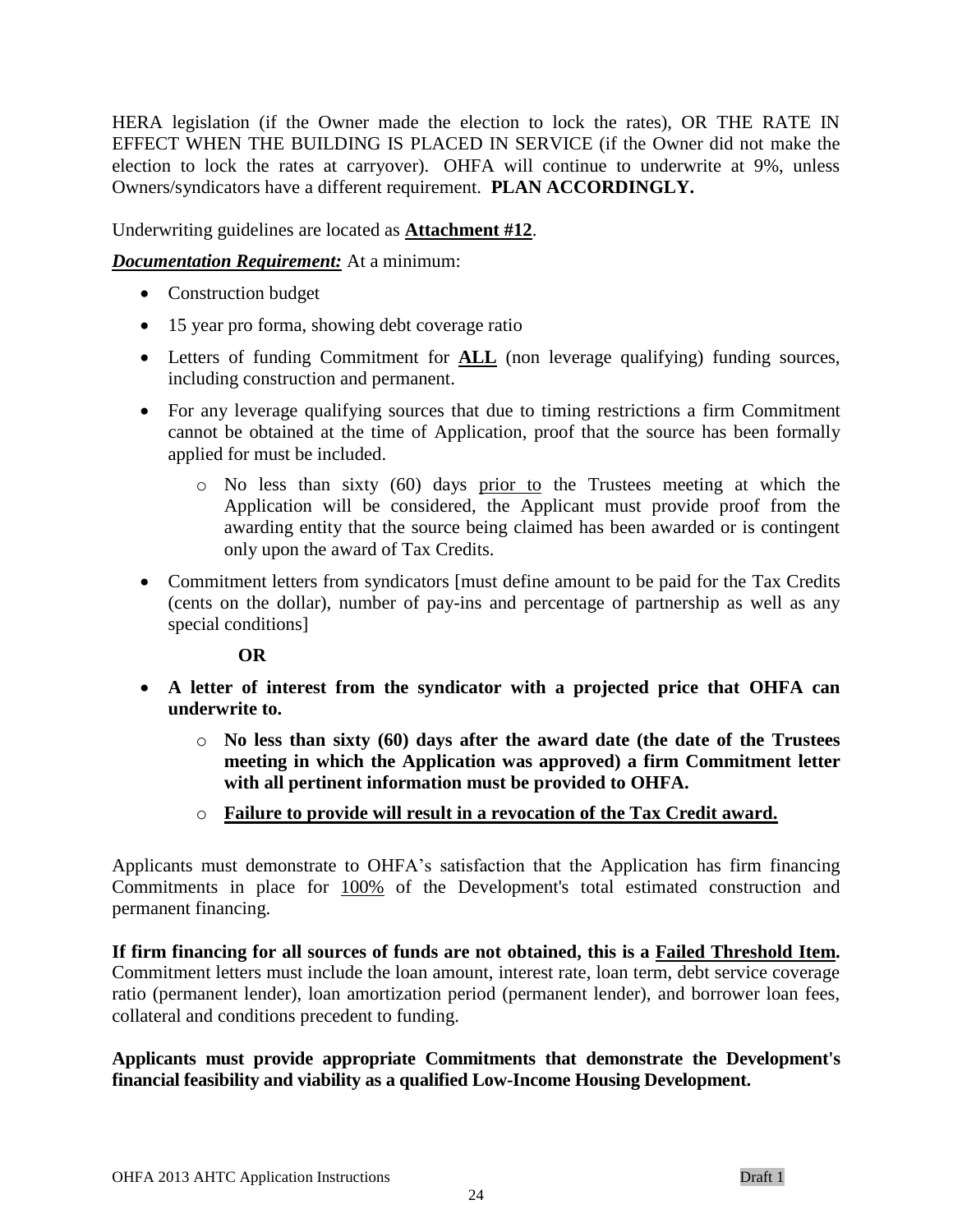A financial contingency plan, or Plan B, will only be considered for those Applicants requesting HOME funds (from OHFA) in conjunction with their AHTC request. The sole purpose of the Plan B should be to cover the potential financial gap caused if, for some reason, HOME funds are not secured for the Development.

**All permanent Commitments must include a fixed interest rate. The interest rate must be locked in at the time of Application. If the rate is not fixed or locked, then the Applicant must provide documentation on a rate ceiling. To ensure that the required debt service coverage ratio is met, Staff will underwrite the project at the rate specified in the Commitment if it is locked. Otherwise, the project will be underwritten at the ceiling rate. Failure to include this rate will cause the Application to Fail Threshold.**

#### **130% Basis Boost**

Developments may qualify for up to a 130% basis boost under one of two criteria, (1) by location, being located in either a Qualified Census Tract (QCT) or Difficult to Develop Area (DDA), or (2) by requesting and showing a financial need for the general financial adjustment boost.

#### **Debt Coverage Ratio:**

Debt service coverage is defined as the ratio of a property's net operating income to debt service obligations. Rental income, any subsidies, and reserve funds should be sufficient to cover the property's debt and operating expenses over the period of low-income use.

#### **All Developments**

A minimum debt service coverage ratio of **1.15** is required for all debt financing which would foreseeably result in foreclosure if not repaid. The debt coverage ratio must be maintained each year for 15 years.

#### **No negative cash flow is allowed in any year.**

#### <span id="page-24-0"></span>**8. Readiness to Proceed**

Applicants must document their ability to proceed in a timely manner should they receive an award of AHTCs.

#### **All attachment Certifications must have original signatures.**

#### *Documentation Requirement:*

- Site Control evidenced by deed, purchase contract, option to purchase, or lease for a term which exceeds the term of affordability and is not revocable by seller. The costs must be identified for the purchase of the property. If purchasing Land and/or Building(s) from self or related parties, provide a current independent third party appraisal of value.
- Applicants must provide an explanation as to how the property will be transferred to the Ownership entity. This Transfer must be completed by the time Carryover packets are due. If the Transfer is not completed at the time Carryover packets are due, this may be a nonperformance issue.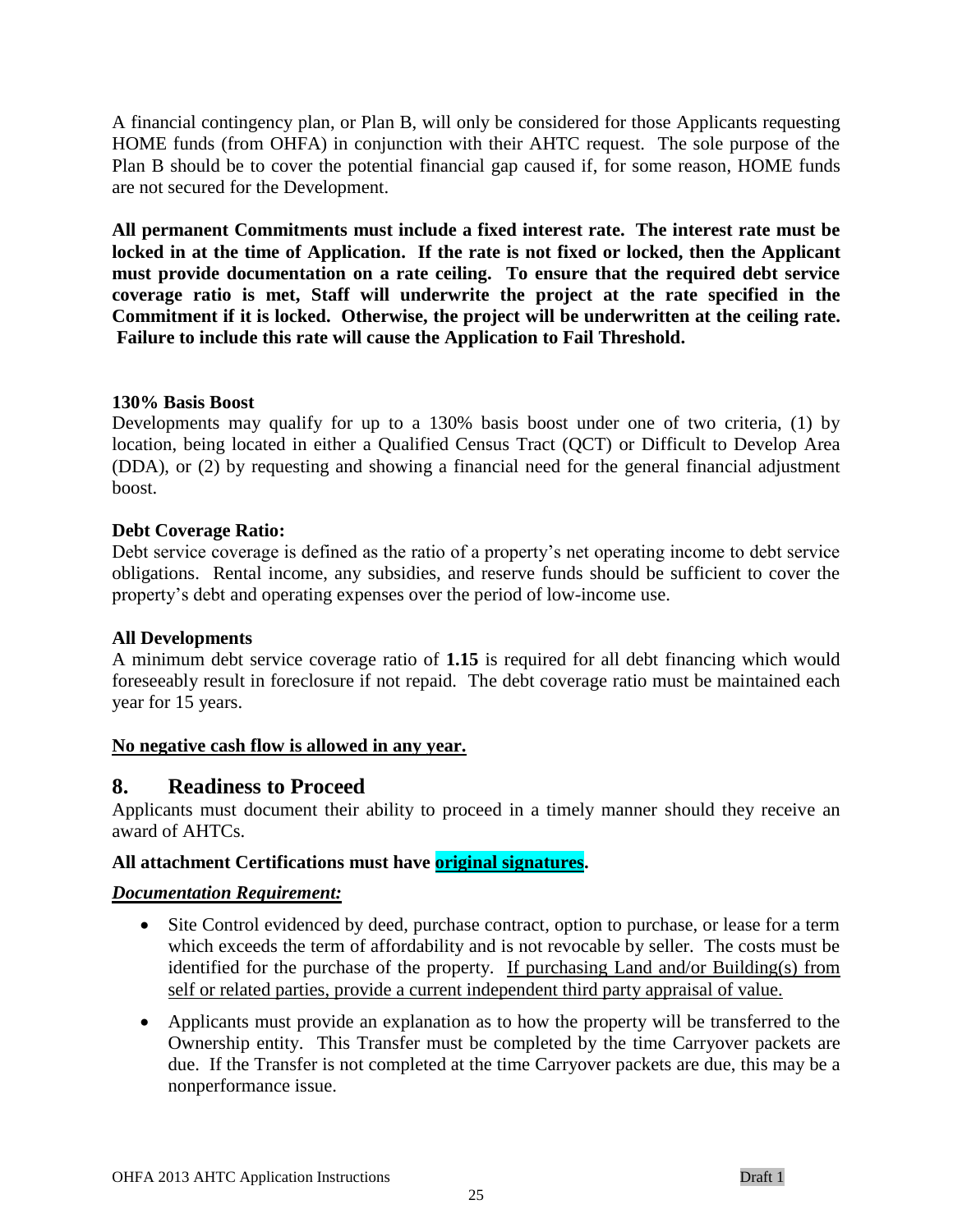- Preliminary versions of the floors plans and site plans.
- Proper zoning in place **at the time of Application** with documentation including type and authorization date.

### <span id="page-25-0"></span>**9. Other Certifications including the Public Housing Waiting List All attachment Certifications must have original signatures.**

#### *Documentation Requirement:*

- Certification that student, felony, and Section 42 requirements will be followed. See **Attachment #13.**
- Certification of the Owner/Applicant to notify tenants of Development and/or community services available in their area. See **Attachment #14.**
- Certification of the Owner/Applicant that the Owner/Applicant will accept referrals from the local PHA and/or OHFA. See **Attachment #15.**
- Certification of the Owner that Owner will comply with all Fair Housing and Americans with Disabilities Act (ADA) laws. See **Attachment #24.**
- Certification of the Architect that Architect will comply with all Fair Housing and Americans with Disabilities Act (ADA) laws. See **Attachment #25.**

# <span id="page-25-1"></span>**10. Capital Needs Assessment**

Capital Needs Assessment (CNA) means a qualified professional's opinion of a property's current physical condition determined after a physical inspection of the interior and exterior of the units and structures. The physical inspection should include an interview with the onsite manager and maintenance personnel. This assessment should identify deferred maintenance, physical needs, remaining useful life, material building code violations that affect the property use, structural and mechanical integrity, and the future physical and financial needs. The assessment must include the cost of labor and materials identified in detail and the extent of future expenditures contemplated to ensure the costs will be addressed through operating and replacement reserves. Components which should be examined and analyzed in this assessment include but are not limited to:

- Site, including topography, drainage, pavement, curbing, sidewalks, parking, landscaping, amenities, water, sewer, storm drainage, gas and electric utility lines;
- Structural systems, both substructure and superstructure, including exterior walls and balconies, exterior doors and windows, roofing system and drainage;
- Interiors, including unit and common area finishes (carpeting, vinyl or tile flooring, plaster walls, paint condition, etc.), unit kitchen finishes, cabinets and appliances, unit bathroom finishes and fixtures, and common area lobbies and corridors; and
- Mechanical systems, including plumbing and domestic hot water, HVAC, electrical, lighting fixtures, fire protection, and elevators.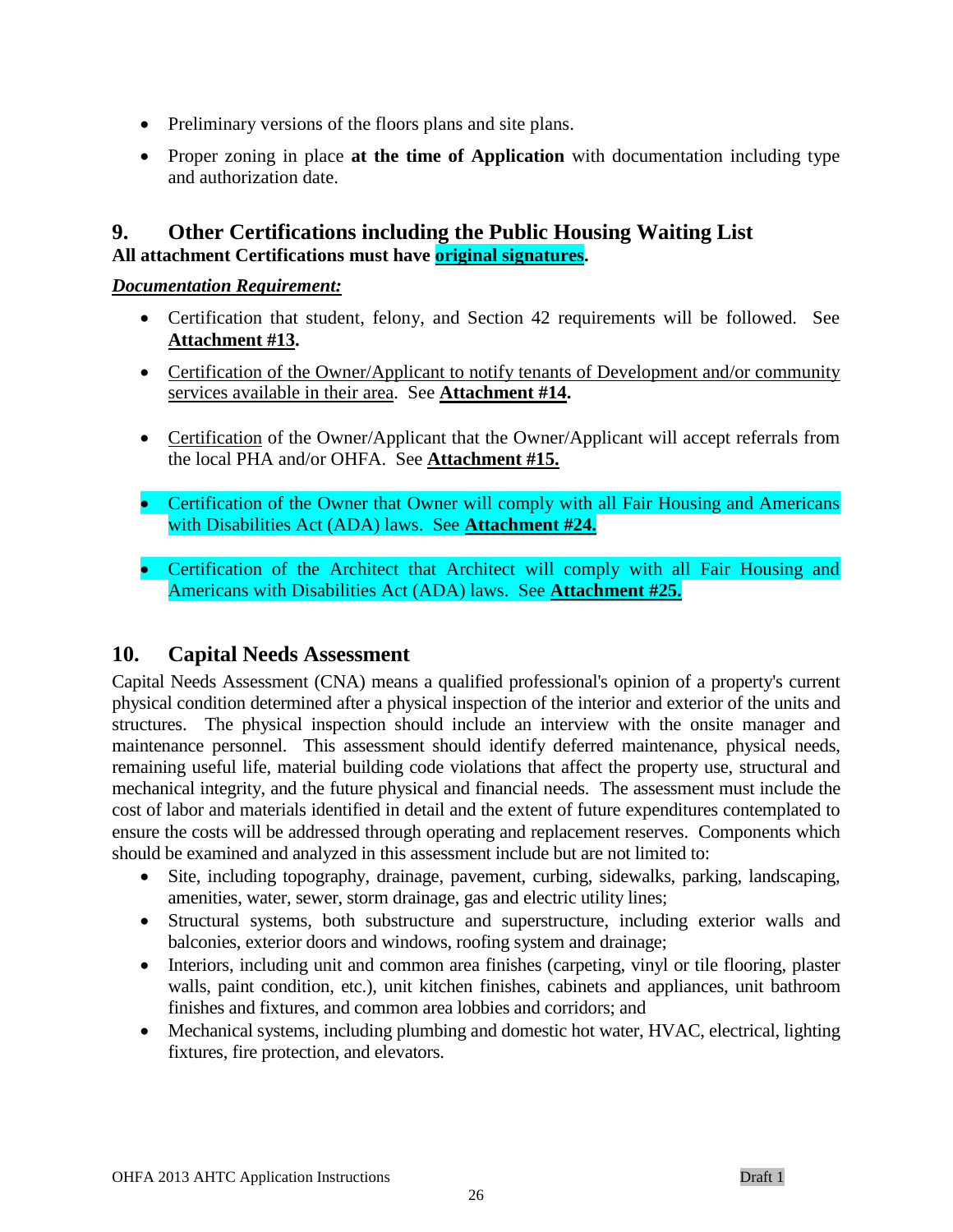Allocations for rehabilitation require a Capital Needs Assessment performed by a qualified independent third-party (architect, engineer, contractor, Rural Housing Services) which considers the proposed rehabilitation activities to ensure that the proposed improvements plus reserves have a useful life that meets the full term of affordability based on extended use agreements as presented in the Application. The assessment should also demonstrate the need for the rehabilitation work and in the degree proposed. Assessment should also include notation of interview with onsite personnel or owner and the cost of labor and materials.

In addition, all rehab Developments must include a complete, detailed tenant income audit that identifies all existing tenants and their income. The audit shall separately identify those tenants whose income exceeds applicable Income limits. The Applicant should further ensure that all tenants who will continue to reside in the property comply with the applicable Income limits. This can be completed by the Applicant or others.

#### *Documentation Requirement:*

- Certification of the Owner/Applicant that the proposed improvements plus reserves have a useful life that meets the full term of affordability, and that an interview was conducted with either the owner or onsite personnel. See **Attachment #16.**
- Third-party independent analysis performed by a qualified architect, engineer, contractor, or Rural Housing Service. The assessment may be prepared no more than twelve (12) months prior to Application submission.

### <span id="page-26-0"></span>**11. Development Amenities**

Only amenities which exceed the minimum required by applicable laws or building codes will be accepted. The following is list of required amenities. This is a minimum requirement but should not be considered an exclusive list of potential Development Amenities.\*

#### **Owners shall choose one "Building façade" from the following:**

- Building facades that are a minimum of 60% brick or stone
- Building facades that are a minimum of 40% brick or stone. The remaining percentage shall be comprised of Cement type boards

#### **Owners must verify that each of the following will be in place:**

- Ceiling fans in each bedroom and in the living room
- Washer & Dryer access as provided by one of the following
	- o Washer & Dryers in each unit
	- o Washer and Dryer hook-ups in each unit
	- o A shared laundry room facility

### **Additionally Owners must verify that at least one of the following will be provided in each unit:**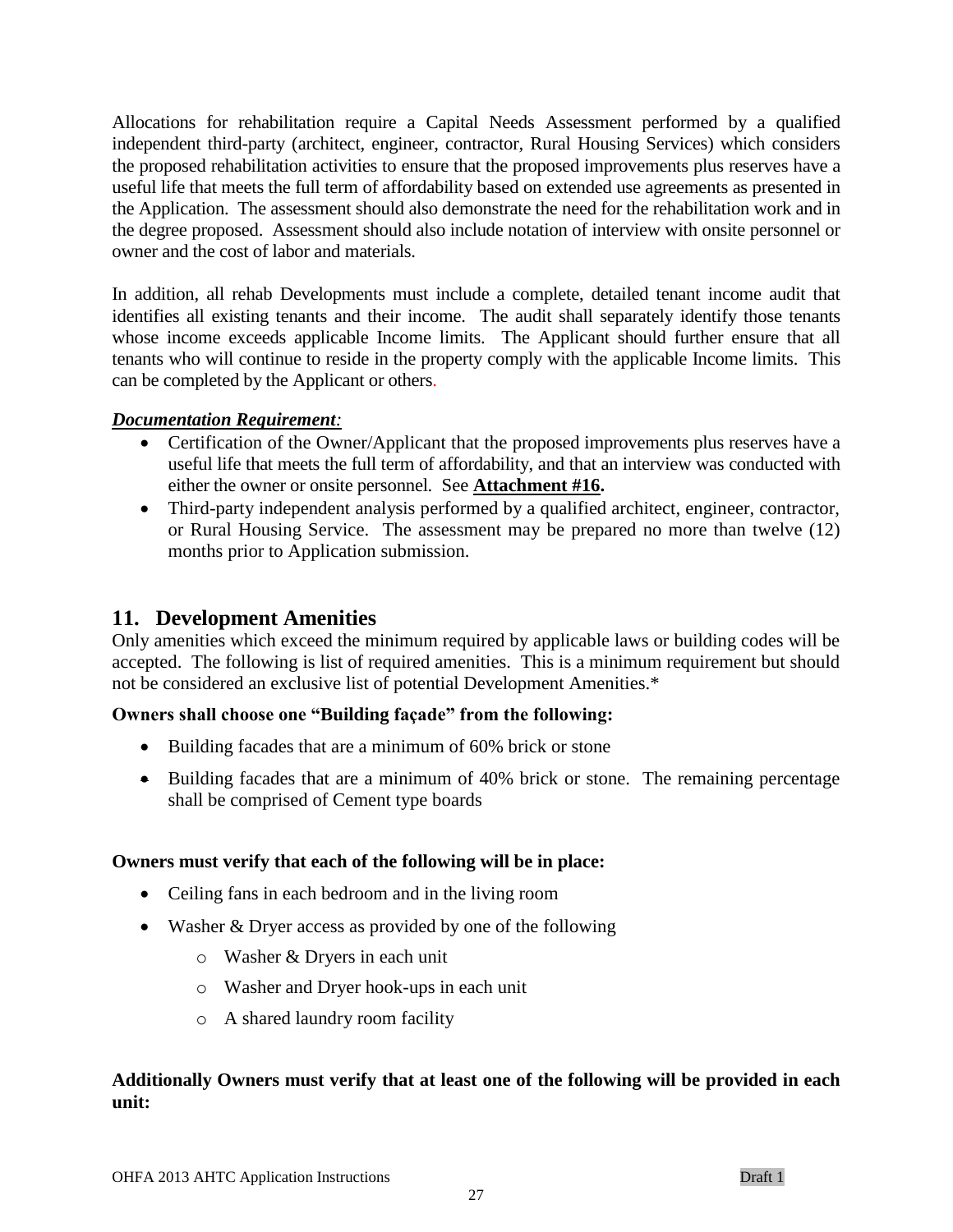- Dishwasher
- Garbage Disposal (in each unit)
- Microwave (either built-in or free standing)

#### *Documentation Requirements:*

The Applicant must provide a Certification that specifically lists the amenities that will be utilized in this Development. This Certification must be signed by both a representative of the Ownership entity and the project architect. See **Attachment #17.**

**\***For Rehab projects only, a waiver to this requirement (to a certain extent) may be sought. The Owner and Project Architect must Certify that the necessary amenities cannot feasibly be provided due to the existing structure of the Development. See **Attachment #18.**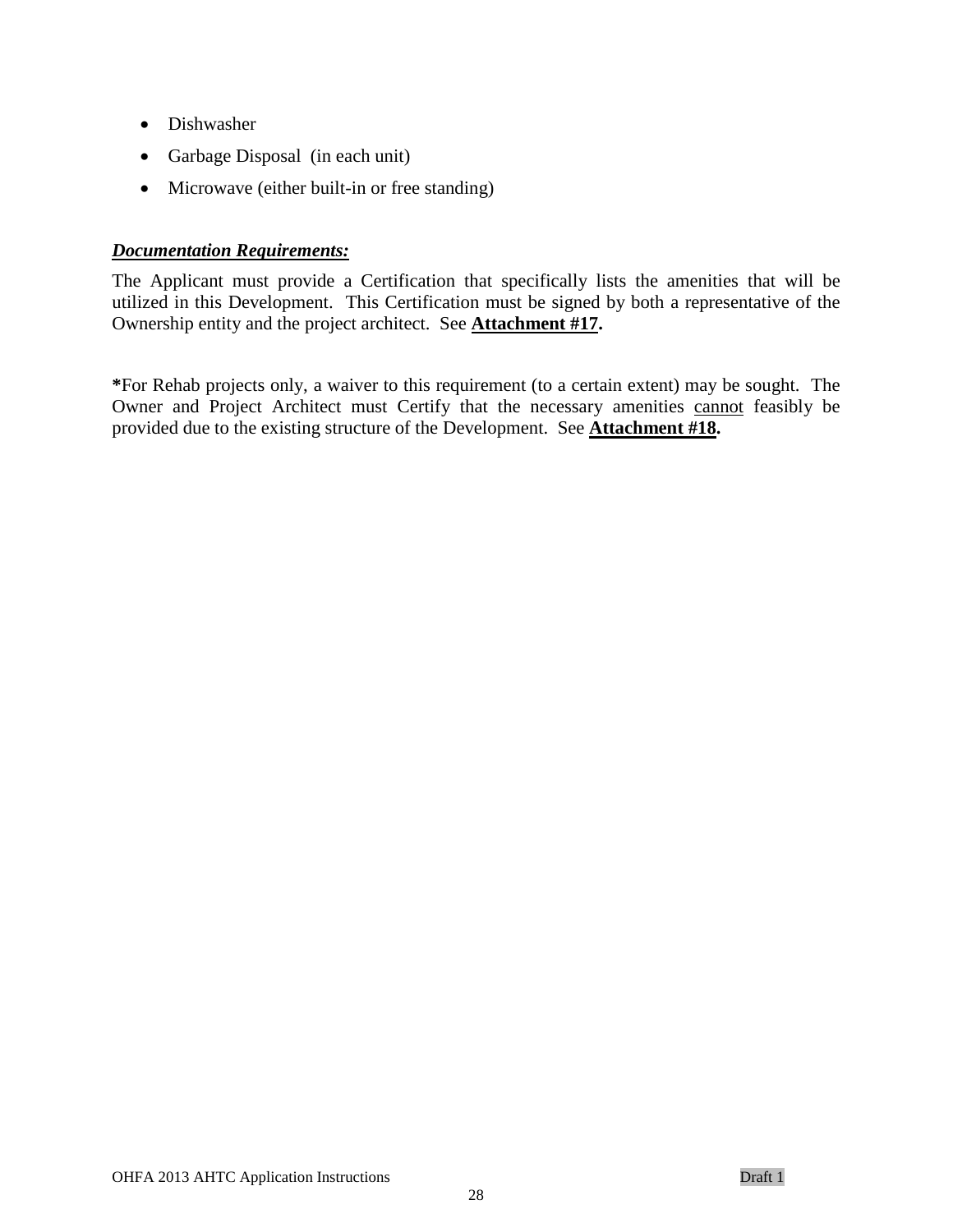# <span id="page-28-0"></span>**Selection Criteria**

Applications that meet all Threshold Criteria will be scored using the Selection Criteria below. Applicants must complete the **Development Self Score Sheet & Certification - Attachment #19** and the scoring matrix from the Application form.

Applicants will receive a percentage score based on the number of points they are eligible to receive. Applications will be funded in order of highest percentage to lowest percentage in each set-aside.

Applicants will not be asked to respond to any Selection Criteria deficiencies in the preliminary Review Report. The preliminary Review Report will provide Applicants with Staff's score. In the event the Applicant disputes the score in the preliminary Review Report they should follow the procedures outlined under Preliminary Review Reports in these instructions. However, in no event will the Applicant be able to score higher on any Selection Criteria than the self score they submitted.

Notwithstanding the point percentage ranking under the Selection Criteria, OHFA's Trustees may in their sole discretion Allocate Credits to a project irrespective of its point ranking. The Allocation must be in compliance with Code Section 42, in furtherance of housing goals, and in the interests of the citizens of Oklahoma.

**All Selection Criteria must be throughout the Extended Use Period that is proposed in the Application.** All Selection Criteria given points will be included in the Regulatory Agreement. **Development Owners are strongly encouraged to provide their management company or management staff with all the necessary information regarding these Commitments. OHFA Compliance Staff will be monitoring for any failure to maintain these Commitments.**

# <span id="page-28-1"></span>**1. Income Targeting**

Total Points Possible: 10 **5**

Applications will be evaluated to the extent the Development targets lower-Income populations with AHTCs. Income Targeting points will be awarded based on percentage of total AHTC units targeted to persons at or below 50% AMI to the total number of AHTC units in the Development. Points will be awarded as follows:

| 10% | 1 point         |
|-----|-----------------|
| 20% | 2 points        |
| 30% | 3 points        |
| 40% | 4 points        |
| 50% | 5 points        |
| 60% | <b>6 points</b> |
| 70% | nointe          |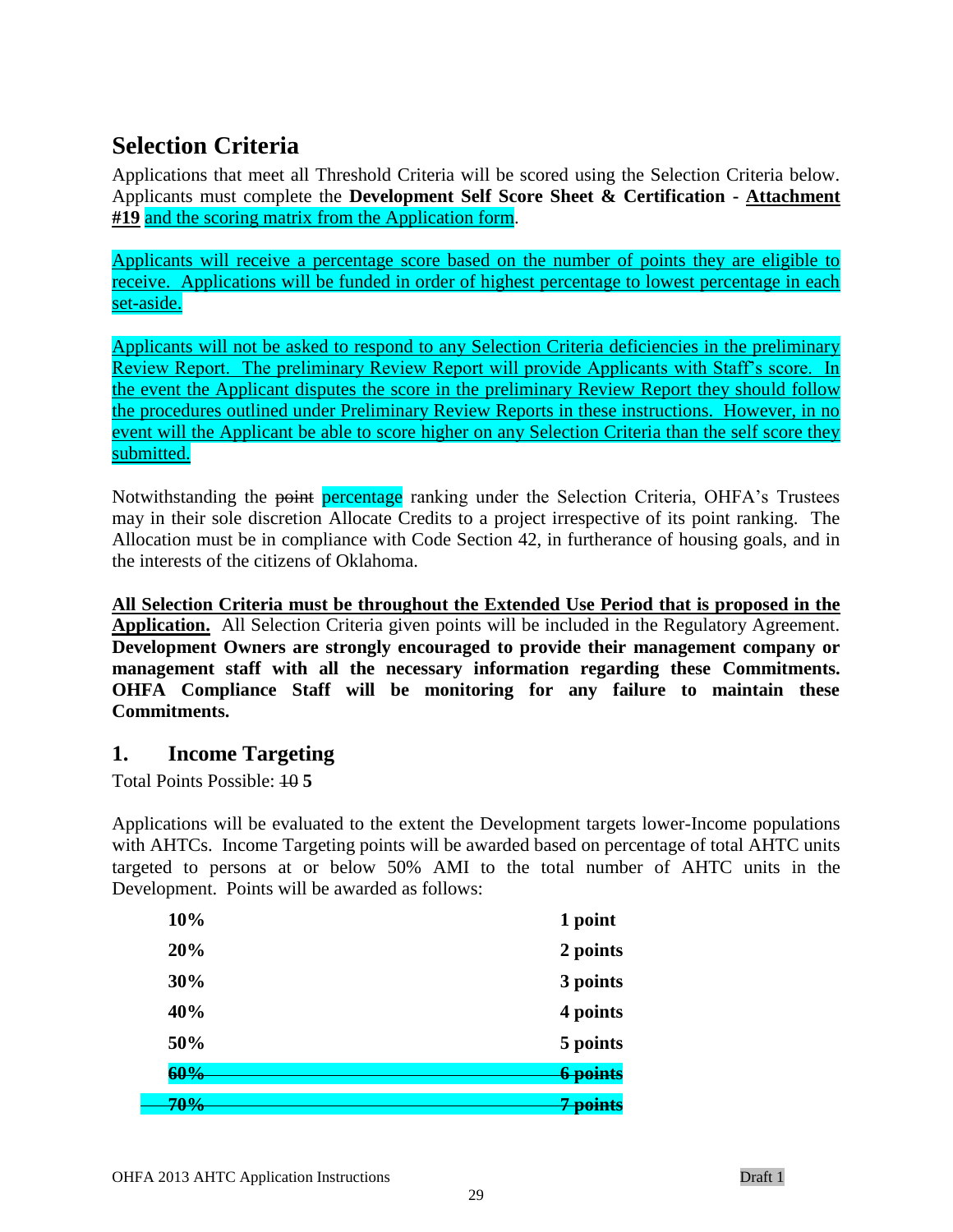| 80%         | 8 points  |
|-------------|-----------|
| 90%         | 9 points  |
| <b>100%</b> | 10 points |

*Documentation Requirements:* The Unit Distribution and Rents and the 15 year pro forma must reflect the targeting. Also refer to **Development Self Score Sheet & Certification - Attachment #19**.

# <span id="page-29-0"></span>**2. Term of Affordability**

Total Points Possible: 10

A Development may Commit to remain affordable to Low-Income persons for extended periods of time over and above the programmatically required affordability period (minimum 30 years). **Points will not be awarded unless the Applicant agrees to waive its right to request a Qualified Contract after year 14 of the Compliance Period**. Points will be awarded as follows:

**Additional term of affordability of 10 years beyond required minimum. 10 Points**

**If the Development receives points in this category, it will not receive points in the Tenant Ownership category.**

*Documentation Requirement:* **Refer to Development Self Score Sheet & Certification-Attachment #19.** By checking the appropriate box on the **Attachment #19,** the Owner Certifies that they waive their right to request a Qualified Contract after year 14 of the Compliance Period.

# <span id="page-29-1"></span>**3a. Development Location and Housing Characteristics**

Total Points Possible: 10

A Development's geographic location and prevailing market conditions, at the time of Application help determine points**. The following is an exclusive list**. Points will be awarded as follows:

- **Development in a QCT or DDA**
- **Development in a Presidentially Declared Major Disaster area in the current or preceding calendar year. In order to qualify for points, FEMA must designate the county where the Development is located for Individual Assistance and/or Public Assistance. More information as well as a searchable database of disaster declarations can be found at [www.fema.gov.](http://www.fema.gov/) (Disaster declarations are in the form of "FEMA - #### - DR")**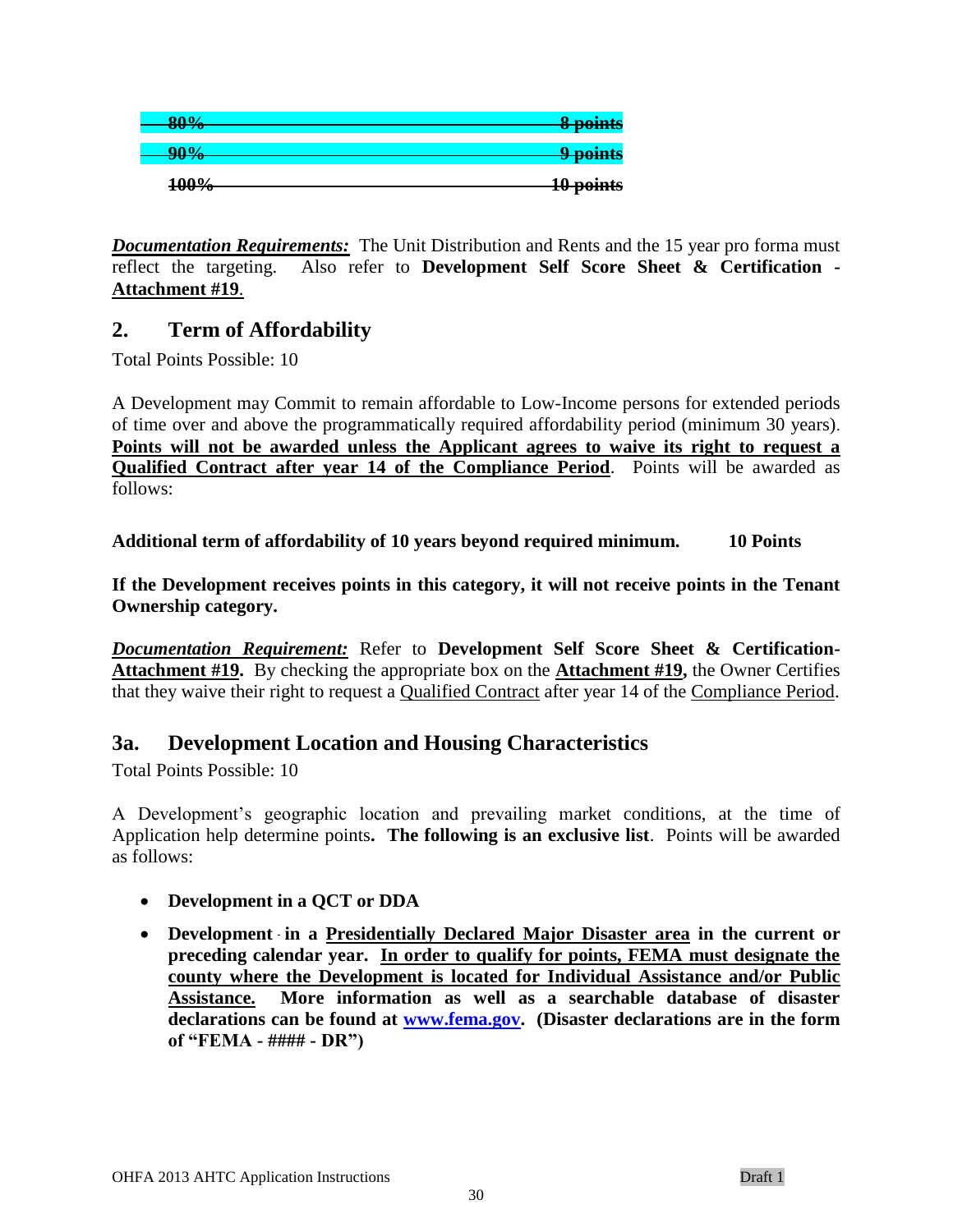**Development in an Empowerment Zone, Enterprise Zone, or Enterprise Communities. More information can be found at [www.ok.commerce.gov.](http://www.ok.commerce.gov/)** 

#### **5 points for each characteristic**

*Documentation Requirements:* QCT number and map reflecting QCT area, provide documentation reflecting DDA; provide the Presidential declaration of disaster area as found on FEMA's website [www.fema.gov,](http://www.fema.gov/) substantial evidence of location in an Empowerment Zone, Enterprise Zone, or Enterprise Communities.

### <span id="page-30-0"></span>**3b. Incentivizing the Expanded Distribution of Housing Credit Funds**

Total Points Possible: 2

Points will be awarded to proposed Developments in a City or Town in which no Low-Income Housing Tax Credit Awards have been made in the two (2) year period preceding this Application's date of consideration.

For this requirement, a year will run from the month of the Trustees meeting to the same month the next year. For example, if a Development is awarded Credits in a City/Town in November 2010, only Applications to be considered AFTER November 2012 will be eligible to receive these points for the same City/Town (assuming no awards were made in the interim).

For Developments that are proposed in unincorporated areas, the unincorporated area will be considered as part of the City or Town if it is within five (5) miles of the City or Town.

For Applications proposing Developments in Oklahoma City or Tulsa, points will be awarded if the Applicant provides proof the proposed Development is not within a 10 mile radius of any Development that was awarded within the two (2) year period preceding the Application's month of consideration whether the previously awarded Development is within the same city as the proposed property or not.

*Documentation Requirements:* The Applicant should indicate on **Attachment #19**, **Development Self Score Sheet**, that they are entitled to these points. The Applicant needs to provide proof of proximity or lack thereof of the proposed property to Cities and Towns for the unincorporated areas. Applicants must provide proof of the proximity a map clearly indicating the location of Tax Credit Properties within the City and surrounding Cities and the number of miles between the proposed property to other and other Tax Credit Developments within Tulsa, and Oklahoma City, and the immediately surrounding Cities.

# <span id="page-30-1"></span>**4. Development Leverage**

Total Points Possible: **10**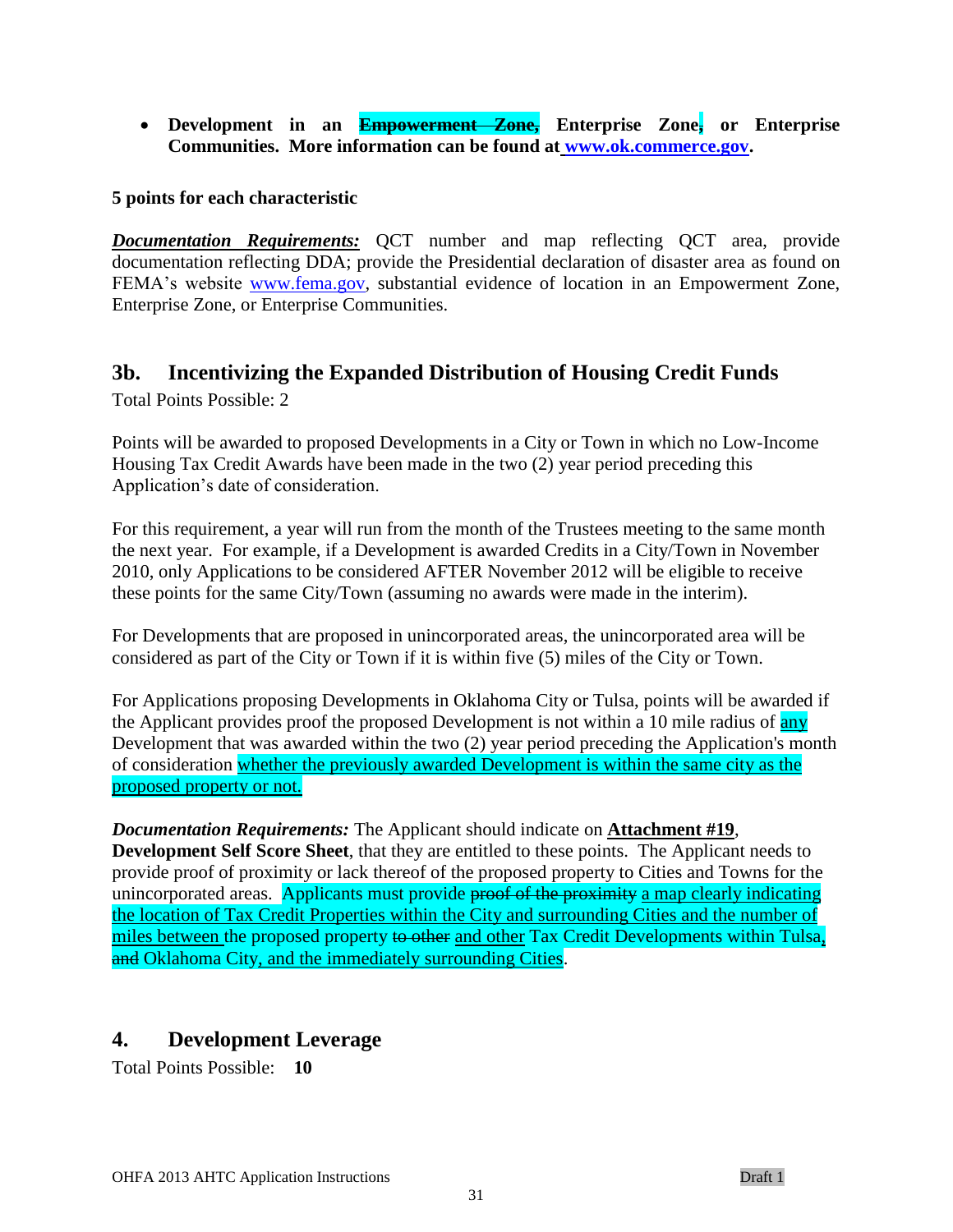A Development must attract tangible, cost beneficial investments or contributions of permanent financing sources. In order for leverage to be considered, it must be directly related to the Development.

Leverage will be measured as the percentage of **leverage resources** to **total Eligible Basis** (before any boost). Points will be awarded as follows:

| 1\% to 5\%      | 2 Points         |
|-----------------|------------------|
| $6\%$ to $14\%$ | 4 Points         |
| 15\% to 29\%    | <b>6 Points</b>  |
| 30% to 44%      | 8 Points         |
| 45% or more     | <b>10 Points</b> |

Normal rounding practices shall apply.

Leverage resources may be, but are not limited to permanent funding from the following sources:

- AHP (Affordable Housing Program) of the FHLB (Federal Home Loan Bank)
- CDBG (Community Development Block Grant)
- **HOME** Program
- **RHS (Rural Housing Services) 515 Program**
- **RHS** (Rural Housing Services) 538 Program, for the value of the loan
- Cash Contributions

#### CHP (Community Housing Program) and any type of rent subsidy will **NOT** qualify as a leverage source.

Cash contributions from Ownership entities, their Affiliates, and all other sources will be considered leverage only with a signed statement by the donor that no repayment is required.

If due to timing restrictions a firm Commitment for a given leverage source(s) cannot be obtained by the Tax Credit Application submission date, then the Applicant must submit proof that an Application for the source in question has formally been submitted.

No less than sixty (60) days prior to the Trustees meeting at which the Application will be considered, the Applicant must provide proof from the awarding entity that the leverage source(s) for which points are being claimed has been approved or is contingent only upon the award of Tax Credits.

Failure to provide proof of approval will result in the loss of leverage points for that source and may result in the Application failing threshold for lack of financial feasibility.

If an Application to OHFA for HOME funding is denied at some point prior to the Trustees meeting at which the Tax Credit Application will be considered, then points will not be awarded.

#### **Sources claimed for points in this criterion cannot also be used to claim points in the Community Support criterion.**

*Documentation Requirements:* Commitment letters including amounts, terms, and other pertinent information from all sources must be included in Tab 4. If this is not available at the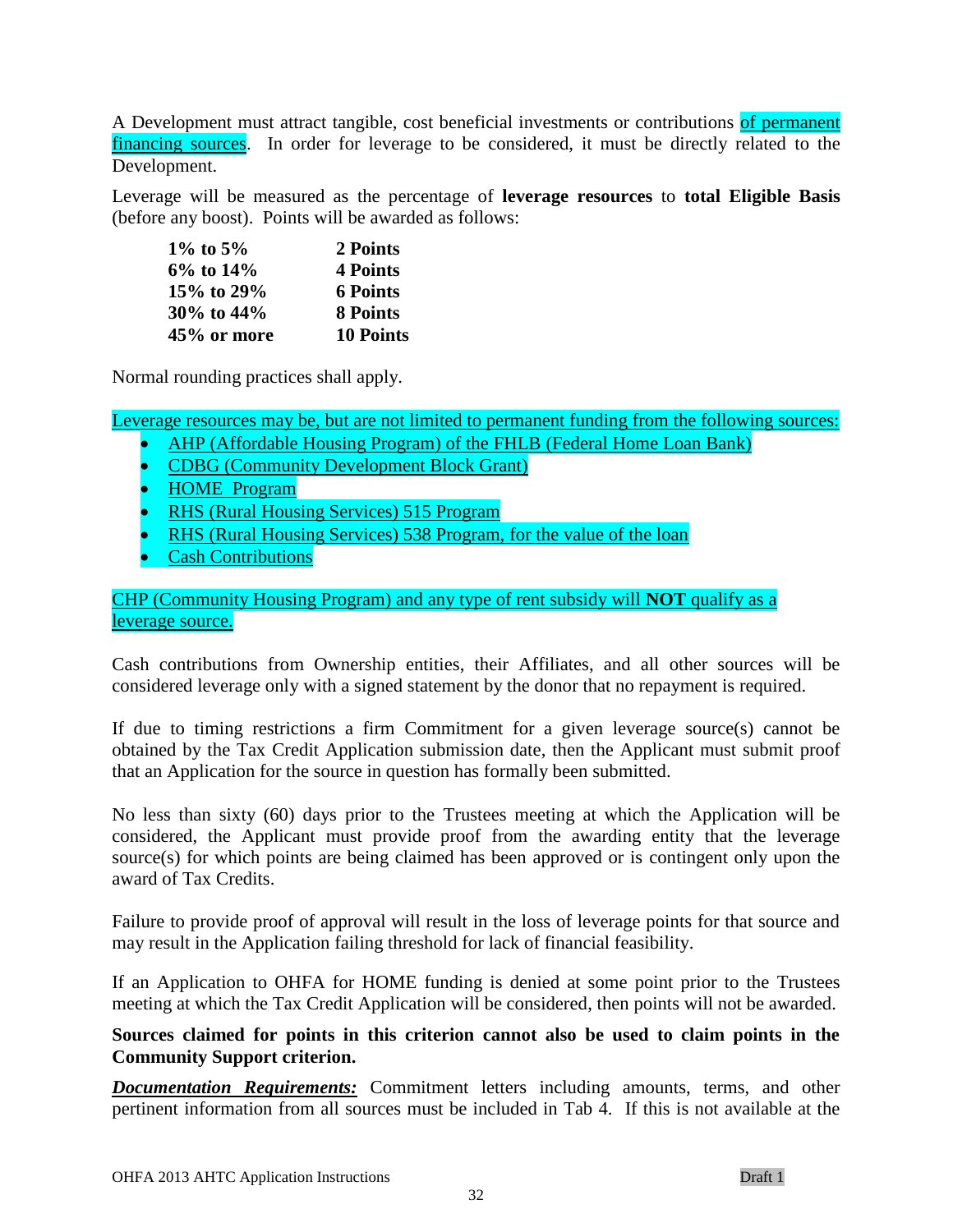time of Application submission, then submit proof that the leverage source(s) in question has (have) been formally applied for. If the source has not been approved by the Due Date of responses to the Preliminary Review Report or sixty (60) days prior to the Trustees meeting, whichever is later, then points will not be awarded for that leverage source. Submit a worksheet, identifying sources and amounts of leverage, and calculation of points.

# <span id="page-32-0"></span>**5. Community Support**

Total Points Possible: 5

Consists of local governments and other community partners who commit support for a proposed Development. Such support must be directly related to the proposed Development and take the form of tangible contributions. The contribution should reduce the total Development costs or add to the value of the proposed Development. Points will be awarded as follows:

| \$5,001-\$7,000   | 1 Points        |
|-------------------|-----------------|
| \$7,001-\$9,000   | 2 Points        |
| \$9,001-\$11,000  | 3 Points        |
| \$11,001-\$14,000 | <b>4 Points</b> |
| \$14,001-or more  | 5 Points        |

#### **Some examples of Community Support:**

- Fee waivers
- Tax abatements
- Public improvements
- Donations/Discount of real property and/or materials
- Other contributions of direct value to the Development

**To receive points, community support must be specifically related to the Development proposed in the Application. Applicants cannot count prior expenditures unrelated to the Development. Sources claimed for points in this criterion cannot also be used to claim points in the Development leverage criterion. Rental subsidies are not eligible.**

*Documentation Requirements:* Letters of Commitment that clearly describe the contribution, when the contribution will be made, in what amounts, to whom, and the duration of such Commitments. **These letters must specify that the donation is specific to the Development**. Applicants must also provide a worksheet detailing contributions and calculation of points. If there is only one source of support, then no worksheet is necessary. If community support is in the form of real property, an appraised value must be included assessing the value of the donated or discounted property and a letter from the seller stating he/she is aware he/she sold the property at a discounted amount.

Actual Cash contributions should be included in the Sources and Uses (Section VI of the Application Form).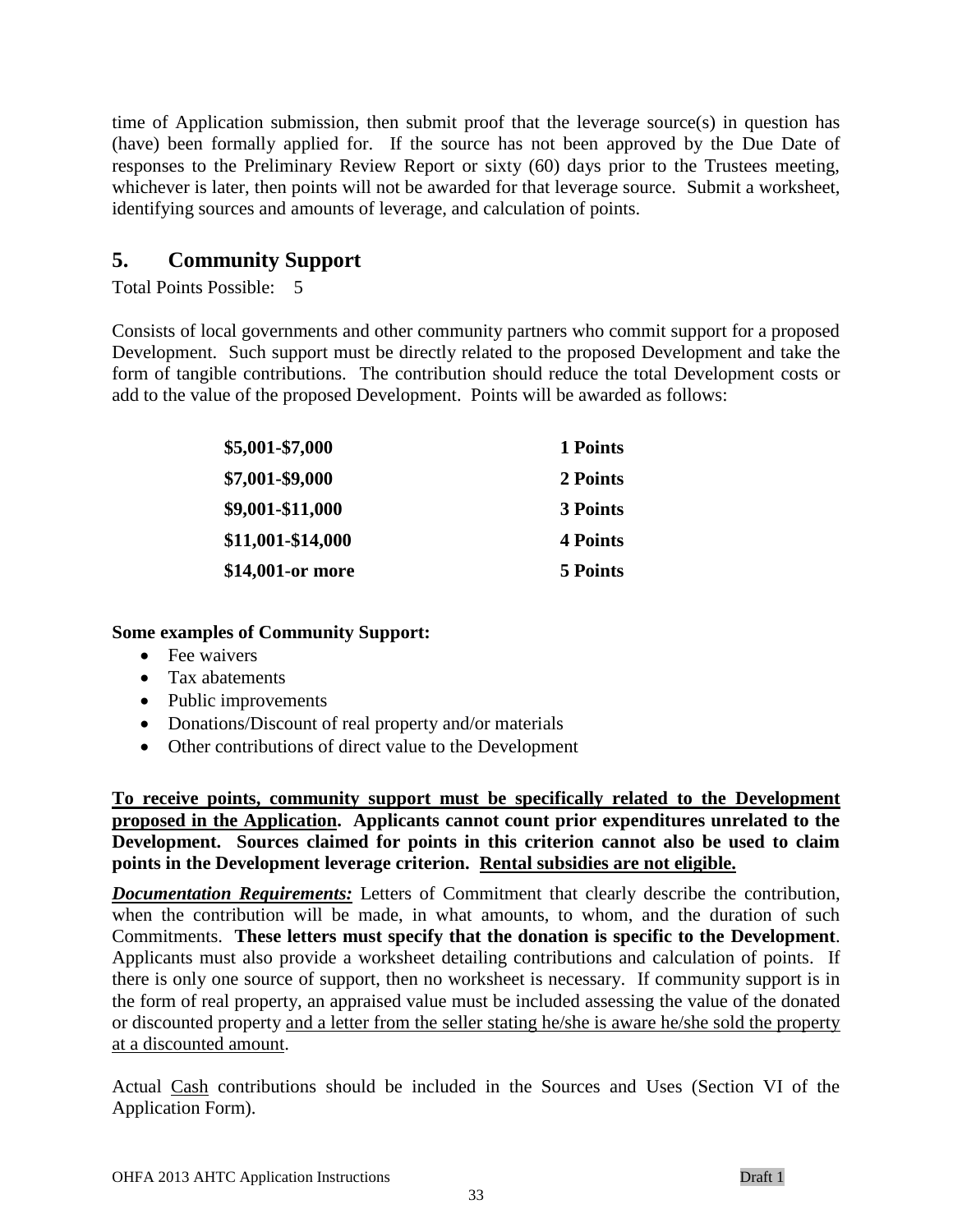Any other tangible (but not cash) contributions, including discounted materials, fee waivers, etc should not be included in the Sources and Uses (Section VI of the Application Form).

### <span id="page-33-0"></span>**6. Development Team Experience**

Total Points Possible: 5

Development Teams will be evaluated on the experience of their members in Owning and successfully operating Developments in the LIHTC Program. To meet the condition "Owning and successfully operating," 8609s must have been issued for the Development and OHFA Compliance Staff must have completed the first compliance monitoring. For Owners/general partners (or Principals thereof), points will be based on the total number of successful Developments that are operating in compliance with the Code.

| <b>4 or more Developments</b> | 5 points |
|-------------------------------|----------|
| 2 - 3 Developments            | 3 points |
| 1 Development                 | 1 point  |

If Owner/general partner's experience is inadequate to score the full 5 points, the experience of certain Development Team members may be substituted or used in addition. **However, no more than 5 total points will be awarded for this criterion, regardless of the additional experience of the Development Team members**. Points may be awarded for the following Development Team members with experience in **5 or more** LIHTC Developments:

| <b>Attorney</b>           | 1 point |
|---------------------------|---------|
| <b>Consultant</b>         | 1 point |
| <b>Developer</b>          | 1 point |
| <b>General Contractor</b> | 1 point |
| <b>Tax Professional</b>   | 1 point |
| <b>Project Architect</b>  | 1 point |

*Documentation Requirements:* A list of Development Team members that points are being claimed for along with the number of points being claimed for each member including the Owner/general partner. An **Attachment #8, Attachment #9, & Attachment #10 for any Development Team member or Owner/general partner.** Points for Development Team members other than the Owner/general partner(s) cannot be awarded without a signed **Attachment #10** from the team member indicating their intent to participate in the Development.

34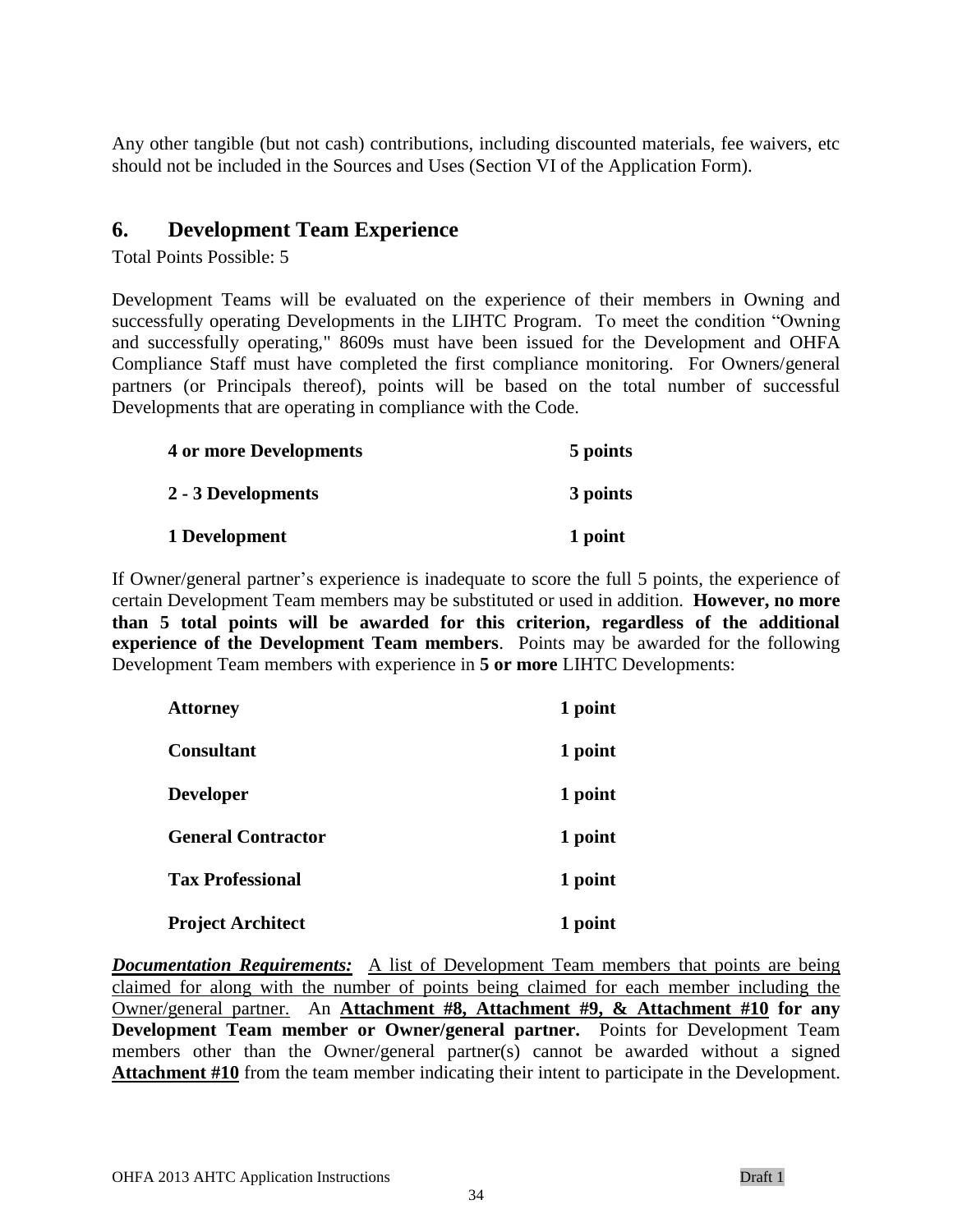If Development Team members for whom points have been awarded are replaced, they must be replaced by someone who has the minimum experience necessary to qualify for points.

The Owner/general partner(s) may have experience in LIHTC Developments outside the State of Oklahoma, but in order to receive points the 8609's must be complete. However, for a Development Team member other than the Owner/general partner(s) to receive points the 8609's do not yet have to be completed.

Development Team members for this criterion must also be reflected in Application, Tab 1.

#### **Applicant/Owner/Developer and/or principals of each may have open, at any one time, no more than five (5) Oklahoma AHTC Developments. Refer to the Capacity Section.**

### <span id="page-34-0"></span>**7. Management Experience**

Total Points Possible: 9

Applications must demonstrate the experience of a management company, co-management company, or a management consulting company in providing management services for Developments in the LIHTC Program. Points will be based on the total number of successful Developments that are operating in compliance with the Code. Developments will be counted regardless of location. For any Oklahoma properties to be included for points, OHFA Compliance Staff must have completed the first compliance monitoring.

| <b>6 or more Developments</b> | 9 points |
|-------------------------------|----------|
| $3 - 5$ Developments          | 6 points |
| $1-2$ Developments            | 3 points |

*Documentation Requirements:* **Signed Attachment #8, Attachment #9, and Attachment #10 for the management company, co-management company, or management consulting companay must be provided**. If points were given for this category and there is a management company, co-management company, or management consultant company change, the new company must have enough experience with the LIHTC Program to qualify for an equal or greater number of points, and documentation must be submitted for the new company. No point accumulation between different types of management entities is allowed.

# <span id="page-34-1"></span>**8. Tenant Special Needs Populations**

Total Points Possible: 10

Applications will be evaluated to the extent the Development Commits to serve Special Needs populations. Points will be available under this criterion based upon the percentage of units dedicated to Special Needs.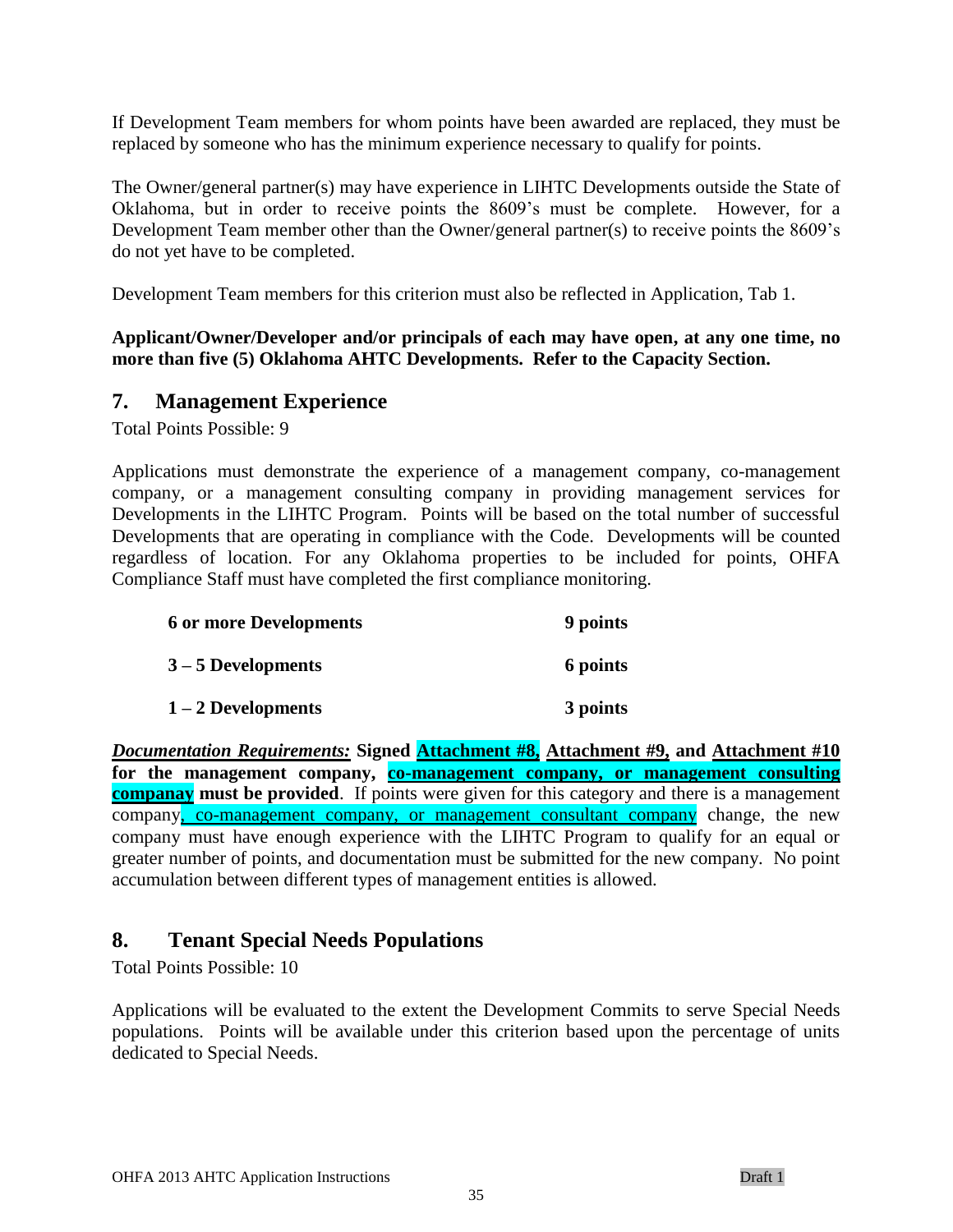**Applicant dedicates at least 5% of the total residential units per Development with rents set at one-half or less of the allowable Tax Credit rent for Special Needs populations. To calculate one-half or less you should designate the unit at 50% or 60% of AMI, subtract the utility allowance from the maximum rent, divide by 2, this equals the amount of net rent to be charged to a Special Needs tenant. Projects receiving project based rental assistance must provide a letter from the appropriate agency indicating the amount of proposed discounted rents and bedroom sizes.** 

**5 points**

*Special Needs for this particular point criterion may include, but are not limited to Homeless, persons with mental or physical disabilities, or individuals that are handicapped. This designation must not violate any Fair Housing regulations.*

### **Applicant proposes to develop a facility 100% dedicated to Special Needs populations. 10 Points**

*Special Needs for this particular point criterion may include, but are not limited to Homeless, persons with mental or physical disabilities, Elderly, (as defined in Chapter 36 Rules) or individuals that are handicapped, or any combination thereof. This designation must not violate any Fair Housing regulations.*

*Documentation Requirements*: The Unit Distribution and Rents and the 15 year pro forma must reflect the one-half or less of Tax Credit rents for the 5% designation. **Any manager's unit must be included in the calculation of 5% of the total residential units**. For the 100% designation, the "one-half of allowable rents" is not a requirement. Also refer to **Development Self Score Sheet & Certification - Attachment #19. The Applicant must designate which Special Needs population is being served.**

# <span id="page-35-0"></span>**9. Tenant Populations of Individuals With Children**

Total Points Possible: 10 (2 Points for Each Amenity)

Applications will be evaluated to the extent it is demonstrated that the Development will provide amenities and a unit mix of at least 50% of the units with 2 bedrooms or larger. **Amenities must be new and specific to the Development, and not a part of the unit. This is an exclusive list.**

**Such amenities will include:** Onsite computer workstations (with internet access) Playground or Tot Lot w/ Equipment Library Swimming Pool / Splash Pad Outdoor Covered Seating FEMA approved storm shelter Club House/Community Room Sports Facilities (e.g. Soccer Field, Basketball Court, Tennis Court, fitness centers, etc.)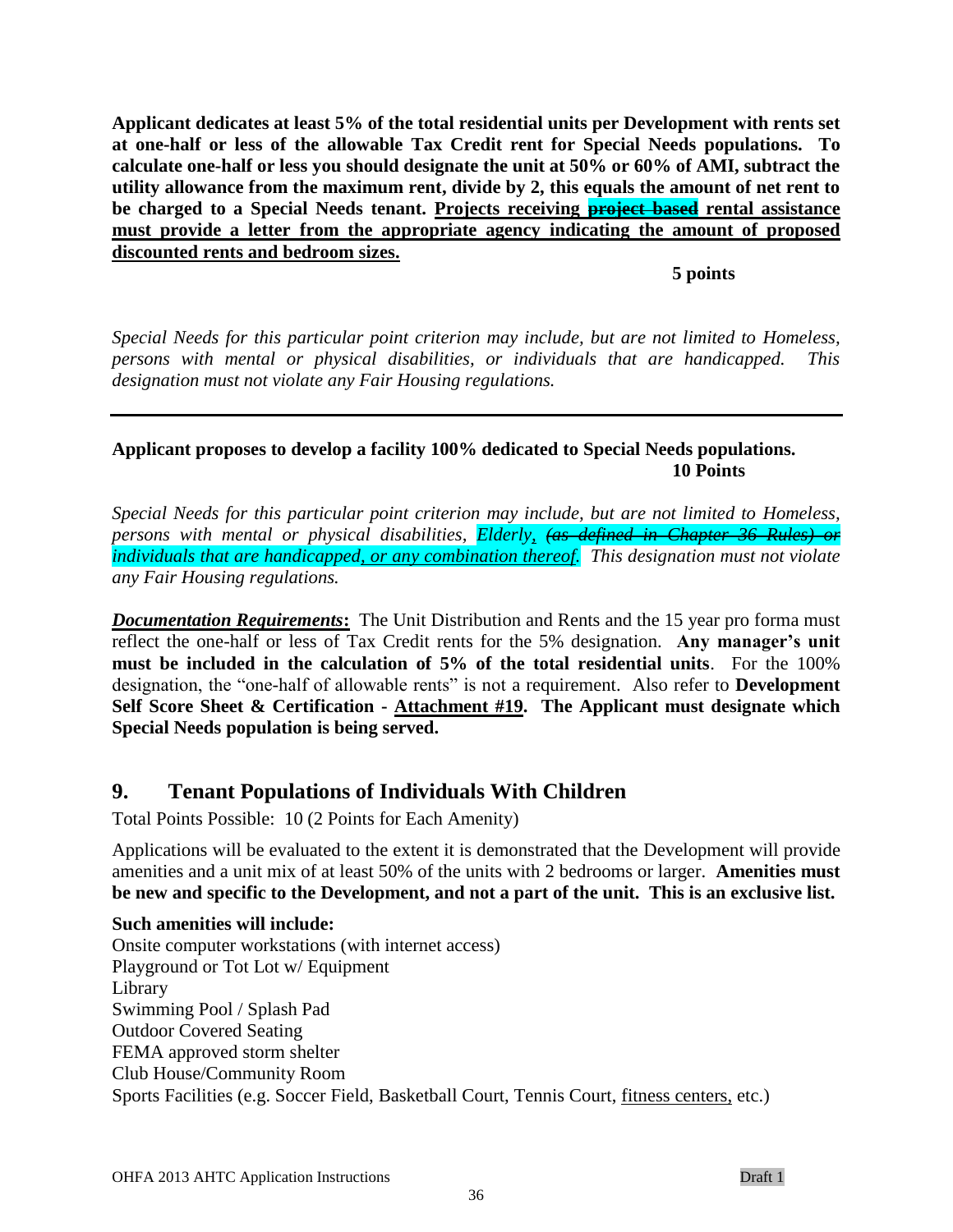*Documentation Requirements:* The Applicant must provide an **Attachment #20** that specifically lists the amenities for which points are being claimed, indicates at least 50% of the units will be within a half mile radius of all amenities, Certifies that amenities will be separate for each phase if part of a multi-phase Development, and Certifies that amenities will be separate if Developments are located near each other. This Certification must be signed by both a representative of the Ownership entity and the architect. The market study must indicate a need for units with two bedrooms or more. Plans for the Development must reflect the amenities and a unit mix with at least 50% of the units with 2 bedrooms or larger**.** A unit mix with a least 50% of the units with 2 bedrooms or larger is only a minimum qualification, and does not count as an amenity for which the Development may earn points. For all Developments, 50% of the units must be within a half mile radius of the amenity in order to earn points. The Applicant must provide Certification that this requirement will be satisfied. If part of a multi-phased Development, the amenities must be separate from those of the other phases. Also items provided in a Phase I of a Development cannot earn points for the current Application.

Applicants may only receive points for Tenant Populations of Individuals With Children or Tenant Population of Elderly Individuals, not both.

### **10. Tenant Populations of Elderly Individuals**

Total Points Possible: 5 (1 Points for Each Amenity)

### **Amenities must be new and specific to the Development, and not a part of the unit. This is an exclusive list.**

### **Such amenities will include:**

Onsite computer workstations (with internet access) Dedicated Green Space with Walking trails Fitness Center Library Swimming Pool Outdoor Covered Seating FEMA approved storm shelter Club House/Community Room

*Documentation Requirements:* The Applicant must provide an **Attachment #21** that specifically lists the amenities for which points are being claimed, indicates at least 50% of the units will be within a half mile radius of all amenities, Certifies that amenities will be separate for each phase if part of a multi-phase Development, and Certifies that amenities will be separate if Developments are located near each other. This Certification must be signed by both a representative of the Ownership entity and the architect. The market study must indicate a need for Elderly units. Plans for the Development must reflect the amenities. For all Developments, 50% of the units must be within a half mile radius of the amenity in order to earn points. The Applicant must provide Certification that this requirement will be satisfied. If part of a multiphased Development, the amenities must be separate from those of the other phases. Also items provided in a Phase I of a Development cannot earn points for the current Application.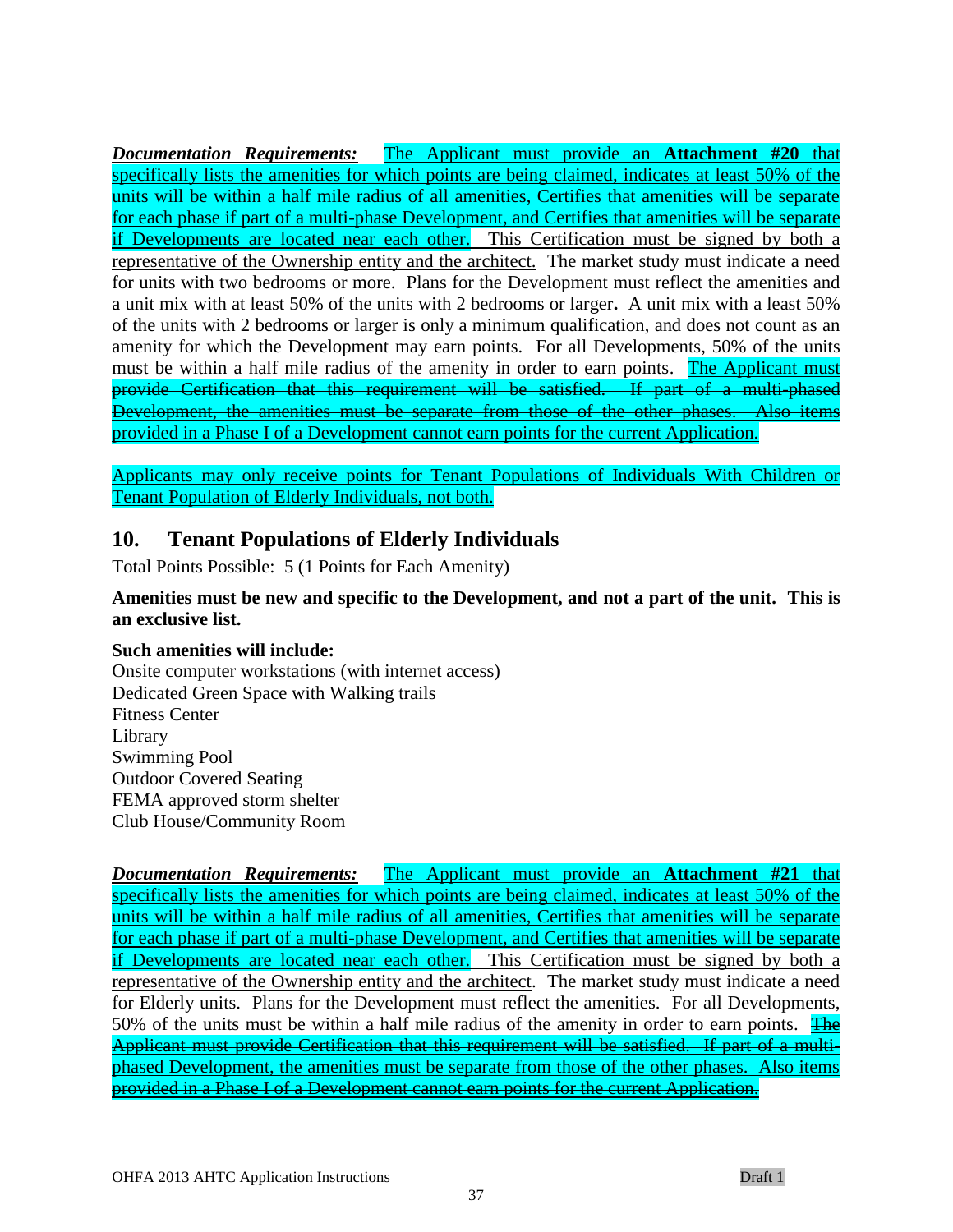Applicants may only receive points in this category if the Development is 100% Elderly as defined in the Chapter 36 Rules. Applicants may also only receive points for Tenant Populations of Individuals With Children or Tenant Population of Elderly Individuals, not both.

### **11. Tenant Ownership**

Total Points Possible: 10

Points will be awarded to those Applications that propose tenant ownership after the 15 year Compliance Period with a satisfactory plan. A satisfactory plan which includes projections on maintenance, tenant reserve funds, home buyer training, continued affordability, and sales price calculation must be provided.

- Though some maintenance can be expected to be performed by the tenant, the list of maintenance duties should not be excessive. The list should not include Owner's duties such as gutters, exterior paint, fencing, mailboxes, window screen replacement, plumbing repairs, and other items that the Owner is required to maintain for health and/or safety issues or to meet minimum standards. The purpose is to have the tenant learn to do some chores and take responsibility in others, but not for the tenant to perform the Owner's duties.
- A discussion regarding tenant reserve funds should be included in the plan. The amount, source and frequency of contributions should be clearly outlined. It should also be delineated whether the reserve fund stays with the unit or the tenant.
- Training for future homeowners is an essential part of this type of program. At the minimum homebuyer education classes should be offered. These are the classes usually associated with down payment assistance. If the Applicant chooses, classes in homeownership can also be offered. These might include classes on insurance, maintenance, saving for long term repairs, etc.
- The tenant ownership plan should discuss the continued affordability of housing to the tenants. How will the new ownership payment (including insurance and taxes) compare to the rental payments before the end of the Compliance Period? Estimates are acceptable. Will there be any limits to the amount of increase between the two payments? If the sales price is more than the tenant can afford, will there be any down payment or other type of purchasing assistance?
- The calculation of the sales price is also an important component of the ownership plan. What factors and amounts will go towards the sales price amount? Will the tenant reserve funds, if any, be applied to the sales price? If the Development has a deferred loan and/or a balloon payment loan, it does not seem equitable for the tenant to pay for the bulk amount of the loan, just because it was structured that way in the beginning to benefit the Developer/Owner. Will the sales price be adjusted in any way at the time of purchase? If so, what factors will determine the write down amount, and what will be that amount?
- Another issue that must be addressed in the plan is whether or not a Nonprofit entity will actually acquire the Development before the tenants purchase. If the Nonprofit is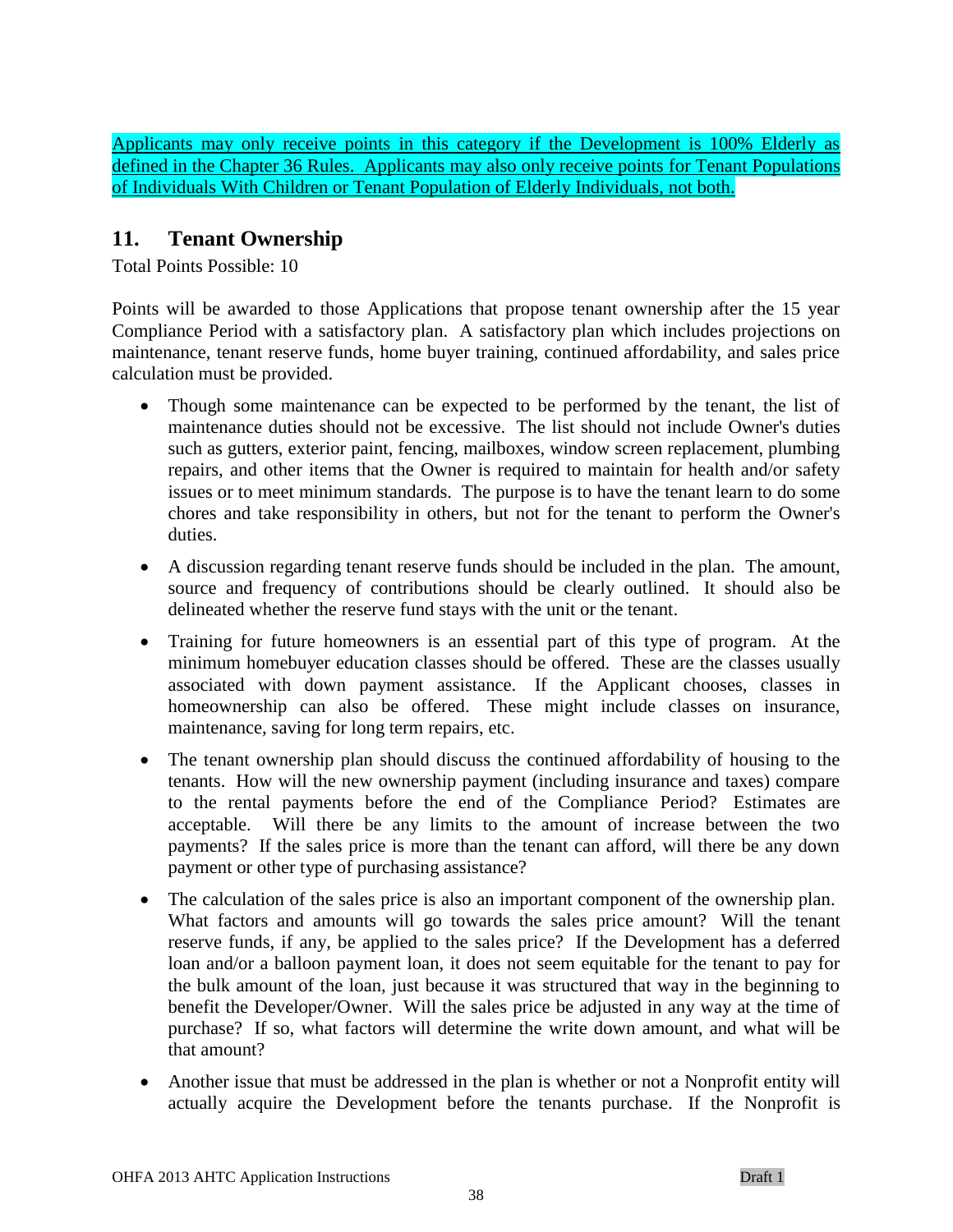involved in the Development, then provide a brief description of the agency. Also of importance are a discussion of potential homeowners associations and the timeline of the purchasing process. Though starting early in the Compliance Period is acceptable, usually tenants will change before year 15. The plans that start the process perhaps in years 10-13 seem more reasonable.

- Those units not sold during year 15 must remain affordable to Low-Income persons for ten (10) years beyond the required minimum of thirty (30) years.
- As a reminder, tenants cannot be denied or chosen simply because of their willingness or ability to purchase the home. Also, tenants cannot be evicted in year 15 if they do not want or are not able to buy the housing. The Tax Credit Program is a rental program and has to be operated that way. All units not sold in year 15, or those units that for some reason revert back to the Development, have to be rental units. Hypothetically, this could be all units for the entire thirty forty (40) years. Make sure the tenant ownership plan does not present anything contradictory to these requirements.

### **If the Development receives points in this category, it will not receive points in the Term of Affordability category.**

*Documentation Requirement:* Applicants must submit a detailed plan which includes projections on maintenance, tenant reserve funds, home buyer training, continued affordability, sales price calculation, and etc. The plan will be evaluated for feasibility.

Provide a Certification that all units not sold in year 15 will remain affordable to Low-Income persons for ten (10) years beyond the required minimum of thirty (30) years.

### **12. Preservation of 15 Year Old Affordable Housing**

Total Points Possible: 5 (points will not be pro-rated.)

Five points will be awarded to those Applications proposing the acquisition and substantial rehabilitation of affordable housing originally constructed more than 15 years prior to the current calendar year (example; for 2010 Applications the Development(s) must have been constructed prior to 1995). Affordable does not mean tenants receiving Section 8 assistance or units rented at a discount rate to market. Traditionally, one of the type of programs listed below is involved or a similar type program.

- Properties with **project-based Section 8** contracts
- Properties with USDA **Section 515** loans
- Properties financed with **Low Income Housing Tax Credits**
- Properties financed with **Section 202/811** loans
- Properties financed with **1937 Housing Act** funds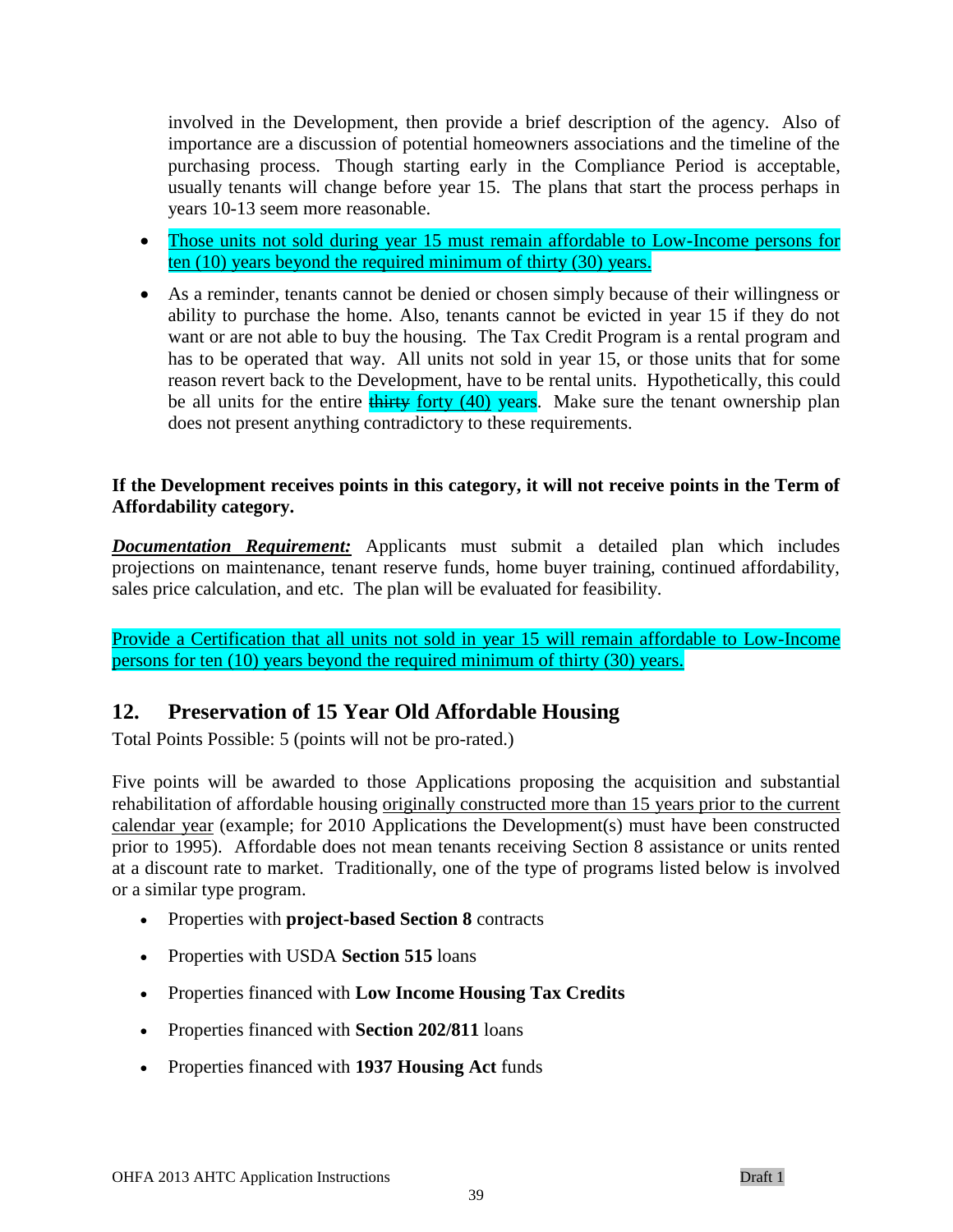*Documentation Requirement:* Proof of the prior affordable status of the housing the Applicant is proposing to acquire and substantially rehabilitate and the year the property was originally constructed.

### **13. Energy Efficiency/Green Building**

Total Points Possible:  $\frac{10}{5}$ 

**Only items which exceed the minimum required by applicable laws or building codes will be eligible for points. The following is an exclusive list of amenities for which OHFA may award points:**

One point shall be awarded for each item below, up to a maximum of 10 points. Each amenity selected must be provided in one hundred percent (100%) of the units in the Development. **This is an exclusive list**.

- Shower heads with a maximum of 2.5 gallons per minute flow rate
- Toilets with maximum 1.6 gallon flush and/or dual flush (1.6 for full and 0.8 for half)
- The use of  $\frac{1}{2}$  inch better than R-2 insulation on exposed hot water pipes
- Installation of Energy Star appliances
- Energy Star qualified windows with Low E glass
- Energy Star HVAC
- Energy Star Efficiency Water Heaters
- Radiant barrier per ASTM standards in attic and/or roof sheathing; and/or exterior wall sheathing
- Low or no VOC paint
- On-site recycling for aluminum, newspaper, glass, and plastics
- Photovoltaic lighting for all exterior lighting
- Programmable thermostats

Choose one of the following:

Insulation: Attic insulation better than R- 38 or better, wall insulation better than  $R - 13$ or better, and floor insulation better than R-19 or better

### **OR**

Spray foam insulation or natural fiber batt insulation at least two  $(2)$  inches thick exceeding code requirements

### *Documentation Requirements:*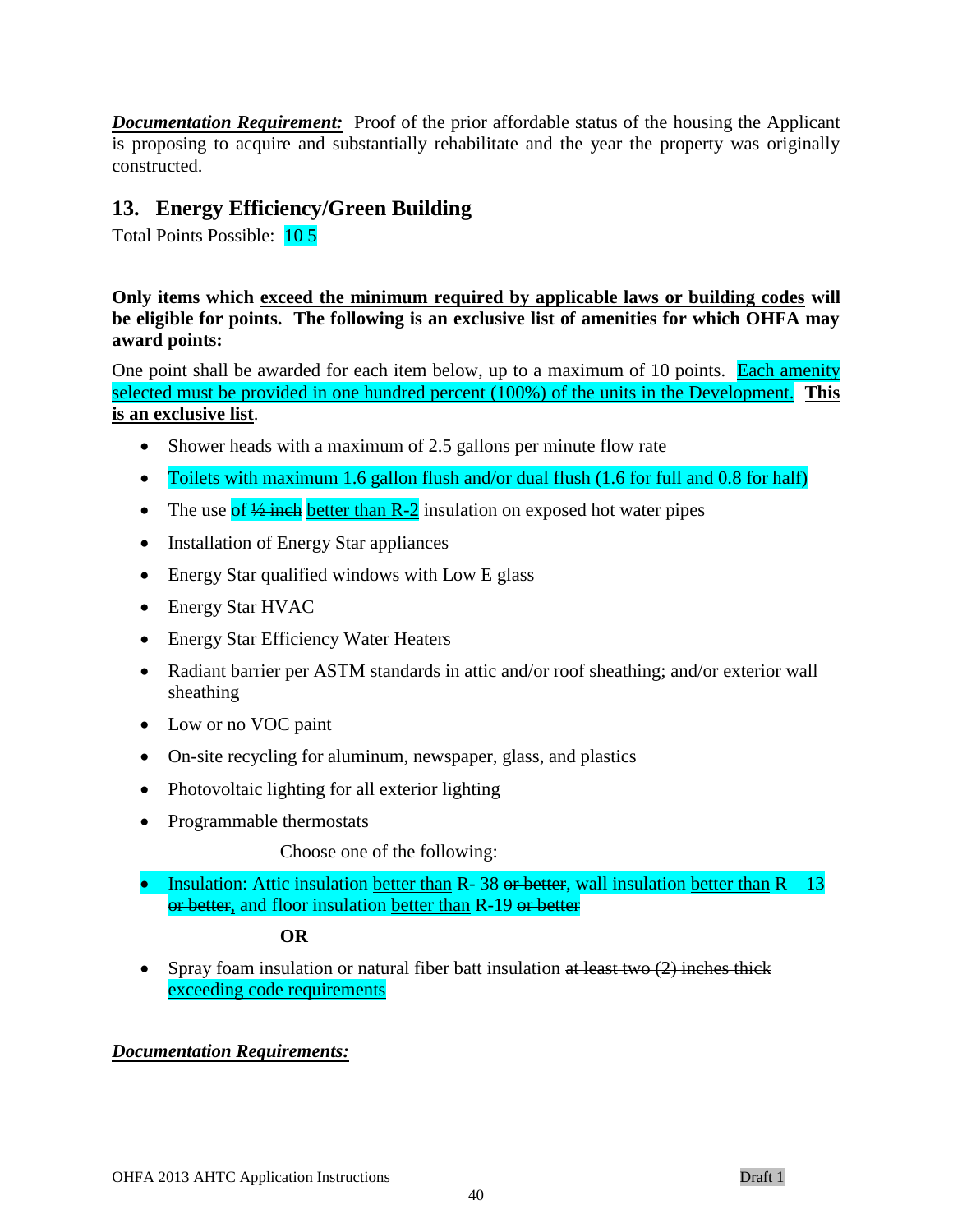• The Applicant must provide **Attachment #22** that specifically lists the amenities for which points are being claimed. This Certification must be signed by both a representative of the Ownership entity and the project architect**.** 

### **14. Historic Nature**

### Total Points Possible: 4

Four points will be awarded to those Applications utilizing Historical Tax Credits.

In accordance with Section 101(d) (2), the tribes on the National Park Service's List have formally assumed the responsibilities of the SHPO for purposes of Section 106 compliance on their tribal lands. They have designated Tribal Historic Preservation Officers (THPOs) whom Federal agencies consult in lieu of the SHPO for undertakings occurring on, or affecting historic properties on, tribal lands.

### **Definition of "Historic Nature:"**

A. A historic Building (also may be known as structure, resource, or property) is one that is either individually listed in the National Register of Historic Places or is eligible for individual listing in the National Register of Historic Places.

B. Additionally, the planned rehabilitation of the Building must be consistent with the *Secretary of the Interior's Standards and Guidelines for Rehabilitation*.

### *Documentation Requirement:*

A. The Applicant shall provide documentation consisting of (1) a letter from the State Historic Preservation Office (SHPO) confirming individual listing in the National Register of Historic Places, or individual eligibility for listing in the National Register of Historic Places. In those cases where the property is not listed in the National Register, the SHPO must have received either a completed National Register of Historic Places Registration Form (for individual properties or districts as appropriate) that clearly demonstrate the property's eligibility OR a completed Historic Preservation Certification Application, Part 1 that is completed in accordance with National Park Service instructions and clearly demonstrates the property's eligibility. Or, (2) a signed Historic Preservation Certification Application, Part 1 executed by the National Park Service, and

B. (1) a letter from the State Historic Preservation Office confirming that a completed Historic Preservation Certification Application, Part 2 has been received from the Applicant and is under review by the SHPO or has been forwarded to the National Park Service for action; or (2) a copy of the Historic Preservation Certification Application, Part 2 approved by the National Park Service.

### **15. Negative Points**

Total Maximum Points Possible: -20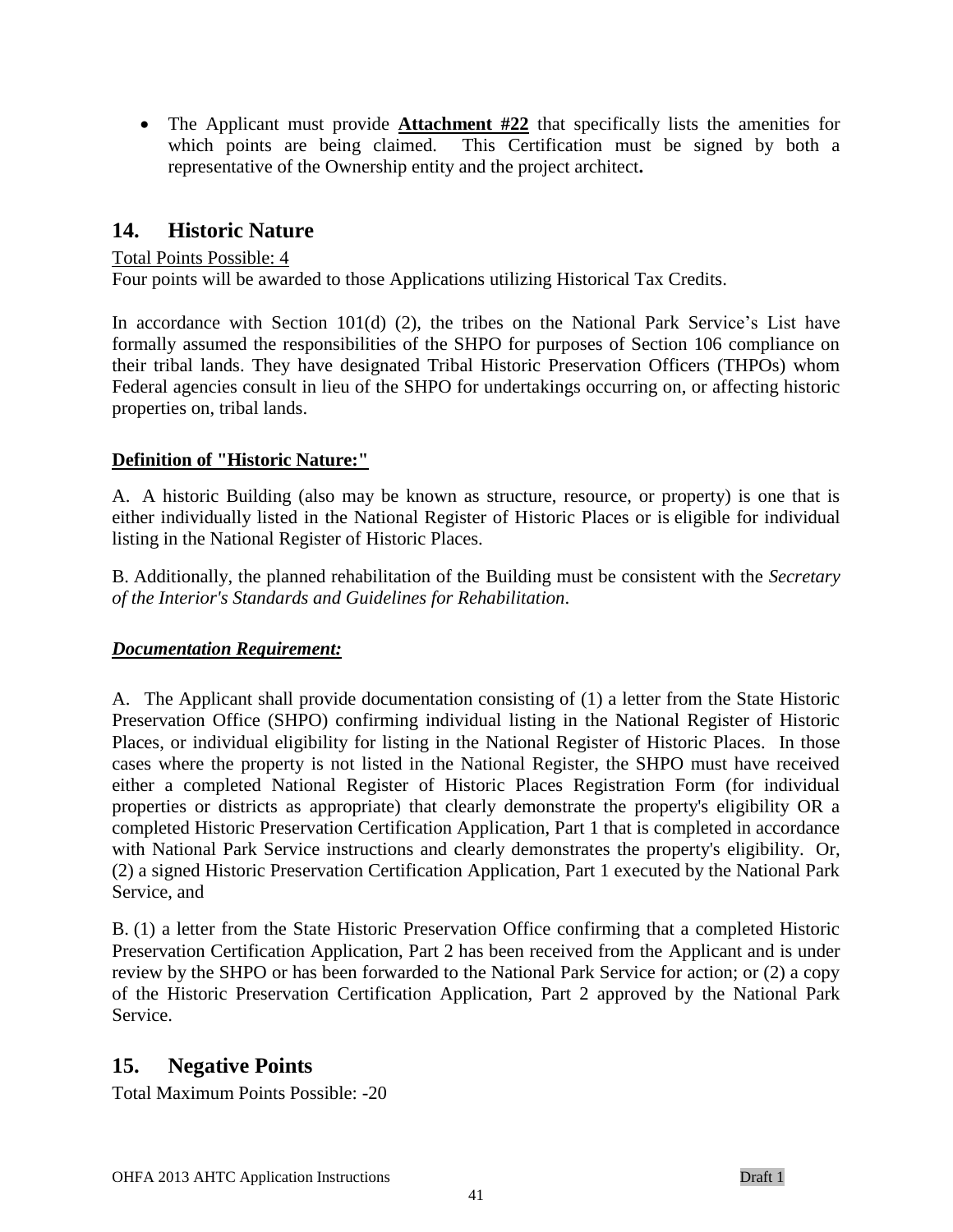Points will be deducted for instances of poor performance in the operation of Tax Credit Developments that share common general partnership, Management Company and/or Applicant/Ownership, and principals of each, with entities of the current Application. **Points will be deducted for the following:**

| <b>Allocation Department</b>   |                               |
|--------------------------------|-------------------------------|
| Late submission of reports     | 2 points deducted - each late |
| Late payment of fees           | 3 points deducted - each late |
| <i>*</i> Compliance Department |                               |
| Late submission of reports     | 2 points deducted - each late |
| Late payment of fees           | 3 points deducted - each late |

Negative points will remain in effect for a period of one (1) full year from the date of infraction. Negative points will not be assessed for instances of poor performance that occur after the issuance of the preliminary Review Report, in order to give the Applicant an opportunity to respond. Those instances of poor performance may result in negative points on a future Application, however.

\*Any Compliance Department negative points will be carried throughout the one (1) year period by the Management Company as well as any other applicable entities of the Development. However, in considering Applications under review, Staff will not duplicate these negative points for any particular report/fee.

In situations where an Application would qualify to receive negative points on a particular late report/fee for the Management Company and some other entity(ies), the negative points assigned to the other entity will be applied (and the points assigned to the Management Company will not).

The maximum Negative points that can be carried by a particular Management Company will be capped at nine  $(9)$ .

This newly applied requirement will become effective on all reports/fees due to OHFA Compliance staff on or after January 1, 2010.

Staff's Negative points lists are not updated in real-time, however copies of the most current lists on hand can be made available upon formal request.

### **16. Tie Breaker**

In case there are Applications with the same final score in any set-aside that will affect funding, a drawing shall occur at the Trustees meeting in which the Applications are being considered for funding. All Applications with the same score in any set-aside will be entered in the drawing. The first Application drawn, will be funded first, the second Application drawn, will be funded next, and so forth until such time as the Tax Credits have been Allocated under the set-aside. Applications not drawn under a set-aside will be placed in the next set-aside in which they qualify in rank score order. In circumstances that only the order within a set-aside or from which set-aside a given Development will be funded is affected, then, the drawing will take place prior to the Trustees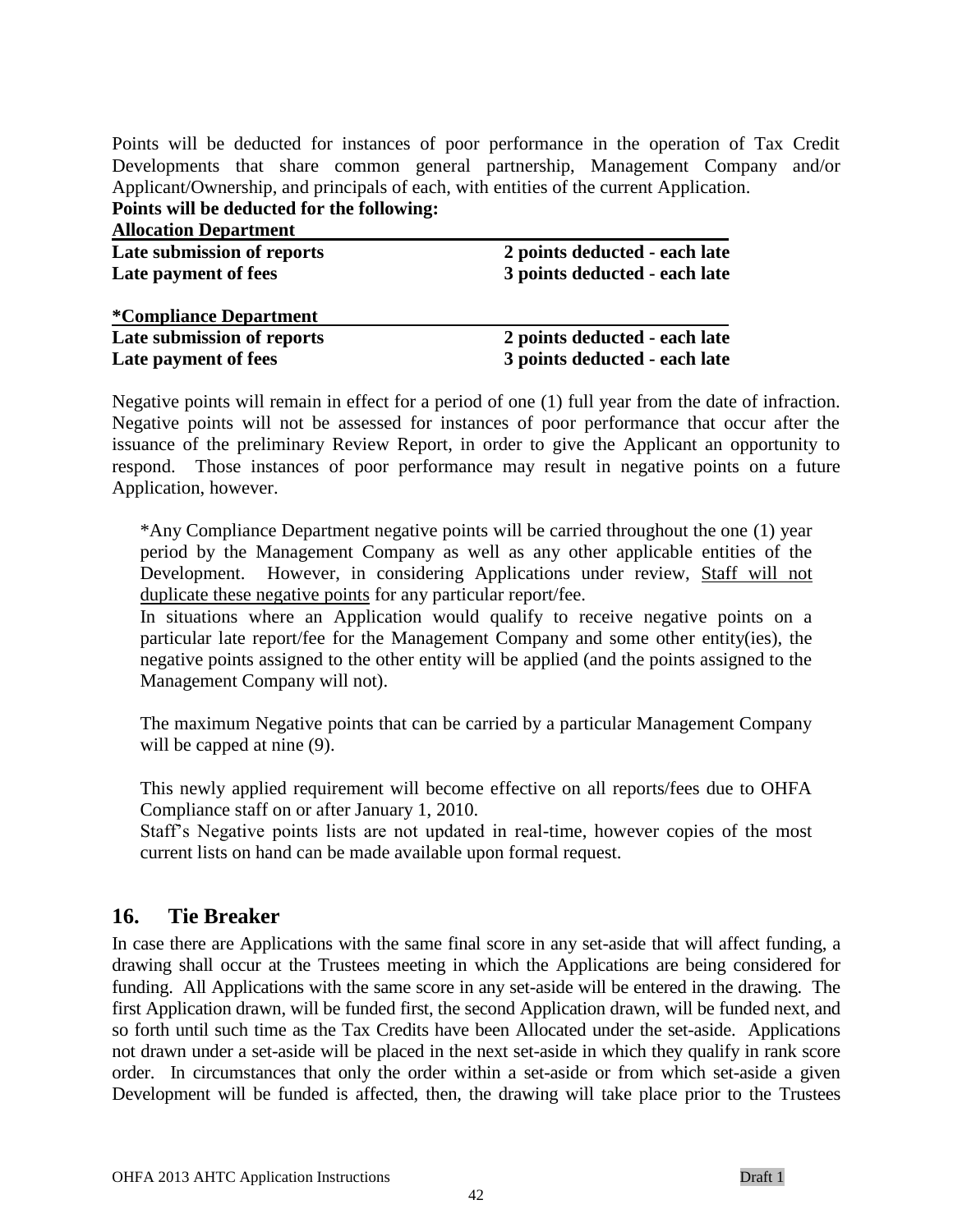meeting. In cases where there may be insufficient funds available to fund any of the tied Developments, the drawing will always be held at the Trustees meeting.

No Documentation is required.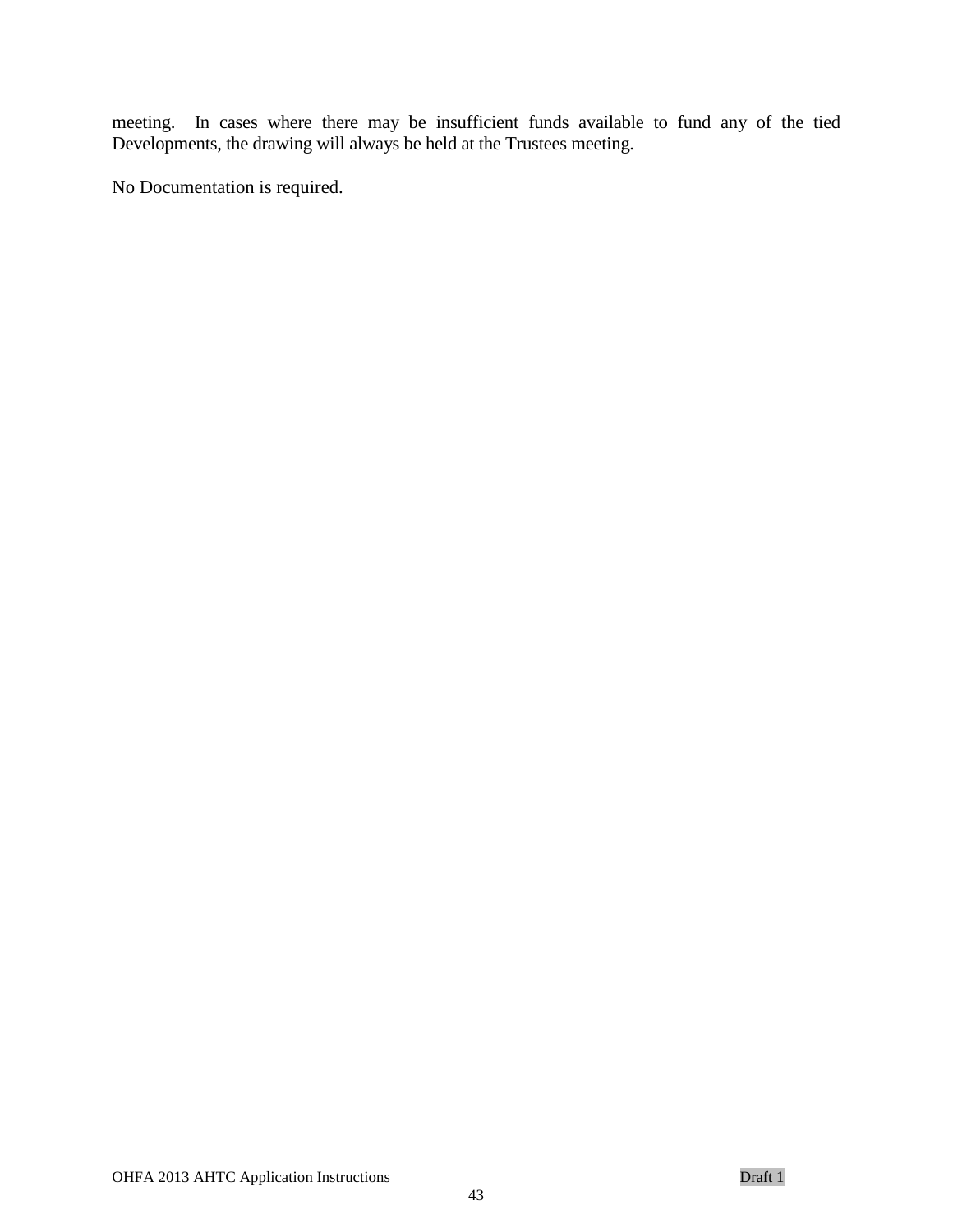### **Attachment #1 – Post Application Fees**

**General.** All checks for fees shall be payable to "Oklahoma Housing Finance Agency." Failure to pay any fee at the appropriate time could result in negative points on future Applications, as well as other consequences.

**NSF.** If payment is returned for insufficient funds, it will be deemed nonpayment and the amount to defray costs will be due.

**Notice costs.** All costs of copies and postage incurred by OHFA in connection with the notification provisions of 330:36-2-11, 330:36-2-13, and any other provisions in which OHFA incurs costs to accommodate the Applicant must be paid by the Owner/Applicant. Failure to do so may result in the rejection of consideration of the Application.

**Allocation.** An Allocation fee shall be paid in an amount equal to eleven percent (11%) of the total Allocation, but in any event not less than \$1,000. The Allocation fee is due within fourteen (14) calendar days of notification from OHFA of the approval of the Tax Credit Allocation. A Carryover Allocation Agreement will not be executed, nor will Form 8609(s) be issued unless this fee has been received by OHFA. Nonpayment may result in revocation of Credits.

**Processing.** A processing fee of one percent (1%) of the TCA must accompany the request for a Final Allocation. A service fee of \$100.00 must also accompany the Request for Final Allocation of Credit. Form 8609(s) will not be issued unless this fee has been received by OHFA.

**Regulatory Agreement filing.** An executed Regulatory Agreement must be submitted to OHFA as part of the Request for Final Allocation and be accompanied by a check payable to the County Clerk of the county or counties in which the Development is located. The check or checks shall be in an amount sufficient to cover the filing fees of the county (ies).

**Compliance monitoring**. In addition to the documentation required by OHFA, an annual compliance monitoring fee shall be paid to OHFA on or before January  $28<sup>th</sup>$  of each year of the Compliance Period and Extended Use Period. The compliance monitoring fee will be based on the fees in effect for the year the compliance fee is invoiced and is subject to annual adjustment. If a Development includes scattered sites, a compliance monitoring fee for each site must be paid. If the compliance monitoring fee is not paid within 30 calendar days of the Due Date, then a Late Fee will be assessed. The Late Fee is equal to twenty five percent (25%) of the compliance fee. Failure to remit timely payment of compliance monitoring fees may result in the filing by OHFA of a lien against the Development. The compliance monitoring fee shall be computed as follows:

#### 1. **RHS Developments:**

A. For Developments financed by RHS under the Section 515 (and otherwise qualify under the Code) receiving a TCA in 2011 or before where an agreement has been entered into between OHFA and RHS wherein the RHS agrees to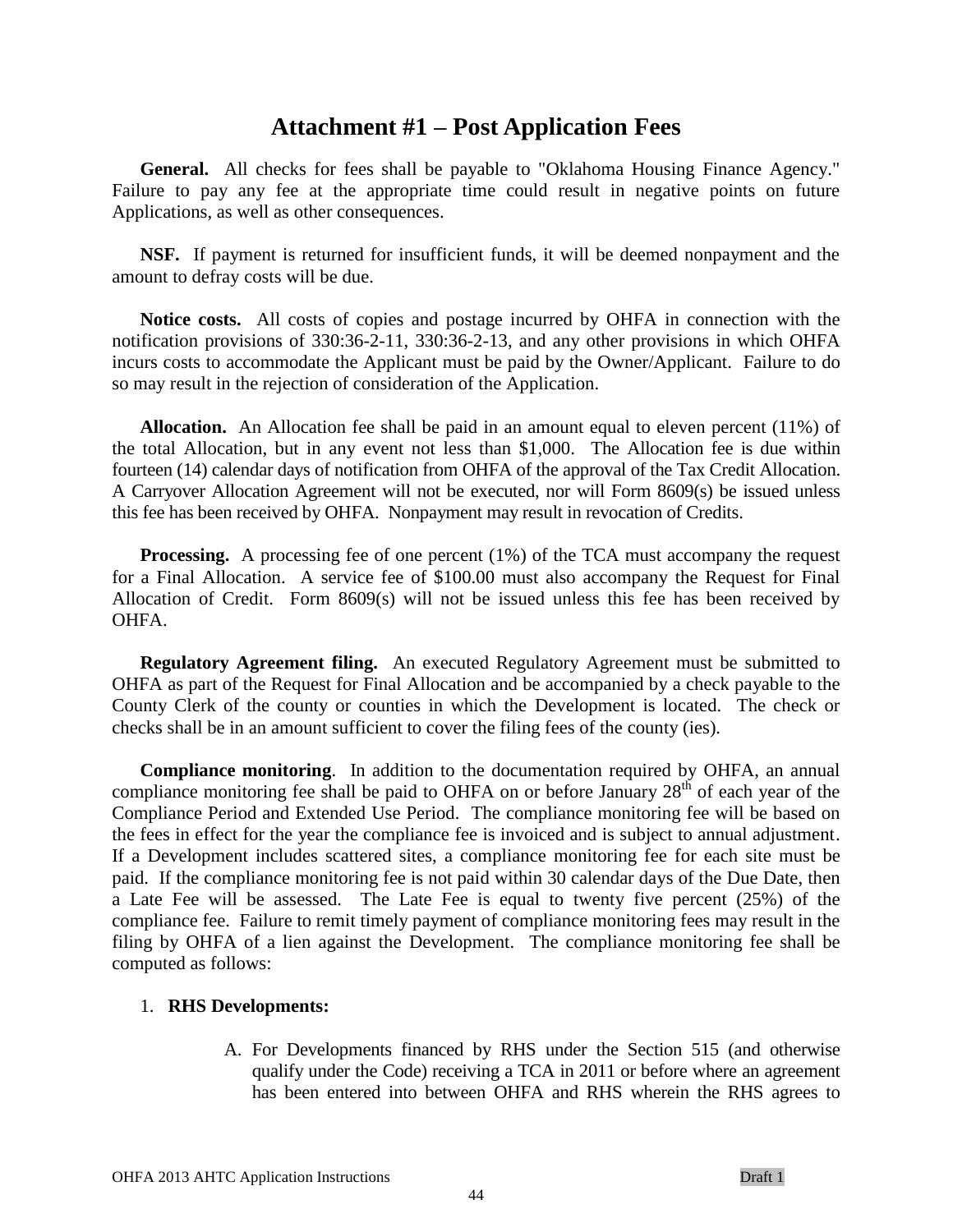provide OHFA with the required information respecting the Income and rent of the tenants in the Development, the fee shall be \$240.00 per Development per year, plus \$12.00 per OAHTC unit per year within any Building within the Development;

**2. Single Site or Contiguous Site Developments of four (4) Units or less**: \$275.00 per Development, per year.

**3. All other Developments**: For all other Developments including those financed by RHS under Section 515 receiving a TCA in 2012 or later the fee shall be \$375.00 per Development, plus \$21.00 per AHTC unit in any Building within the Development, per year.

**Additional monitoring.** In the event noncompliance with the Code or Regulatory Agreement or the Chapter 36 Rules requires OHFA to conduct an examination of the Owner, any Building within the Development or any documentation to verify correction of said noncompliance, OHFA shall be reimbursed its costs by the Development or Owner for such an examination, including an hourly rate for the OHFA examiner, not to exceed \$35.00 per hour, plus any and all actual travel, lodging and per diem expenses of said examiner. Such reimbursement of expenses and costs shall be paid to OHFA within ten (10) calendar days of receipt of OHFA's invoice of same.

**Ownership/General Partner Transfer.** In the event that the Owner submits a request for approval of a Transfer of Ownership/general partner of the Development or any of the Buildings therein, a fee equal to 3% of the amount of **annual the original** Tax Credit Allocation, but no less than \$2,500.00 shall be paid. This fee must accompany the request for approval and is nonrefundable.

**Management Transfer.** In the event that the Owner submits a request for approval of a Transfer of the management company of the Development, a \$500.00 fee per Development shall be paid. This fee must accompany the request for approval and is nonrefundable.

**Copies of Rules.** Copies of the Chapter 36 Rules will be provided at a cost of \$10.00 per copy, but can be accessed on the website, [www.ohfa.org.](http://www.ohfa.org/)

**Compliance Workshop.** A cost sufficient to defray the total cost of the presentation will be charged for attendance at the Compliance Workshop.

**Qualified Contract fees.** The Qualified Contract Preliminary Application (QCPA) fee shall be \$1,500.00. Additionally, the Qualified Contract Application (QCA) fee shall be \$12,500.00 plus any third party fees and expenses incurred by OHFA and not paid directly by the Applicant. See the Rules  $(330:36-4-3(a)(13)$  for more information on third party fees. Submission deadlines for these fees will be established in the Qualified Contracts Application materials.

**Annual Owner Certification fees.** Failure to file the annual Owner Certification in the electronic format prescribed by OHFA will result in an administrative fee of \$150 per unit being assessed.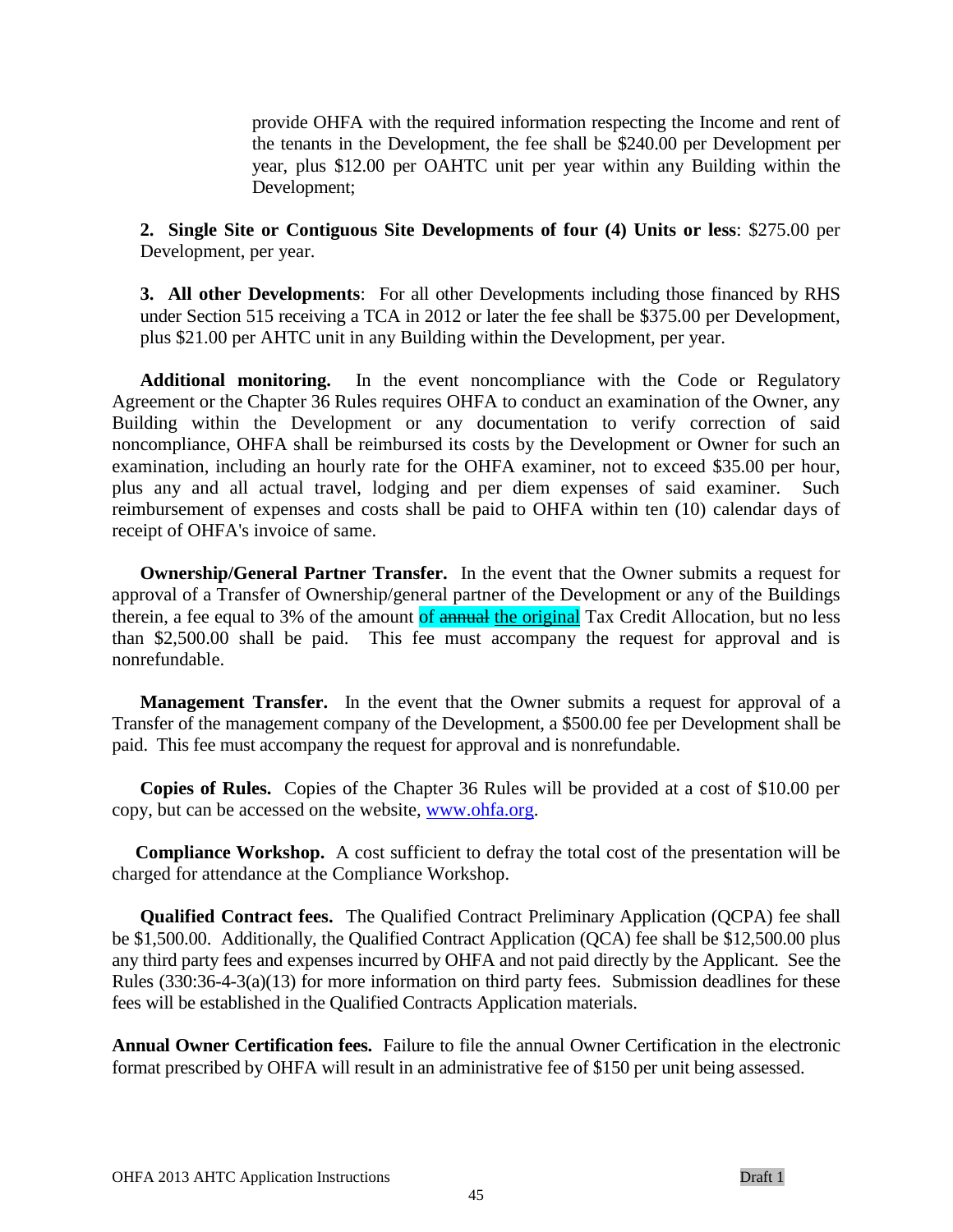#### **Late fees.**

**Progress reports.** Progress reports as required in OHFA Rules 36-4-2.1 when filed late will be assessed a late fee of \$10.00 per calendar day, per each late report.

**Carryover Allocations.** Applicants who fail to timely file all requirements in the AP as to Agreement, Application, ten percent (10%) cost Certifications, opinions, and documents shall incur \$100.00 late fee per calendar day.

**Final Allocations.** Applicants who fail to timely file all requirements in the AP as to the Regulatory Agreement, Application, cost Certifications, opinions, and documents shall incur \$100.00 late fee per calendar day.

**Transfer Documents.** Owners who fail to timely file all requirements in regard to a Transfer of Ownership or general partnership interest (or other type of entity) will incur \$25.00 late fee per calendar day.

**Placed-In-Service Acknowledgment Form.** Owners who fail to timely file a Placed-In-Service Acknowledgment Form shall incur \$10 late fee per calendar day. Placed-In-Service Acknowledgment Forms must be received by OHFA compliance staff no later than thirty (30) days after a particular Building is Placed-In-Service.

**Annual Owner Certifications.** Owners who fail to file the annual Owner Certification as required in 36-6-7(c)(4) within thirty (30) days of the Due Date shall incur a \$50 per Development Late Fee per calendar day. Negative points will also be given for failure to timely file the Certification.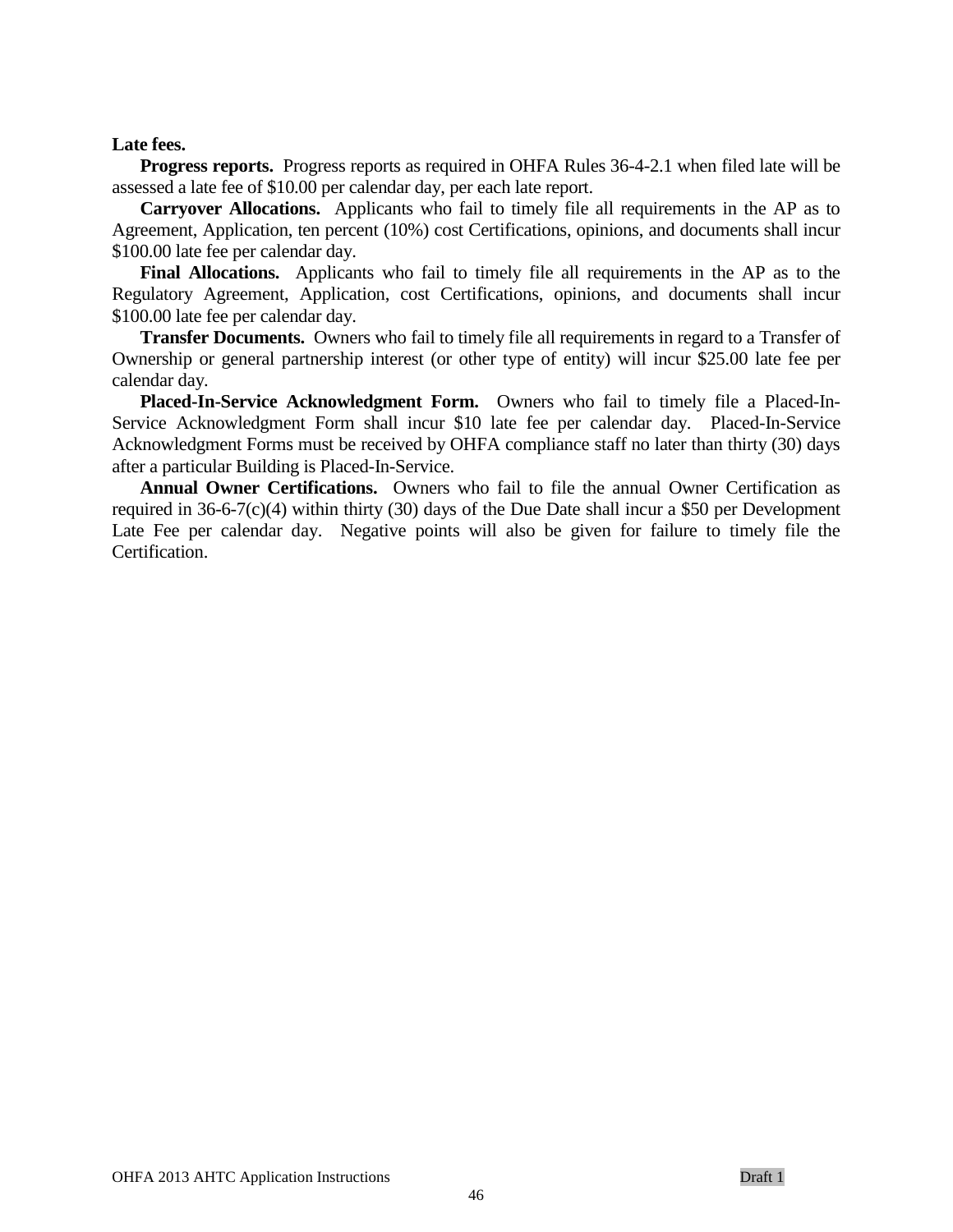# **Attachment #2 – Progress Report**

| "Oklahoma's Housing Resource"                   |                         | AHTC QUARTERLY PROGRESS REPORT                                                                               |
|-------------------------------------------------|-------------------------|--------------------------------------------------------------------------------------------------------------|
|                                                 | <b>QUARTER:</b>         |                                                                                                              |
|                                                 |                         | City: ________________                                                                                       |
|                                                 | OHFA#:                  |                                                                                                              |
| <b>Summary of Current Project Status as of:</b> |                         | (Insert Date)                                                                                                |
|                                                 |                         |                                                                                                              |
|                                                 |                         |                                                                                                              |
|                                                 |                         |                                                                                                              |
|                                                 |                         |                                                                                                              |
|                                                 |                         |                                                                                                              |
|                                                 |                         |                                                                                                              |
|                                                 |                         |                                                                                                              |
|                                                 |                         |                                                                                                              |
|                                                 |                         |                                                                                                              |
|                                                 |                         | REMINDER: If you have placed any Buildings in service, a Placed-In-Service Acknowledgement Form is required. |
| <b>Costs Incurred To Date:</b>                  | $\frac{1}{2}$           |                                                                                                              |
| <b>Pending Issues:</b>                          |                         |                                                                                                              |
|                                                 |                         |                                                                                                              |
|                                                 |                         |                                                                                                              |
|                                                 |                         |                                                                                                              |
| Name:                                           | <b>Mailing Address:</b> | Phone/Fax:                                                                                                   |

.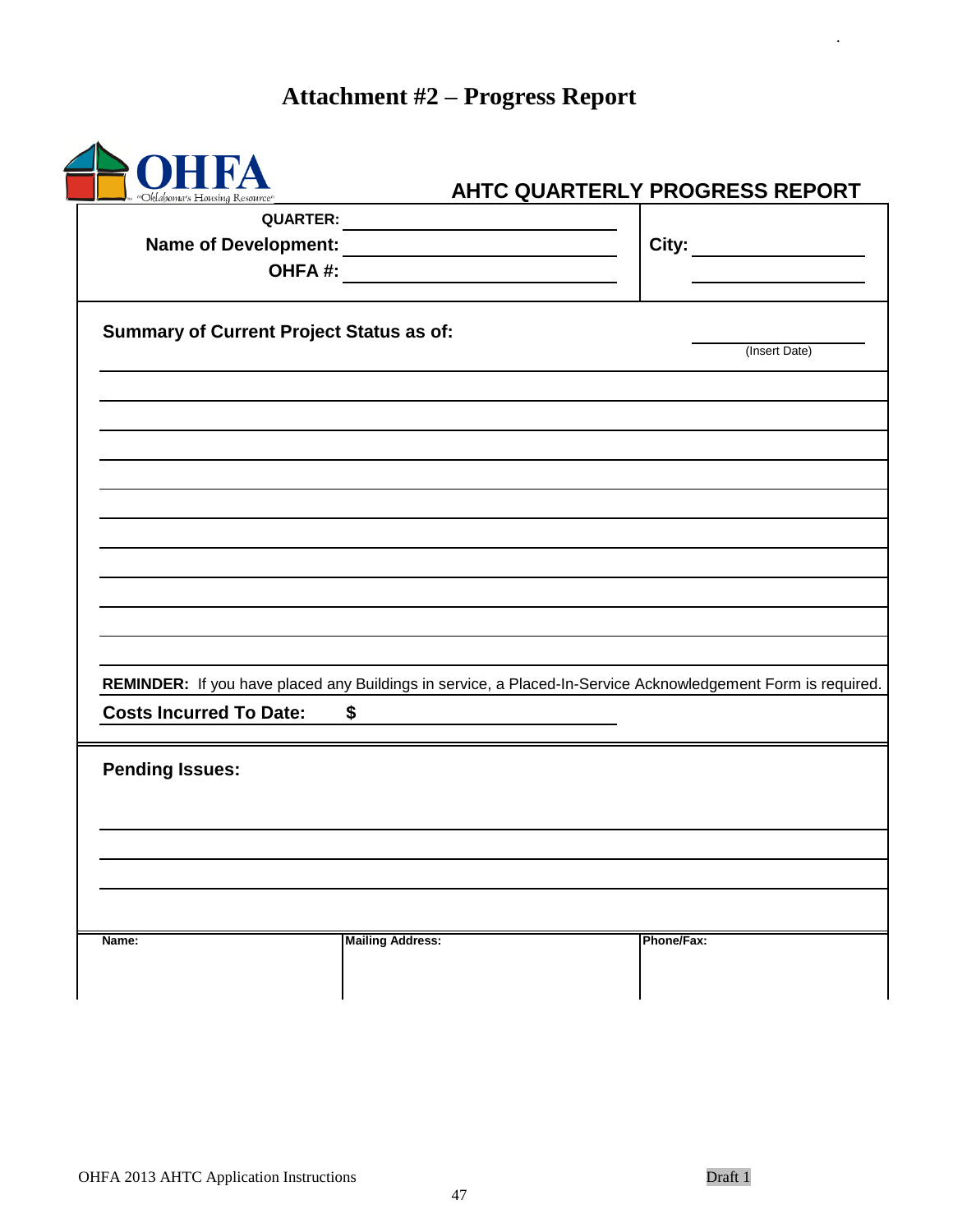## **Attachment #3 – Placed-In-Service Acknowledgment**

**This completed form must be received by OHFA Compliance Staff no later than thirty (30) days after the particular Building listed below has been Placed-In-Service.** 

| OHFA File Number:<br>BIN:<br><u> 1980 - Jan Barbara Barbara, prima popular popular popular popular popular popular popular popular popular po</u> | of |           | <b>Buildings</b> |      |
|---------------------------------------------------------------------------------------------------------------------------------------------------|----|-----------|------------------|------|
| Development Name:                                                                                                                                 |    |           |                  |      |
| Development Address:                                                                                                                              |    |           |                  |      |
| City:                                                                                                                                             |    | State: OK |                  | Zip: |

I , hereinafter known as the "Owner," hereby Certify that at least one unit in the above referenced Building is completed, ready, and suitable for occupancy. I hereby Certify that I have read and understand Sections 42(e) (3) and 42(e) (4) of the Internal Revenue Code, and that the costs claimed for Affordable Housing Tax Credits attributable to this Building are true and correct.

I understand that OHFA may request additional documentation in order to complete final processing of the above referenced Development. I hereby Certify that I have read, understand, and agree that a newly constructed or rehabilitated Building is not Placed-In-Service until at least one unit in such Building has been completed and certified by the appropriate local authority, registered architect, or Building inspector as ready for occupancy; and the compliance and monitoring requirements set forth in the Affordable Housing Tax Credit Program Rules in effect as of the date of this Certification, and as may be amended in the future.

I hereby Certify that the date which this Building is to be considered Placed-In-Service is:

### **A copy of the Certificate of Occupancy for each Building must be enclosed with this form.**

#### **OWNER:**

| By:                    | <u> 1980 - Jan Samuel Barbara, margaret e populazion del control del control del control del control de la provi</u> |      |
|------------------------|----------------------------------------------------------------------------------------------------------------------|------|
| Signature of Owner     |                                                                                                                      | Date |
| Owner mailing address: |                                                                                                                      |      |
|                        |                                                                                                                      |      |
|                        |                                                                                                                      |      |
| <b>Phone Number:</b>   |                                                                                                                      |      |
|                        | <b>DO NOT MODIFY THIS FORM</b>                                                                                       |      |

This form can be an original or an electronic copy**.**

<u>. Andrew Marian Maria Maria Maria Ma</u>

.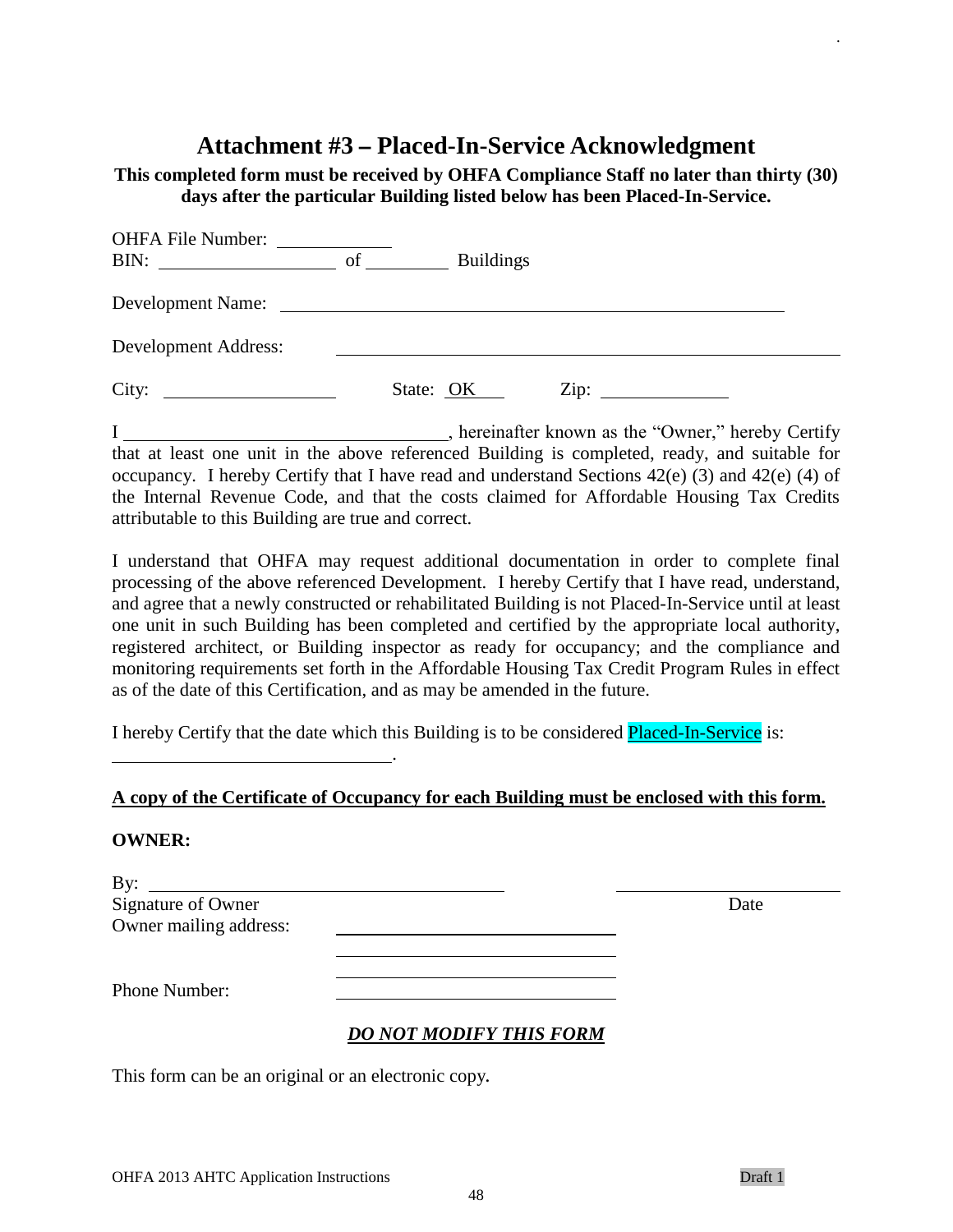## **Attachment #4 – Suggested Publication Notice Form**

### NOTICE TO THE PUBLIC OF A TAX CREDIT APPLICATION *(ACQUISITION/SUBSTANTIAL REHABILITATION/ACQUISITION & SUBSTANTIAL REHABILITATION/ACQUISITION & SUBSTANTIAL REHABILITATION & NEW CONSTRUCTION/NEW CONSTRUCTION) CHOOSE ONE* OF AFFORDABLE (SINGLE/MULTI) *CHOOSE ONE* FAMILY HOUSING

**Example 21**, Applicant, will submit an application to the Oklahoma Housing Finance Agency (OHFA) to obtain tax credits on the (acquisition, substantial rehabilitation or new construction) of a proposed development, the name of which will be <u>said</u> contained by the said development will be for \_\_\_\_\_\_\_\_\_\_\_\_\_\_\_\_\_\_ (families, the elderly, special needs) and is proposed to be located at (street address, city or town, zip, OR describe corner of street/road intersection, OR legal description. The street address is required unless unavailable, then the intersection and lastly the legal description).

There will be a total of \_\_\_\_\_\_\_\_\_\_\_\_\_ units in the development:

Of this total, percentage will be rent and Income restricted units.

OHFA Trustees will consider this application at OHFA's \_\_\_\_\_\_\_\_\_, 2012 Trustees meeting. Trustee meeting dates can be found on OHFA's website, [www.ohfa.org.](http://www.ohfa.org/)

Any questions regarding this application may be directed to (name, address and phone and fax numbers of contact of Owner/Applicant).

For information regarding the hearing of the application, contact Darrell Beavers, Housing Development Team Manager, OHFA, P.O. Box 26720, Oklahoma City, OK 73126-0720, (405) 419-8261, [darrell.beavers@ohfa.org](mailto:darrell.beavers@ohfa.org)

**NOT PART OF FORM** NOTE: OHFA encourages contact with local government agencies at the earliest possible stage in the planning of the Development. In larger jurisdictions, OHFA recommends the Applicant investigate the proposed Development's conformance with neighborhood or local area plans**.** 

Items in ( ) need to be replaced with actual information selected**.**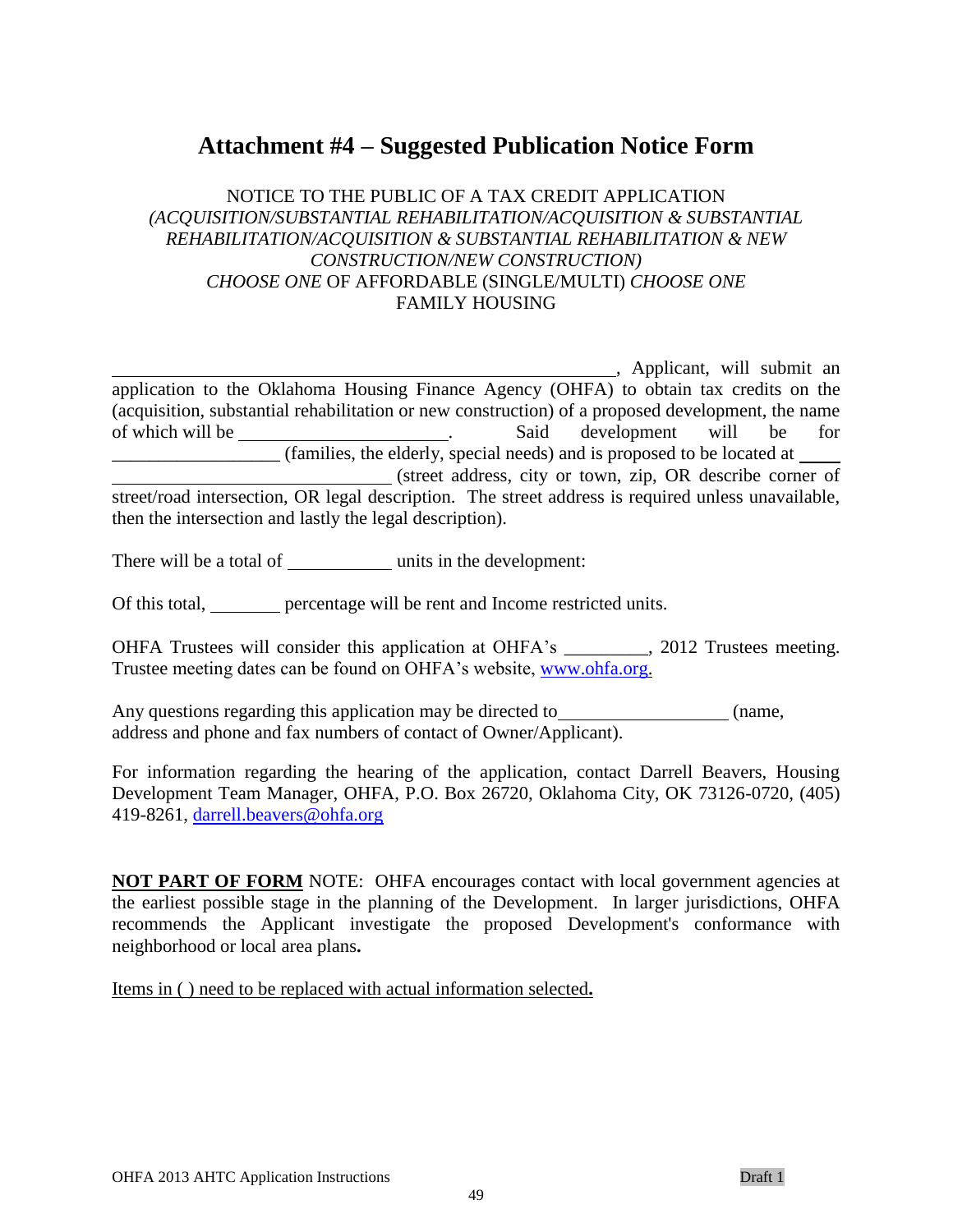## **Attachment #5 – Program Market Study Requirements**

A market study prepared by a Person/firm with expertise and demonstrated experience in the preparation of market studies related to residential rental properties must be submitted with the Application. The study cannot have been prepared more than twelve (12) months prior to the date of filing the Application. This market study shall be utilized by OHFA to determine whether the Development meets housing needs and demands.

Even though a market study may address all of the elements required below, OHFA may reject the market study if it is determined, in OHFA's sole discretion, that the information presented will not enable OHFA to make a decision regarding need and the viability of the proposed Development, or if OHFA determines that a demand and/or need for the Development is not demonstrated.

Applicants are also required to submit an electronic copy of their full Market Study along with their regular Application materials. This electronic version may be in the form of a CD, stick/flash drive, or other electronic storage device. E-mail attachments will not be accepted. (Note that this is in addition to, and not substituted for, the regular hard copy of the study)

The Market Study must provide:

- A Market Study Summary Page. Form is after this attachment.
- A map delineating the primary market area (PMA) for the proposed Development. The PMA should be realistic and not too large. Provide explanation on how and why the PMA was chosen.
- A full description of the site accompanied by a photograph of the site. A discussion of the appropriateness of the location.
- A demographic summary of the market area, including incomes, households, growth trends, economic factors relating to employment, labor force, and community facilities (i.e. parks, schools, etc.).
- An evaluation of the current affordable housing stock existing in the market area, including an identification of geographical location, occupancy levels, age of stock, upkeep condition, bedroom mix, amenities and rents being charged. Include comparable rental residential Developments in the primary market area and all Tax Credit Developments. Explain why comparable properties were chosen. All existing and/or under construction Tax Credit properties in the PMA must be taken into consideration in the analysis. If they are not comparable, explain why. If Market Rate Developments were used, explain.
- A discussion of any relevant information regarding existing rent overburden statistics. An evaluation of the need for affordable housing within the primary market area.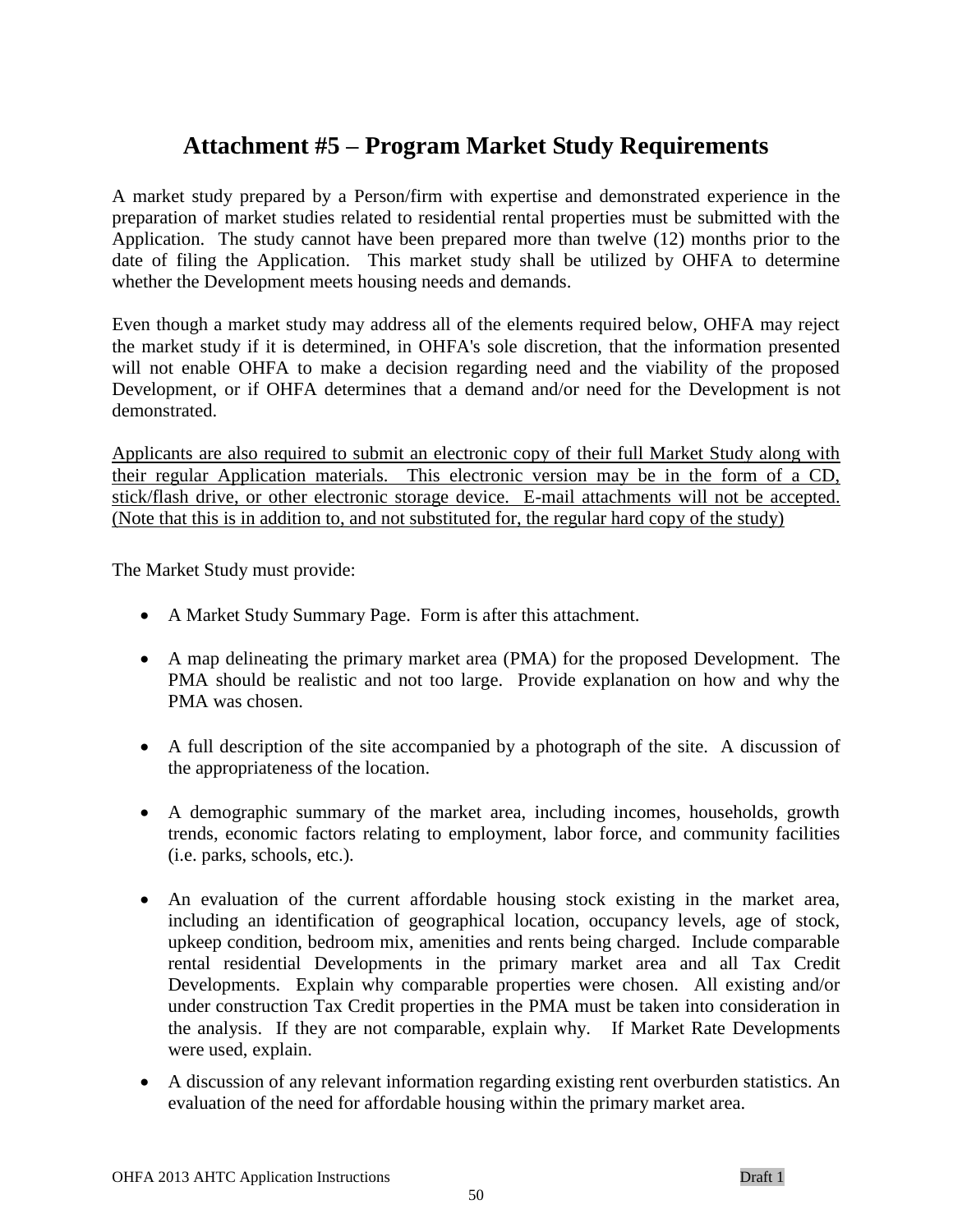- A discussion of whether or not the proposed Development, in light of vacancy and absorption rates for the applicable market areas, is likely to result in an increased vacancy rate for comparable units within such market area, (i.e., standard, well-maintained units within such market area that are reserved for occupancy by low and very low Income tenants).
- Development absorption rates for at least one (1) year from the date of the study for units in comparable affordable rental residential Developments in the same market area as the Development. If Market Rate Developments were used, explain. Further, provide a projection of the time necessary for the Development to achieve sustaining occupancy and the recommended vacancy rate.
- Discuss the capture rate for the primary market area. The capture rate is an important component of the market study. Capture rate is defined as, "The percentage of age, size, and Income Qualified Renter Households in the Primary Market Area that the property must capture to achieve the Stabilized Level of Occupancy. The Capture Rate is calculated by dividing the total number of units at the property by the total number of age, size, and Income Qualified Renter Households in the Primary Market Area." This is the National Council of Affordable Housing Market Analysts (NCHAMA) definition.
- An evaluation of whether the projected initial rents for the Development are/are not reasonably affordable by low and very low-Income tenants and within the rental range for the comparable Developments within the market area. Include market advantage/disadvantage analysis.
- A summary of qualifications for the individuals who participated in the development of the market study.
- A signed written statement is required from the preparer of the market study which certifies that the market study is true and correct to the best of the professional's knowledge and belief, and that there is no identity of interest between the professional and the Applicant, Developer, Owner or the entity for whom the report is prepared.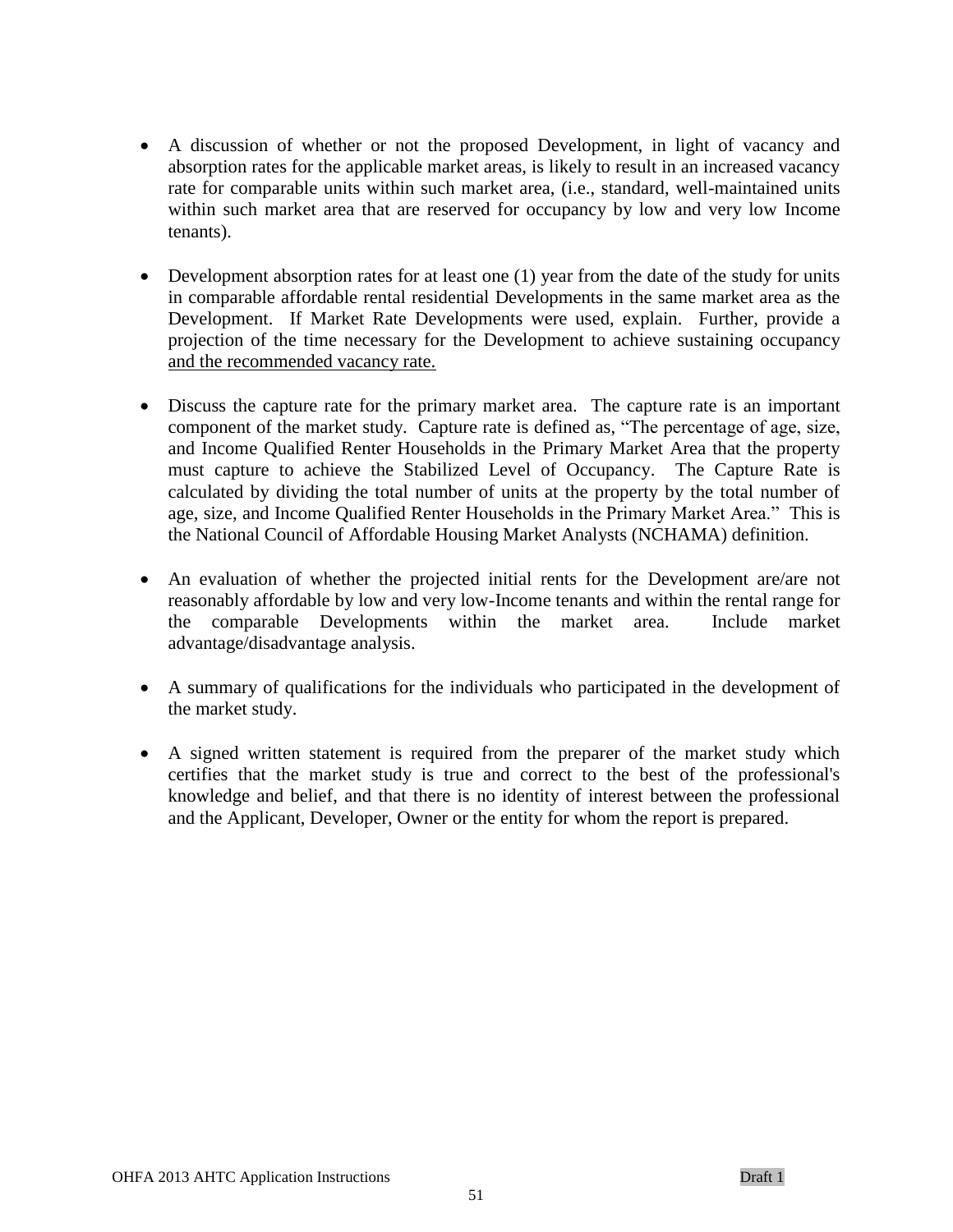### **MARKET STUDY SUMMARY** (To be included at the beginning of the market study)

| Date of Study:                                                                                                                                                                                                                                                                                                                                                                 |
|--------------------------------------------------------------------------------------------------------------------------------------------------------------------------------------------------------------------------------------------------------------------------------------------------------------------------------------------------------------------------------|
| Page # of specific answers requested below. Please do not list a large range of pages.                                                                                                                                                                                                                                                                                         |
| An electronic copy of this Market Study submitted for OHFA.                                                                                                                                                                                                                                                                                                                    |
| A map delineating the primary market area (PMA).                                                                                                                                                                                                                                                                                                                               |
| Provide a brief explanation on how and why the PMA was chosen. It should not be too<br>large.                                                                                                                                                                                                                                                                                  |
| A photograph of the site.                                                                                                                                                                                                                                                                                                                                                      |
| A full description of the site.                                                                                                                                                                                                                                                                                                                                                |
| Discussion of the appropriateness of the location.                                                                                                                                                                                                                                                                                                                             |
| A demographic summary of the market area, including incomes, households, growth<br>trends, economic factors relating to employment, labor force, and community facilities (i.e.<br>parks, schools, etc.)                                                                                                                                                                       |
| An evaluation of the current affordable housing stock existing in the market area, including<br>an identification of geographical location, occupancy levels, age of stock, upkeep condition,<br>bedroom mix, amenities and rents being charged.                                                                                                                               |
| Include comparable rental residential Developments in the primary market area and all Tax<br>Credit Developments.                                                                                                                                                                                                                                                              |
| Explain why comparable properties were chosen. If Market Rate Developments were used,<br>explain.                                                                                                                                                                                                                                                                              |
| A discussion of any relevant information regarding existing rent overburden statistics.                                                                                                                                                                                                                                                                                        |
| An evaluation of the need for affordable housing within the primary market area.                                                                                                                                                                                                                                                                                               |
| A discussion of whether or not the proposed Development, in light of vacancy and<br>absorption rates for the applicable market areas, is likely to result in an increased vacancy rate<br>for comparable units within such market area, (i.e., standard, well-maintained units within such<br>market area that are reserved for occupancy by low and very low Income tenants). |
|                                                                                                                                                                                                                                                                                                                                                                                |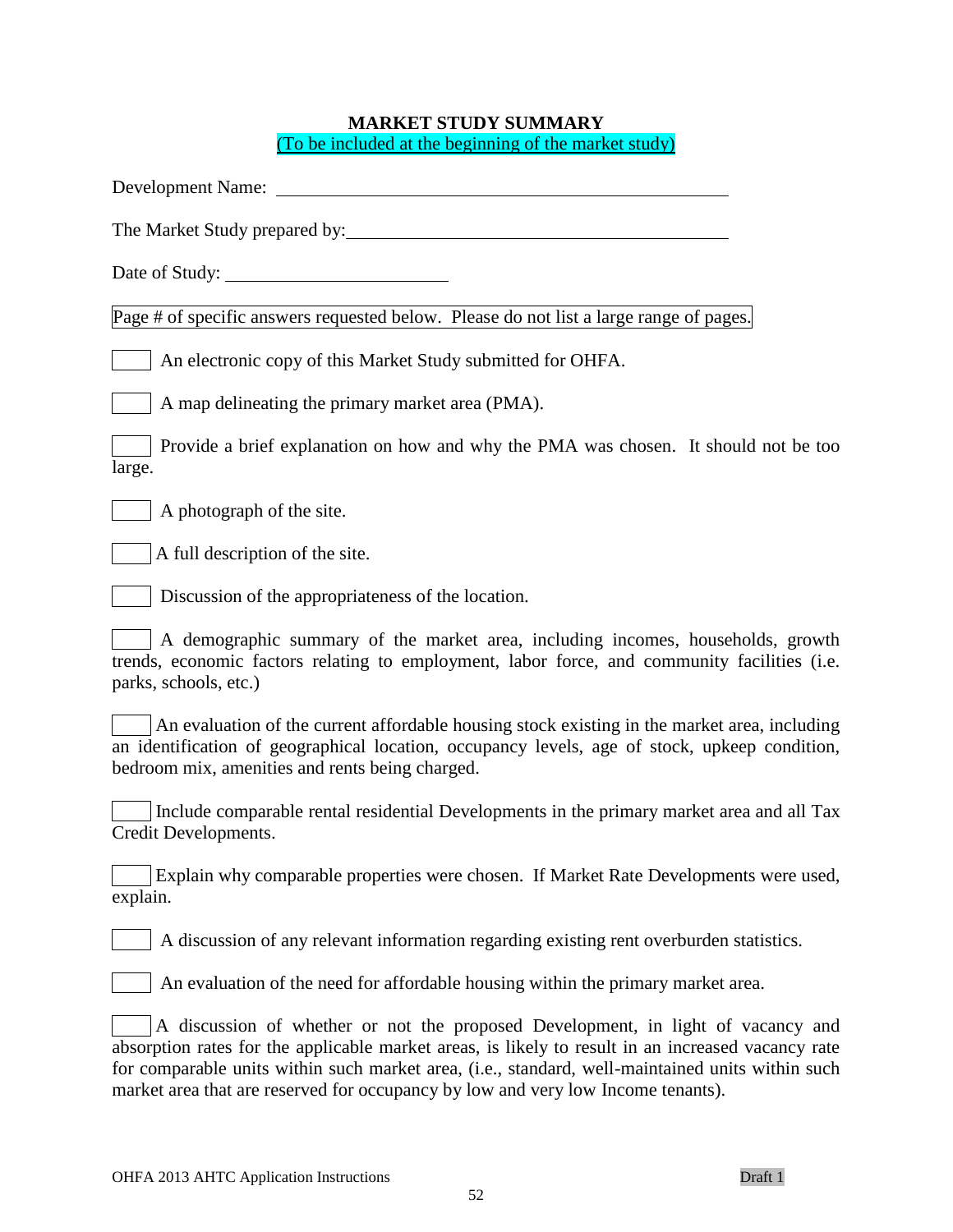Development absorption rates for at least one (1) year from the date of the study for units in comparable affordable rental residential Developments in the same market area as the Development. If Market Rate Developments were used, explain.

A projection of the time necessary for the Development to achieve sustaining occupancy and the recommended vacancy rate.

Discuss the capture rate for the primary market area.

An evaluation of whether the projected initial rents for the Development are or are not reasonably affordable by low and very low-Income tenants and within the rental range for the comparable Developments within the market area. Include market advantage/disadvantage analysis.

A summary of qualifications for the individuals who participated in the development of the market study.

A signed written statement is required from the preparer of the market study which certifies that the market study is true and correct to the best of the professional's knowledge and belief, and that there is no identity of interest between the professional and the Applicant, Developer, Owner or the entity for whom the report is prepared.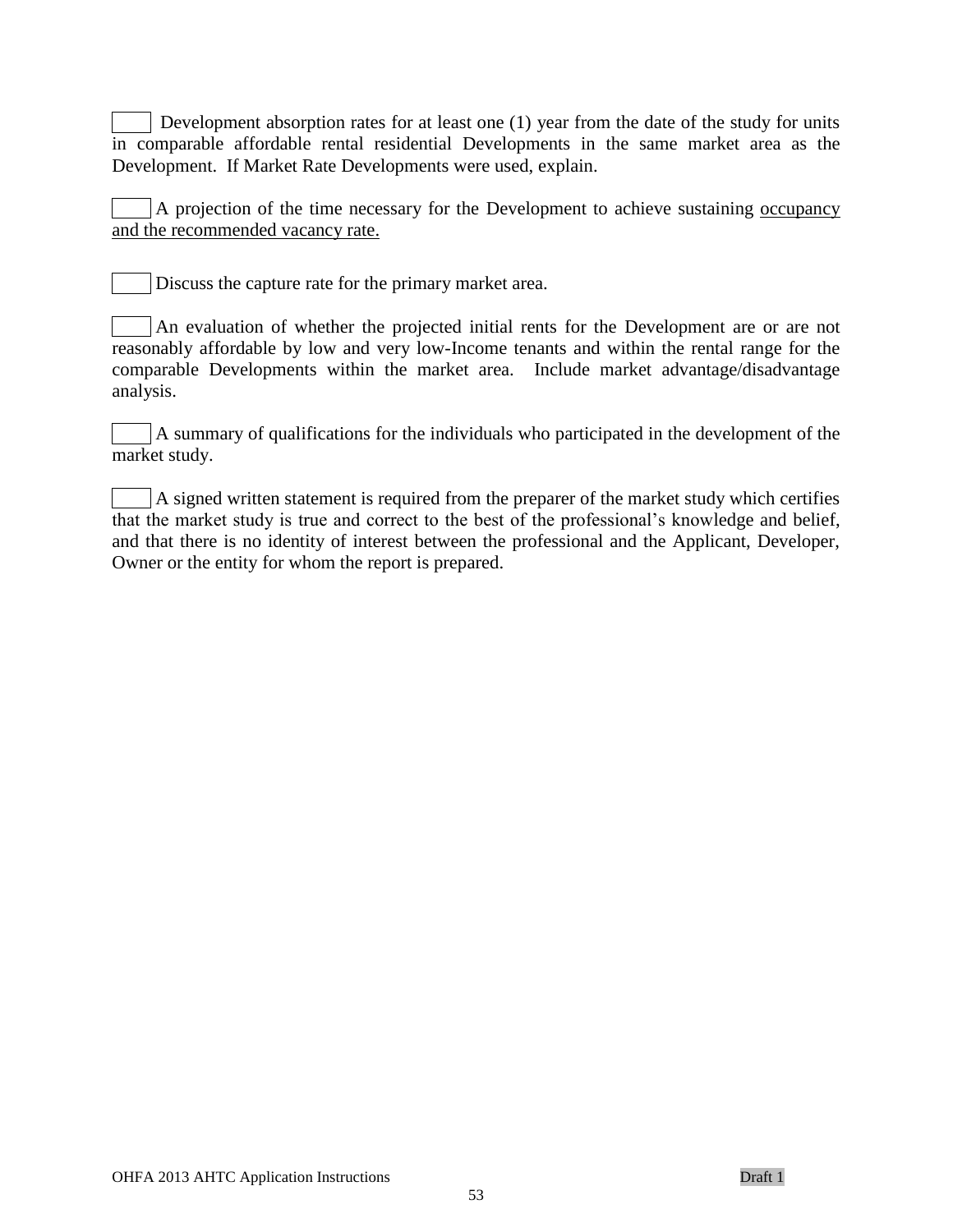## **Attachment #6 – Nonprofit Owners**

| Development Name: |
|-------------------|
| Applicant Name:   |
| Nonprofit Name:   |

I Certify that the qualified Nonprofit Owns at least fifty-one percent (51%) Ownership interest of the general partner or managing member.

I Certify that the qualified Nonprofit will materially participate on a regular basis, in the planning and construction of the Development, and in the operation and management of the Development throughout the entire Compliance Period.

I Certify that the qualified Nonprofit is not Affiliated with or Controlled By any for profit entity.

| <b>Representative of Nonprofit Entity</b> | <b>Representative of Ownership Entity</b> |
|-------------------------------------------|-------------------------------------------|
| Signature                                 | Signature                                 |
| <b>Printed Name</b>                       | <b>Printed Name</b>                       |
| Title                                     | Title                                     |
| Date                                      | Date                                      |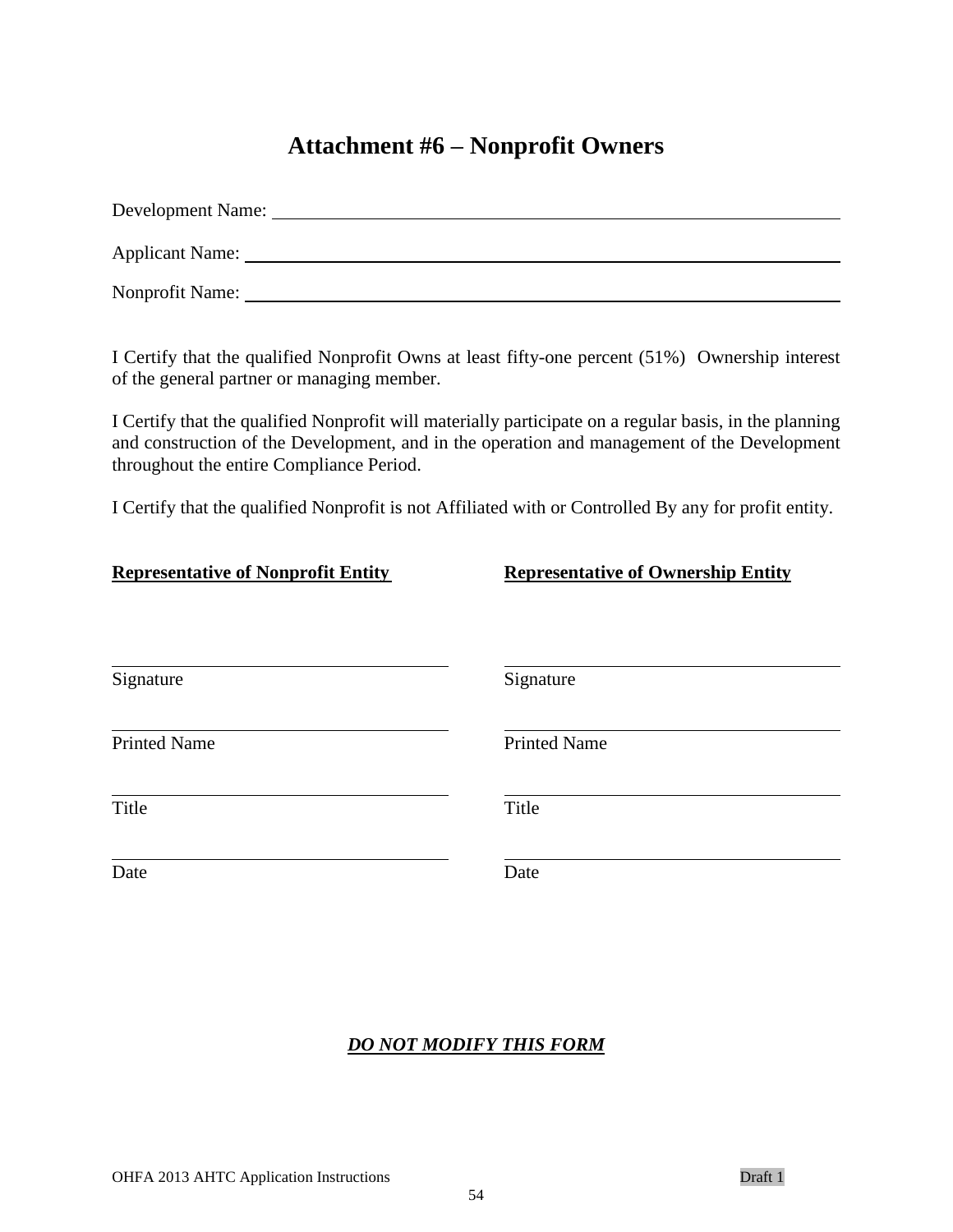### **Attachment #7 – Suggested Form: Local Resolution of Support**

BE IT RESOLVED:

WHEREAS,  $(Owner/Application)$ , is proposing to construct (and/or acquire/rehabilitate/substantially rehabilitate) a \_\_\_\_\_\_\_\_ (insert number of units proposed) unit housing development to be located in the limits of the of (insert County, Town or City) at (insert street address) or site description); and

WHEREAS, the <u>containing</u> (insert County, Town or City) supports economic development and promotes affordable housing for the benefit of the citizens of . (Insert County, Town or City)

NOW THEREFORE BE IT RESOLVED BY THE BOARD OF TRUSTEES (or CITY COUNCIL, COUNTY COMMISSIONERS, ETC.) OF (insert County, Town or City) that the Board of Trustees (or City Council, County Commissioners, Etc. supports favorable consideration to be given for a tax credit award for this Development.

BE IT FURTHER RESOLVED, it is noted that the proposed development is consistent with \_\_\_\_\_\_\_\_\_\_\_\_\_\_(insert County, Town, or City) affordable housing strategies and comprehensive plan.

APPROVED AND PASSED this  $\qquad \qquad$  day of  $\qquad \qquad$ , 20  $\qquad$ .

**NOT PART OF FORM** NOTE: If the community is in support of the Development and is offering fee waivers, tax abatements, public improvements, donations of materials and/or labor specifically to this Development, please include those items in the Resolution of Support.

Items in ( ) need to be replaced with actual information or choose one item and delete the rest**.**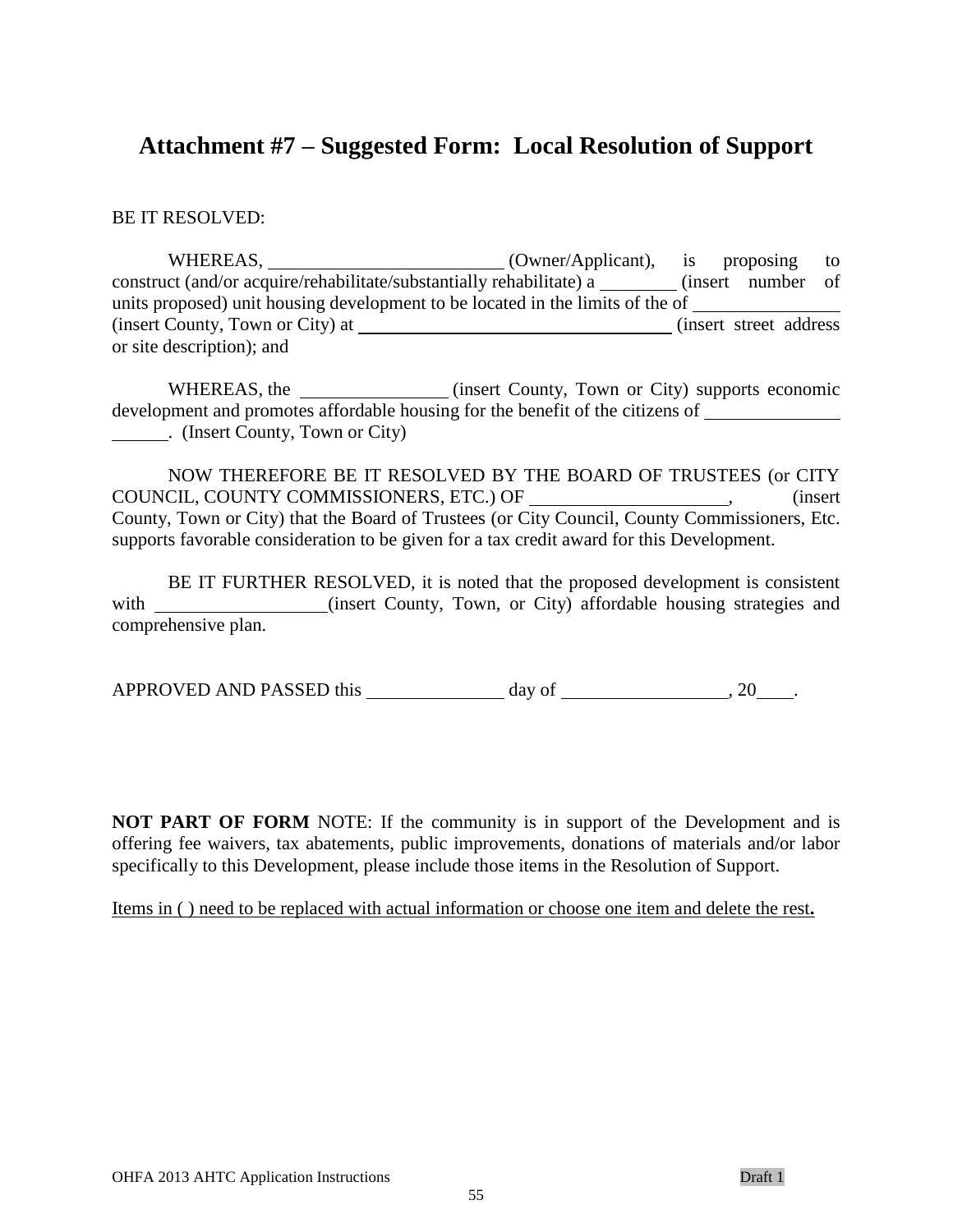## **Attachment #8 – Release of Information Form**

### **Authorization to Release Compliance Status Information (To be completed by Applicant)**

The Principal named below is applying for funding from the Oklahoma Housing Finance Agency (OHFA) for the following developments

The undersigned hereby requests and authorizes the agency named below to release to OHFA information regarding any low-Income housing development that the agency monitors and in which this Principal is currently participating. (Provide Attachment #9 or list containing all information required on Attachment #9 to State Agency.)

|                       | Principal's Signature | Principal's Printed Name                                                                                                                                                                                                                                                                                          |           | Date             |
|-----------------------|-----------------------|-------------------------------------------------------------------------------------------------------------------------------------------------------------------------------------------------------------------------------------------------------------------------------------------------------------------|-----------|------------------|
|                       | <b>Company Name</b>   |                                                                                                                                                                                                                                                                                                                   |           |                  |
|                       |                       |                                                                                                                                                                                                                                                                                                                   |           |                  |
|                       |                       |                                                                                                                                                                                                                                                                                                                   |           |                  |
|                       |                       | State: <u>ZIP:</u> Phone: Brail:                                                                                                                                                                                                                                                                                  |           |                  |
| categories?<br>$\Box$ |                       | Refusal to lease to person with Section 8 Vouchers                                                                                                                                                                                                                                                                | Corrected | Non-Corrected    |
| $\Box$                |                       |                                                                                                                                                                                                                                                                                                                   |           |                  |
|                       |                       | Determination of a violation under the Fair Housing Act                                                                                                                                                                                                                                                           |           |                  |
| П                     | via an 8823.          | Development is out of compliance and is never expected to comply as reported to the IRS                                                                                                                                                                                                                           |           |                  |
|                       |                       | 2. Does your agency identify a pattern concerning the list above? Yes $\Box$                                                                                                                                                                                                                                      |           | No $\square$     |
|                       |                       | 3. Are all the developments on the attached list in compliance? Yes $\Box$                                                                                                                                                                                                                                        |           | $\overline{N_0}$ |
|                       |                       | 4. Are there any comments you wish to share?                                                                                                                                                                                                                                                                      |           |                  |
| $T = 1$               |                       | $\mathcal{A}$ and $\mathcal{A}$ and $\mathcal{A}$ and $\mathcal{A}$ and $\mathcal{A}$ and $\mathcal{A}$ and $\mathcal{A}$ and $\mathcal{A}$ and $\mathcal{A}$ and $\mathcal{A}$ and $\mathcal{A}$ and $\mathcal{A}$ and $\mathcal{A}$ and $\mathcal{A}$ and $\mathcal{A}$ and $\mathcal{A}$ and $\mathcal{A}$ and |           |                  |

This response represents this agency's evaluation of the Principal's compliance status as of

.

Prepared By Title Date **Please return this form** to OHFA by . This documentation can be mailed to OHFA, Tax Credit Allocation, P.O. Box 26720, Oklahoma City, OK 73126-0720 or emailed to Darcy Green at darcy.green@ohfa.org. For questions please call Darcy Green at (405) 419-8145. Your prompt response and any information that you are able to share is greatly appreciated.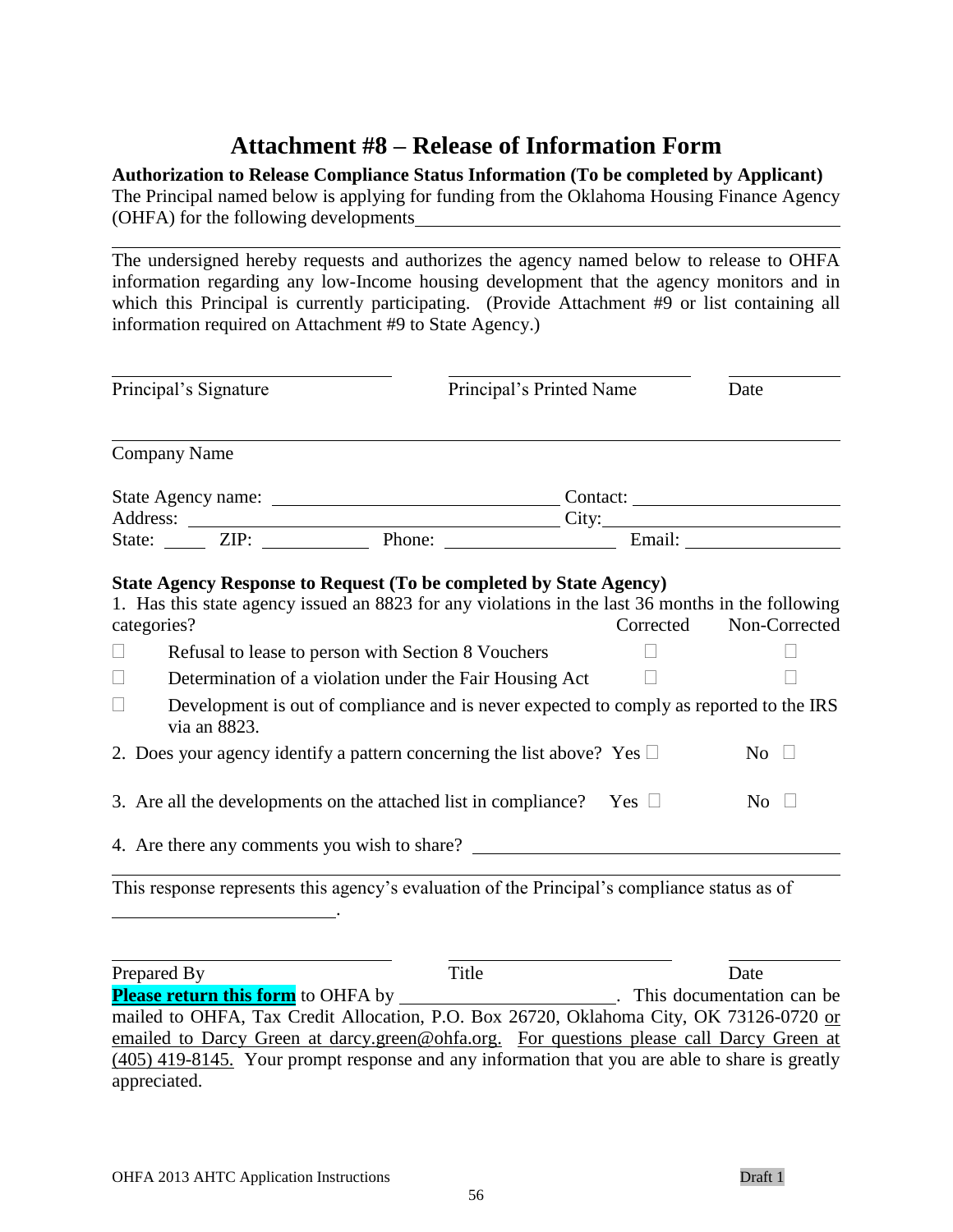# **Attachment #9 – Suggested Previous Participation Form**

**Name: List all current and past developments, regardless of continued involvement, for Oklahoma, as well as other States.**

Incomplete forms and lack of full disclosure may result in disqualification of the application.

| <b>Property</b> | <b>Property Name and</b> | <b>Total</b> | LIHTC | ⇓<br><b>HOME</b> | ⇓<br><b>Other</b> | Principal's | Status (Active, Sold, | <b>Date 8609</b> |
|-----------------|--------------------------|--------------|-------|------------------|-------------------|-------------|-----------------------|------------------|
| ID:             | <b>Address</b>           | # of         |       |                  |                   | Role        | <b>Expired</b> )      | <b>Issued</b>    |
|                 |                          | <b>Units</b> |       |                  |                   |             |                       |                  |
|                 |                          |              |       |                  |                   |             |                       |                  |
|                 |                          |              |       |                  |                   |             |                       |                  |
|                 |                          |              |       |                  |                   |             |                       |                  |
|                 |                          |              |       |                  |                   |             |                       |                  |
|                 |                          |              |       |                  |                   |             |                       |                  |
|                 |                          |              |       |                  |                   |             |                       |                  |
|                 |                          |              |       |                  |                   |             |                       |                  |
|                 |                          |              |       |                  |                   |             |                       |                  |
|                 |                          |              |       |                  |                   |             |                       |                  |
|                 |                          |              |       |                  |                   |             |                       |                  |

**Make copies as needed. \_\_\_\_\_\_\_\_\_\_\_\_\_\_\_\_\_\_\_\_\_\_\_\_\_\_\_\_\_\_\_\_\_\_\_\_\_\_\_\_\_\_\_\_\_**

**Signature of Representative**

57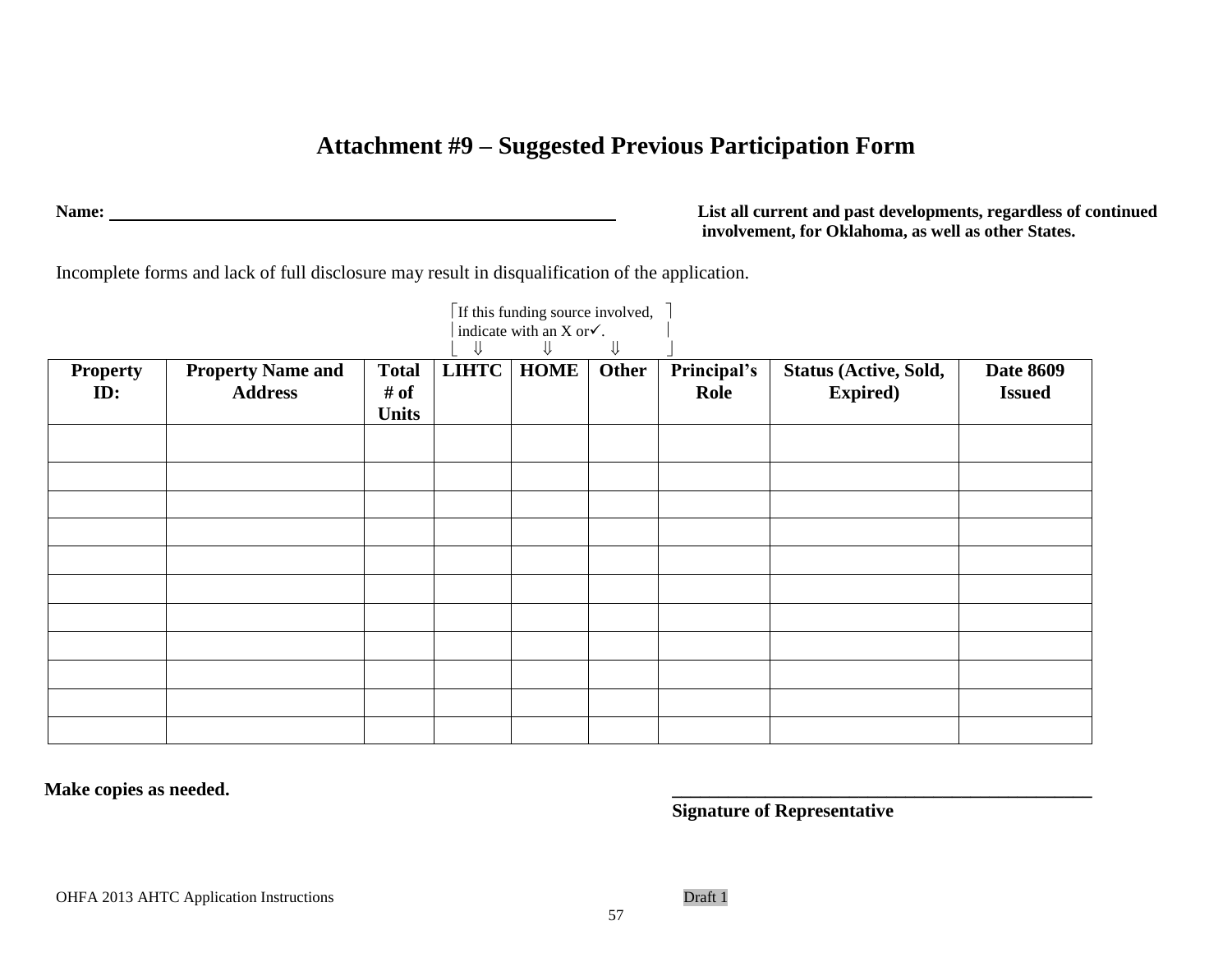## **Attachment #10 – Development Team Member Certificate**

### OKLAHOMA HOUSING FINANCE AGENCY AFFORDABLE HOUSING TAX CREDIT PROGRAM

| Development Name:                            |           |                       |                   |
|----------------------------------------------|-----------|-----------------------|-------------------|
| Team Member Role: Check all boxes that apply |           |                       |                   |
| Accountant/Tax Professional                  | Architect | $\vert$ Attorney      | $\vert$ Developer |
| Consultant<br>$\vert$ Contractor             | Owner     | $\vert$ Mgmt. Company |                   |
| Gen. Partner<br>$\vert$ Co-Developer         |           | Co-Management Company |                   |
| $\Box$ Other (please specify)                |           |                       |                   |

The undersigned Development Team Member for the referenced Applicant and Development hereby affirms to Oklahoma Housing Finance Agency and its Trustees that the undersigned:

- 1. Has not failed to meet and maintain minimum property standards;
- 2. Has not failed to meet and maintain any material aspect of a Development as represented in an Application;
- 3. Has not been involved in any uncured financing defaults, foreclosures, or placement on US HUD's list of debarred contractors;
- 4. Has not had within the prior seven (7) years, events of uncorrected noncompliance with any federal or state assisted housing programs;
- 5. Has not had the appointment of Receiver, conviction on a felony criminal charge, or bankruptcy within the prior seven (7) years.
- 6. Has not failed to comply with OHFA's requests for information or documentation on any Development funded or administered by OHFA. (If so requested)
- 7. Intends to participate in the Development proposed by the Application.

| By:                  |                                                                                                          |
|----------------------|----------------------------------------------------------------------------------------------------------|
|                      |                                                                                                          |
|                      |                                                                                                          |
| 20.                  |                                                                                                          |
| <b>NOTARY PUBLIC</b> |                                                                                                          |
|                      |                                                                                                          |
|                      |                                                                                                          |
|                      | Printed Name:<br>SUBSCRIBED AND SWORN to before me on this the day of,<br><b>DO NOT MODIFY THIS FORM</b> |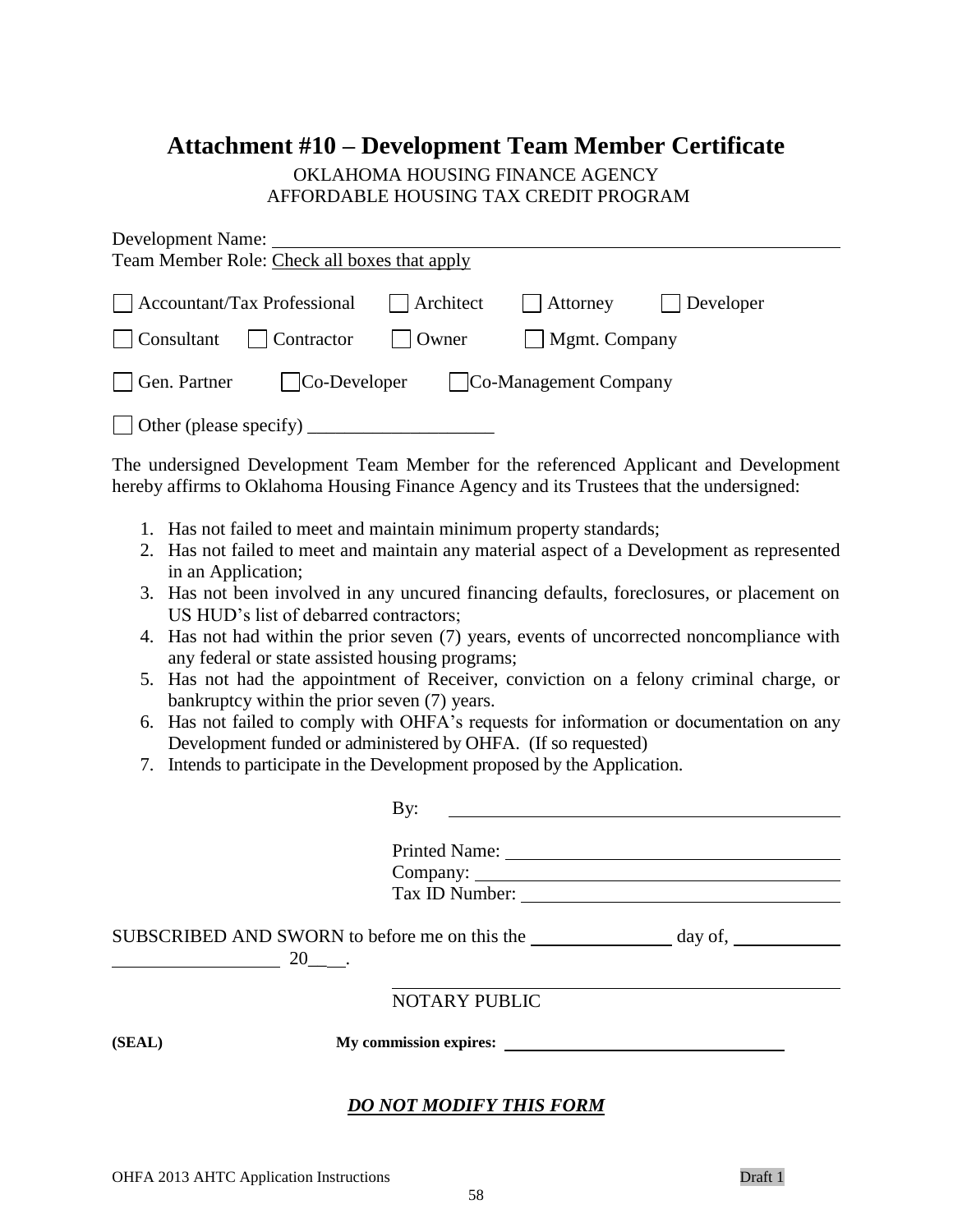## **Attachment # 11 – Identity of Interest Certification**

Development Name:

Owner Name:

OHFA has determined the following constitutes an **Identity of Interest:**

**Identity of Interest** between of the parties to this Tax Credit Application and general contractors, subcontractors, materials suppliers, or equipment lessors (hereinafter "Contractors") will be construed as existing under any of the following conditions:

- When there is any financial interest of the Applicant and any other member of the Development Team, management team, or any Contractors.
- When one or more of the officers, directors, stockholders, members, or partners of the Applicant is also an officer, director, stockholder, member, or partner of any other member of the Development Team, management team, or any Contractors.
- When any officer, director, stockholder, member, or partner of the Applicant has any financial interest whatsoever in any other member of the Development Team, management team, or any Contractors.
- When any member of the Development Team, management team, or Contractors advances any funds to the Applicant.
- When any member of the Development Team, management team, or Contractors provides or pays, on behalf of the Applicant, the cost of any materials and/or services including architectural services or engineering services other than those of a surveyor, general superintendent, or engineer employed by any other member of the Development Team, management team, or Contractor in connection with its obligations under its contract with the Applicant.
- When any member of the Development Team, management team or Contractors takes stock or any interest in the Applicant entity as part of the consideration to be paid him/her.
- When any relationship exists which would give the Applicant or any other member of the Development Team, management team or Contractors Control or influence over the price of the contract or the price paid to any other member of the Development Team, management team or to Contractors.
- When there exists or comes into being any side deals, agreements, contracts or understandings entered into thereby altering, amending, or cancelling any of the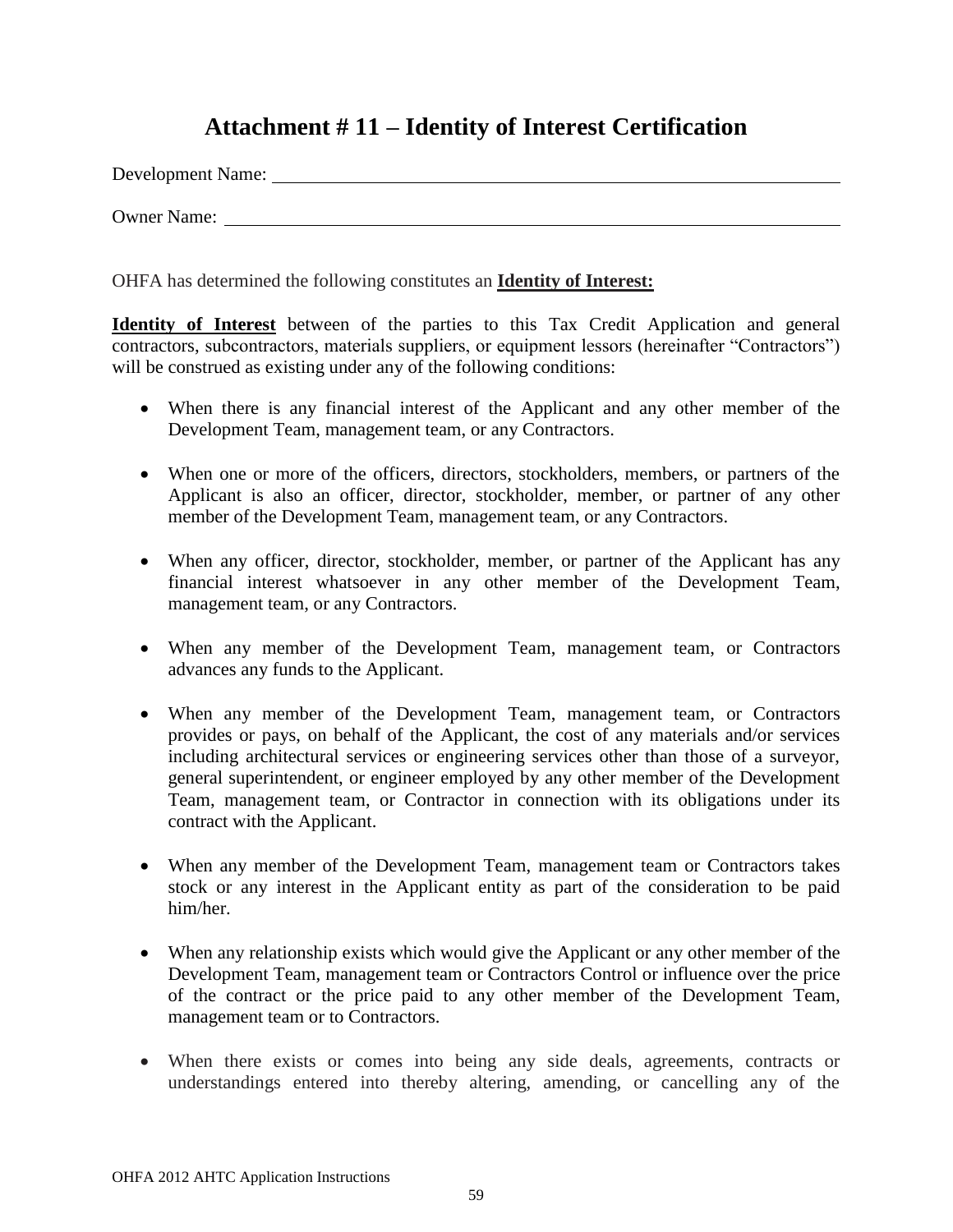management plan/management agreement documents, organization documents or other legal documents pertaining to the property, except as approved by OHFA.

### **IDENTITY OF INTEREST DISCLOSURE**

The following list constitutes a listing of those who have an **Identity of Interest** to this Application.

| Applicant:                                |                                                                                                                                                                         |
|-------------------------------------------|-------------------------------------------------------------------------------------------------------------------------------------------------------------------------|
| <b>General Partner:</b>                   | Do any of the following have an <b>Identity of Interest</b> in any other party to this Development?<br>$\overline{N_0}$<br>Yes                                          |
| Developer:                                | Yes<br>No <sub>1</sub>                                                                                                                                                  |
| <b>Management Company:</b>                | $No \mid Yes$                                                                                                                                                           |
| Sponsor:                                  | <b>Yes</b><br>$\overline{N_{O}}$                                                                                                                                        |
| Contractor:                               | $\overline{N_0}$<br>Yes                                                                                                                                                 |
| Sub-contractors:                          | $Yes \mid$<br>$\overline{N_{O}}$                                                                                                                                        |
| Tax Attorney:                             | Yes  <br>No <sub>1</sub>                                                                                                                                                |
| CPA:                                      | Yes<br>$\overline{N_{0}}$                                                                                                                                               |
| <b>Material Suppliers:</b>                | $\text{No}$   Yes                                                                                                                                                       |
| <b>Equipment Lessors:</b>                 | $\overline{N_{0}}$<br>Yes                                                                                                                                               |
| Other Service Providers: Please identify: | $\text{No}$   Yes                                                                                                                                                       |
|                                           | Describe relationship, identifying percentage of any Ownership, percentage of materials or<br>services to the Development and all financial matters in the Development. |
|                                           |                                                                                                                                                                         |
|                                           |                                                                                                                                                                         |
|                                           |                                                                                                                                                                         |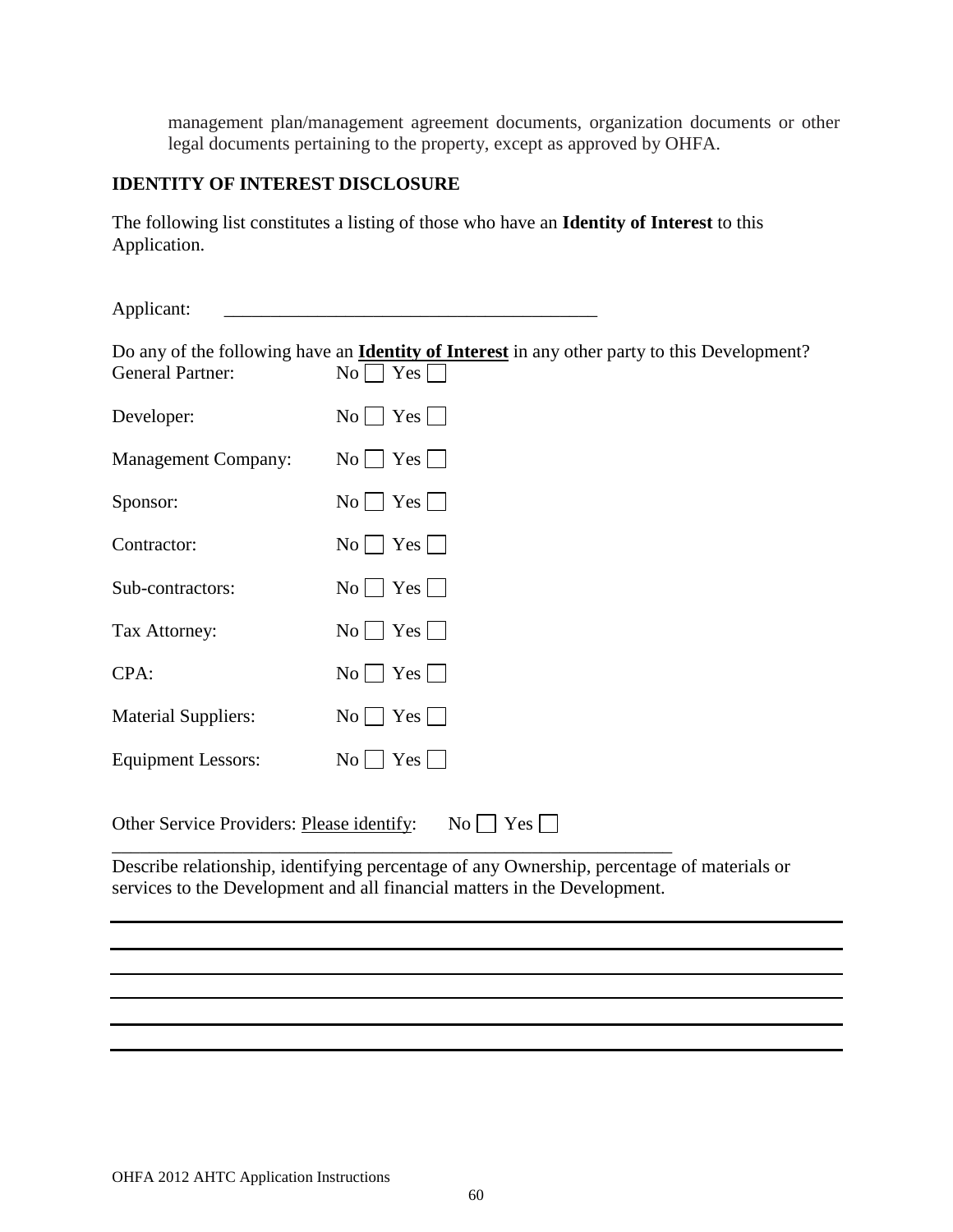I*,* \_\_\_\_\_\_\_\_\_\_\_\_\_\_\_\_\_\_\_\_\_\_\_\_\_\_\_\_\_\_\_\_\_\_\_ (please print name), hereby Certify that I have read the **Identity of Interest** statement above and understand what OHFA has determined constitutes an **Identity of Interest**.

The undersigned (please print) hereby Certifies that, **Check one:**

\_\_ **No Identity of Interest relationship exists**.

\_\_ **An Identity of Interest relationship exists** and hereby disclosed on the following page(s) of this qualification form those entities with which an **Identity of Interest** relationship exists.

I hereby Certify, under penalty of law, and with knowledge that this information may be verified, that the information submitted is true and accurate.

I further understand that failure to disclose any **Identity of Interest** to OHFA will also subject me to any administrative remedies available to OHFA. Such remedies may include suspension and debarment from participating in any OHFA programs.

I further understand and agree that I will update this **Identity of Interest** if my circumstances change, and I agree to provide a new **Identity of Interest** at any time requested by OHFA.

IN WITNESS THEREOF, I have set my hand this  $\_\_\_\_$  day of  $\_\_\_\_\_\_\_\_\_\_\_\_\_\_\_\_\_\_\_\_\_\_$ .

Signature of General Partner (or Principal thereof)

\_\_\_\_\_\_\_\_\_\_\_\_\_\_\_\_\_\_\_\_\_\_\_\_\_\_\_\_\_\_\_\_\_\_\_\_

\_\_\_\_\_\_\_\_\_\_\_\_\_\_\_\_\_\_\_\_\_\_\_\_\_\_\_\_\_\_\_\_\_\_\_\_

\_\_\_\_\_\_\_\_\_\_\_\_\_\_\_\_\_\_\_\_\_\_\_\_\_\_\_\_\_\_\_\_

Title of Officer, if General Partner is a Corporation

The **Identity of Interest** Affidavit was acknowledged before me this \_\_\_\_\_ day of \_\_\_\_\_\_\_\_\_, by \_\_\_\_\_\_\_\_\_\_\_\_\_\_\_\_\_\_\_\_\_\_\_\_\_\_\_ known to me to be the person described in and who executed the foregoing instrument and acknowledge that he/she executed the same as his/her free and voluntary act of deed.

Notary Public

My commission Expires: \_\_\_\_\_\_\_\_\_\_\_\_\_\_\_\_\_\_\_\_\_\_\_\_\_\_\_\_\_\_\_\_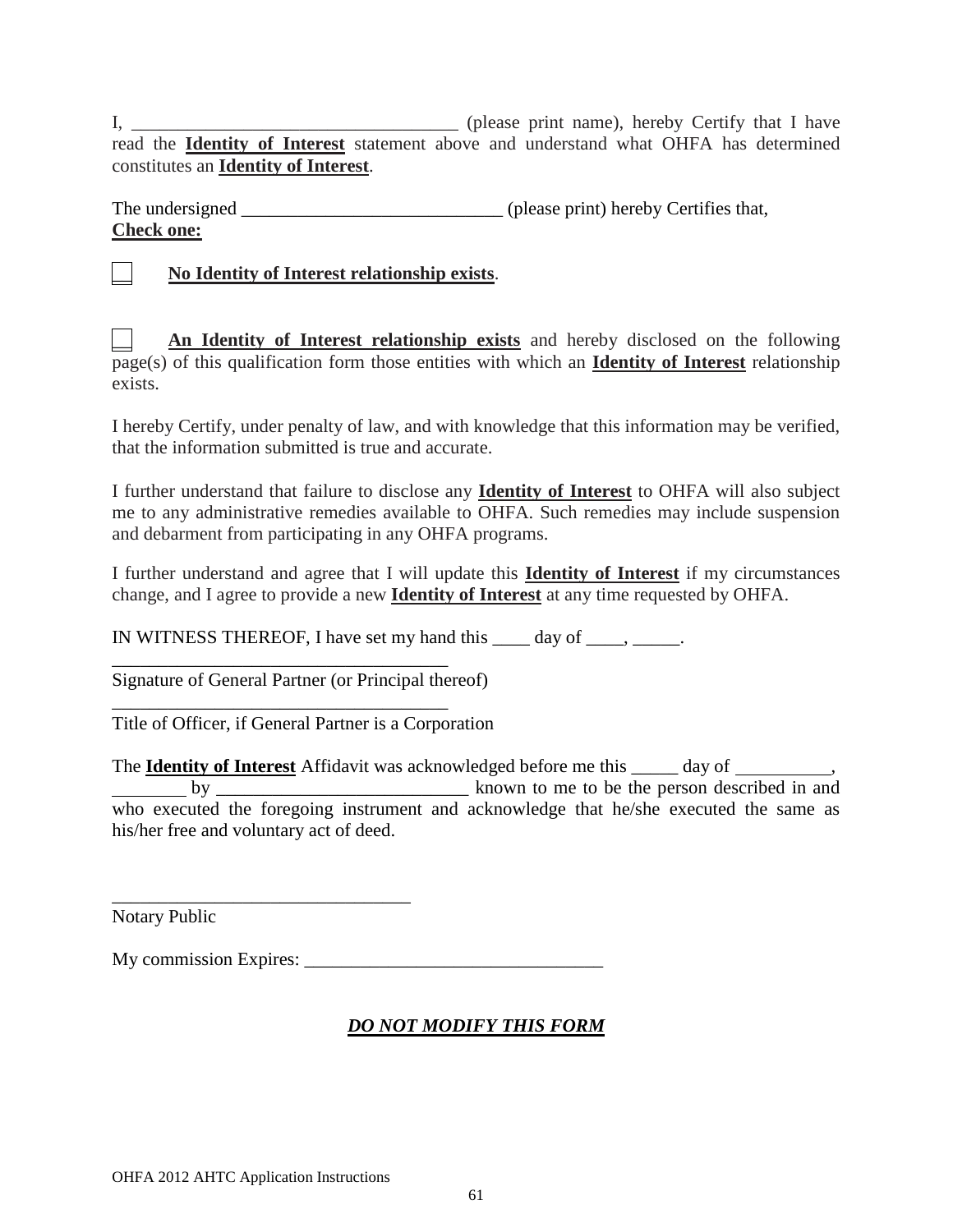## **Attachment #12 – Program Underwriting Standards**

Applicants requesting OHFA Development resources are expected to secure the maximum amount of private debt available to their proposed Development, prior to making Application for AHTCs.

Generally, once an Applicant has defined their Development's maximum debt capacity, AHTCs should then be structured into the Development's financing in order to fulfill the Development's remaining equity needs.

The amount of the Tax Credits requested cannot be increased after the Application has been submitted to OHFA. After underwriting the amount of Credits may be reduced. Credits also may be reduced at Carryover and/or final if the underwriting supports a lower amount.

If a lender, syndicator, or other program has more stringent requirements, those must be satisfied as well.

Under the Housing and Economic Recovery Act of 2008 (HERA), for Buildings Placed-In-Service before **December 30, 2013,** the applicable percentage shall not be less than nine percent (9%). IF A BUILDING IS NOT PLACED-IN-SERVICE BEFORE DECEMBER 30, 2013, THE APPLICABLE PERCENTAGE WILL EITHER BE, THE RATE IN EFFECT WHEN THE CARRYOVER AGREEMENT WAS EXECUTED – not the 9% mandated by HERA legislation (if the Owner made the election to lock the rates), OR THE RATE IN EFFECT WHEN THE BUILDING IS PLACED-IN-SERVICE (if the Owner did not make the election to lock the rates at carryover). OHFA will continue to underwrite at 9%, unless Owners/syndicators have a different requirement. **PLAN ACCORDINGLY.**

### **Developer and Contractor Fee Limitations OHFA AHTC Chapter 36 Rules 330:36-4-2.1 These are the maximum amount of fees allowed for costs and Eligible Basis. Round down to avoid overages.**

A Large Development is more than sixty (60) units.

**Developer Fees** The amount of Developer Fees shall be limited to:

**A. Small Developments.** Developer Fees may not exceed eighteen percent (18%) of the Eligible Basis (before any boost) of the Qualified Low-Income Building(s), excluding the Developer Fees.

**B. Large Developments.** Developer Fees may not exceed fifteen percent (15%) of the Eligible Basis (before any boost) of the Qualified Low-Income Building(s), excluding the Developer Fees.

**For Acquisition and Rehabilitation, the Developer Fee must be prorated between the acquisition and the rehabilitation based upon the percentage of Eligible Basis represented by each.**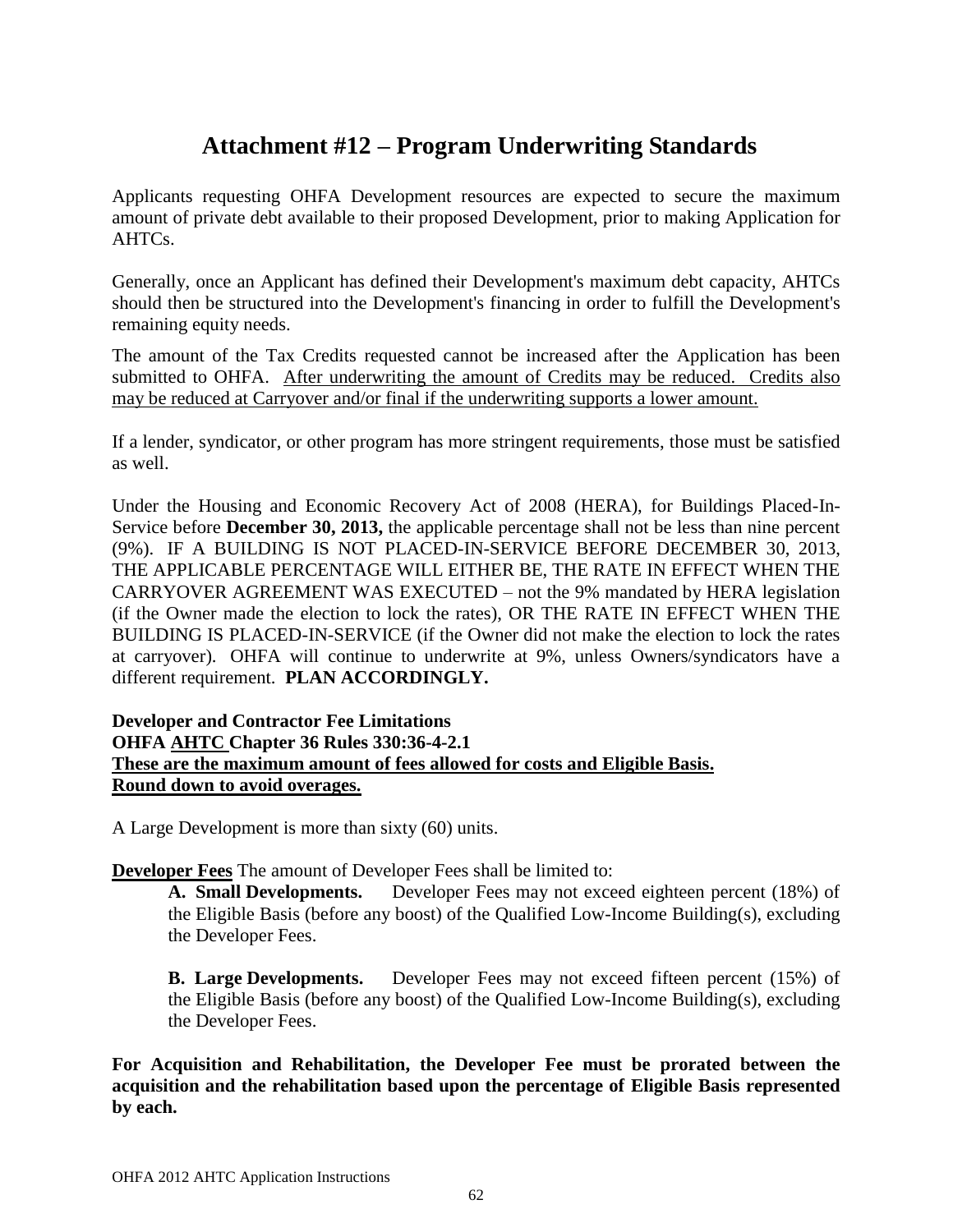**Contractor Fees** The amount of contractor fees shall be limited to:

**A. Small Developments.** Contractor fees may not exceed sixteen percent (16%) of the Hard Construction Costs. Contractor fees are further limited as follows:

- (i) general requirements shall not exceed six percent (6%) of the Hard Construction Costs.
- (ii) general overhead shall not exceed two percent (2%) of the Hard Construction Costs.
- (iii) builders profit shall not exceed eight percent (8%) of the Hard Construction Costs.

**B.** Large Developments. Contractor fees may not exceed fourteen percent (14%) of the Hard Construction Costs. Contractor fees are further limited as follows:

- (i) general requirements shall not exceed six percent (6%) of the Hard Construction Costs.
- (ii) general overhead shall not exceed two percent (2%) of the Hard Construction Costs.
- (iii) builders profit shall not exceed six percent (6%) of the Hard Construction Costs.

AHTC Rules at 330:36-1-4 - Hard Construction Costs means the following types of activities, but not limited to, earthwork, site work, on-site utilities, roads and walks, concretes, masonry, metals, carpentry (rough and finish), moisture protection, doors/windows/glass, insulation, roofing, sheet metal, drywall, tile work, acoustical, flooring, electrical, plumbing, elevators, blinds and shades, appliances, lawns and planting, fence, cabinets, carpets, heat & ventilation. A reasonable construction contingency can also be included.

#### **Operating and Replacement Reserves**

Minimum operating reserves must equal six months of projected operating expenses plus, debt service payments, plus annual replacement reserve payments.

In lieu of such operating reserves, Developer guarantees or letters of credit may be accepted, taking into account the Developer's demonstrated financial capacity and liquidity, its program record, and the number of other guarantees it has outstanding. The guarantee for reserves only relates to the Development budget.

Minimum replacement reserves should equal \$250 per unit annually for new construction and \$300 for substantial rehabilitation Developments. If there is interest income on reserves it must be clearly defined and separated from other income.

Total reserves should be reasonable and not excessively high in relation to the minimum requirements above. Reserves considered by OHFA Staff to be excessive could result in a Failed Threshold.

#### **Operating Expenses**

Some type of maintenance expenses must be shown. Either maintenance salaries or an estimate for the cost of contracting out the work should be included.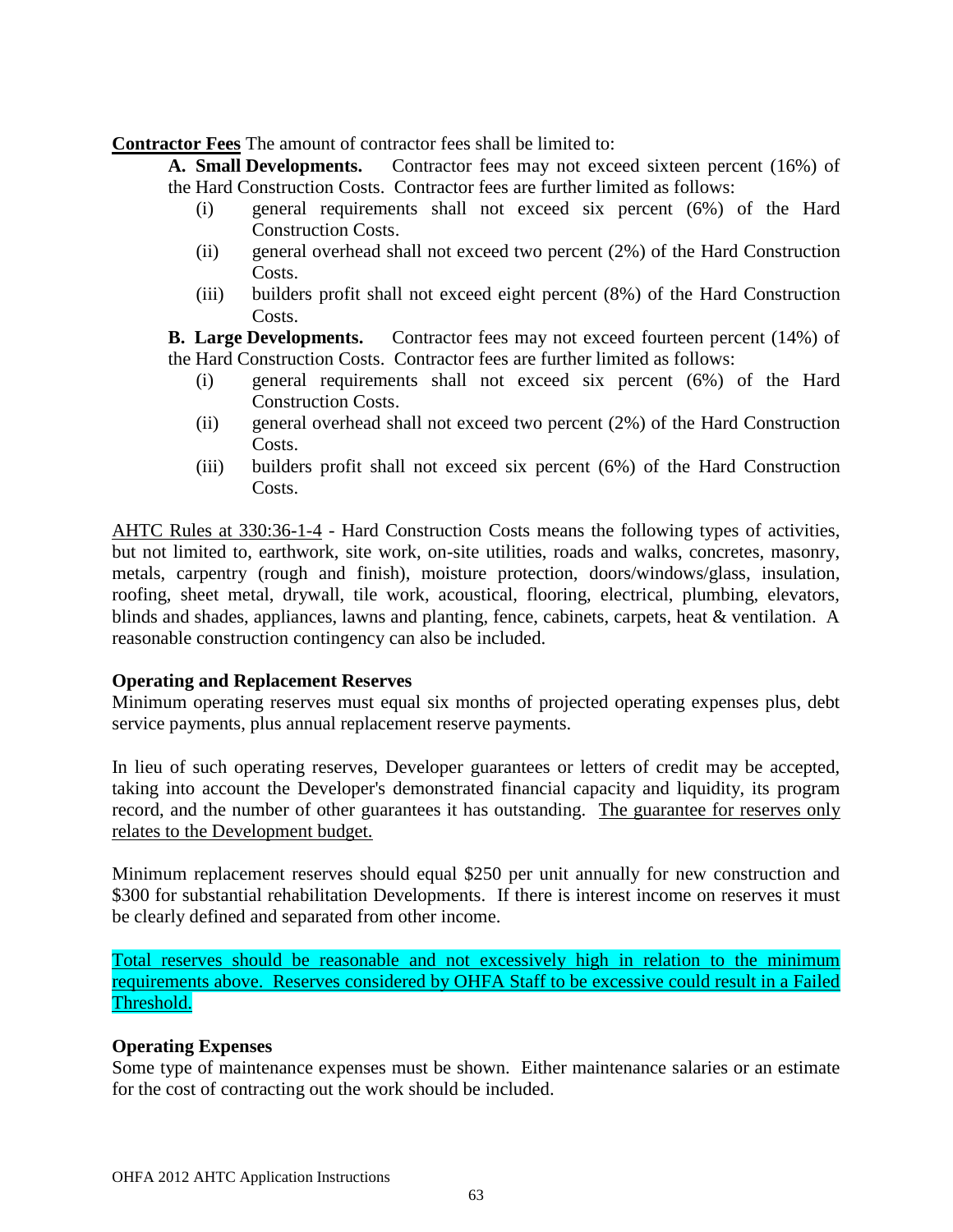#### **Debt Coverage Ratio:**

Debt service coverage is defined as the ratio of a property's net operating income to debt service obligations. Rental income, any subsidies, and reserve funds should be sufficient to cover the property's debt and operating expenses over the period of Low-Income use. DCR must meet all lender requirements as well.

#### **All Developments**

A minimum debt service coverage ratio of **1.15** is required for all debt financing which would foreseeably result in foreclosure if not repaid. The debt coverage ratio must be maintained each year for 15 years.

#### **Projections and Pro formas**

Applicants are required to express realistic operating expense and vacancy rate projections in pro formas that are indicative of prevailing market conditions. Applicants are allowed to provide their own pro-forma forms. However, the pro-forma provided by OHFA **must** also be provided and staff will consider the OHFA provided pro-forma to be correct if there are any discrepancies between the two. A reasonable cash flow must be exhibited throughout the 15 years. No negative cash flow is allowed in any year.

If other income is not increasing at the same rate as income or not increasing at all, then it must be shown separately on pro forma.

#### **Cost Limits**

OHFA/HDT shall encourage a realistic per unit cost limitation for AHTC Developments, while encouraging cost efficient production and shall not give preference solely for lowest construction costs. Developments that have high cost per unit may be ineligible for a reservation. OHFA will use the HUD 221 (d) (3) Limits as a guide (with an exception for Historic Rehabs). OHFA will Allocate only the amount of Credit necessary for financial feasibility of a Development and its viability as a qualified Low-Income Housing Development throughout the affordability period.

#### **Minimum Rehabilitation Cost per Unit**

A minimum rehabilitation investment threshold of no less than \$20,000 per unit or at least twenty percent (20%) of Eligible Basis, whichever is greater to assure meaningful, rather than simply cosmetic, substantial rehabilitation of properties.

#### **Appraisals in Acquisition/Substantial Rehabilitation Properties**

For acquisition/substantial rehabilitation properties, OHFA shall limit the acquisition price upon which Tax Credits are Allocated to the "as is" appraised value of the property.

#### **Deferred Developer Fee**

OHFA does not allow interest to accrue on deferred Developer fees.

#### **Cash Contributions**

Actual Cash contributions should be included in the Sources and Uses (Section VI of the Application Form).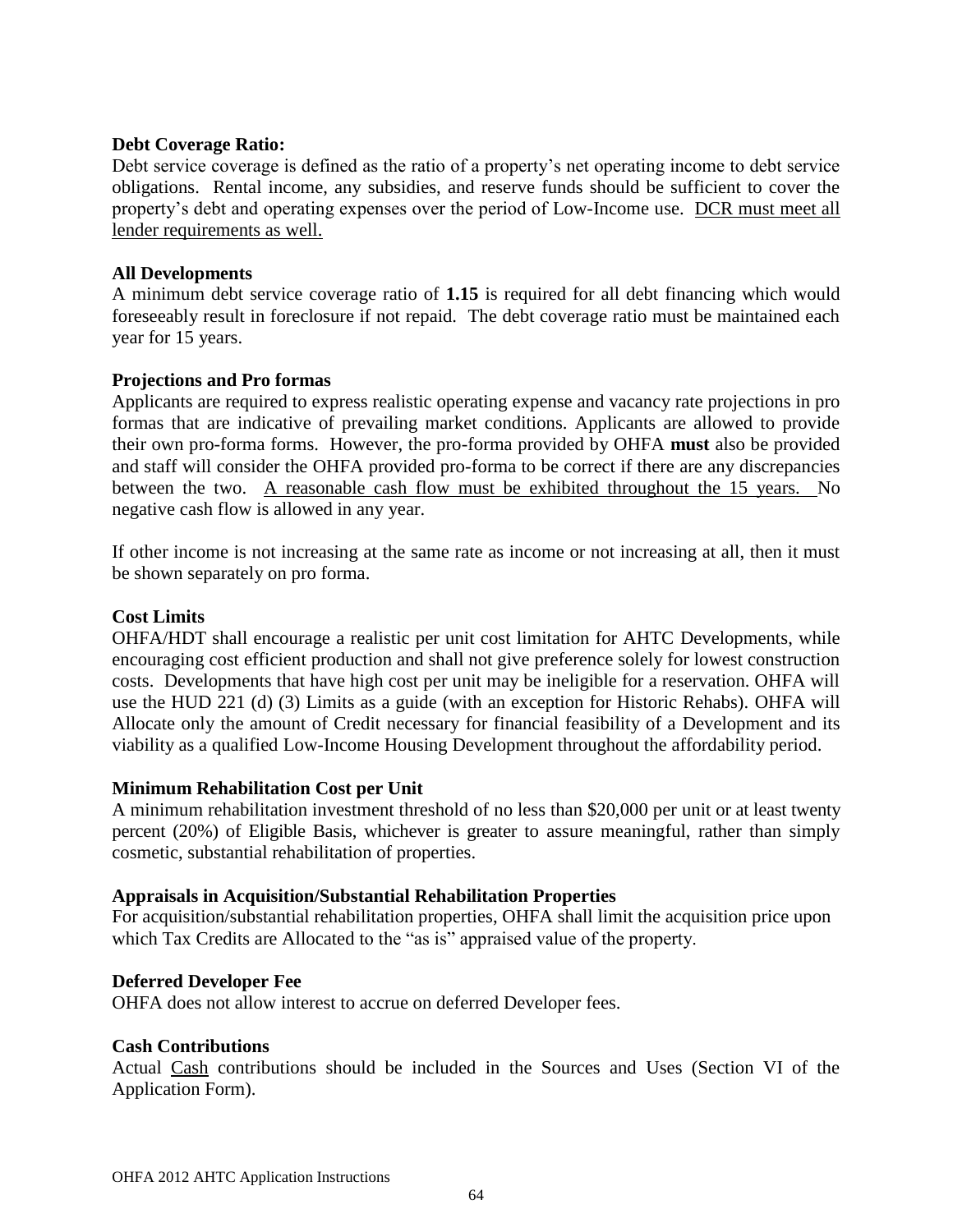#### **Other Tangible non cash contributions**

Any other tangible (but not cash) contributions, including discounted materials, fee waivers, etc. should not be included in the Sources and Uses (Section VI of the Application Form).

#### **130% Boost**

Projects not located in a QCT/ DDA are eligible for the 130% general financial adjustment boost by requesting and showing a financial need for the general financial adjustment boost. \$750,000 is maximum amount of AHTCs that can be received with the 130% boost. This is inclusive of any adjustment.

**The maximum amount of Tax Credits will be based on the lesser of Gap or Eligible Basis Method of calculation. However, the final Allocation could be less due to underwriting.**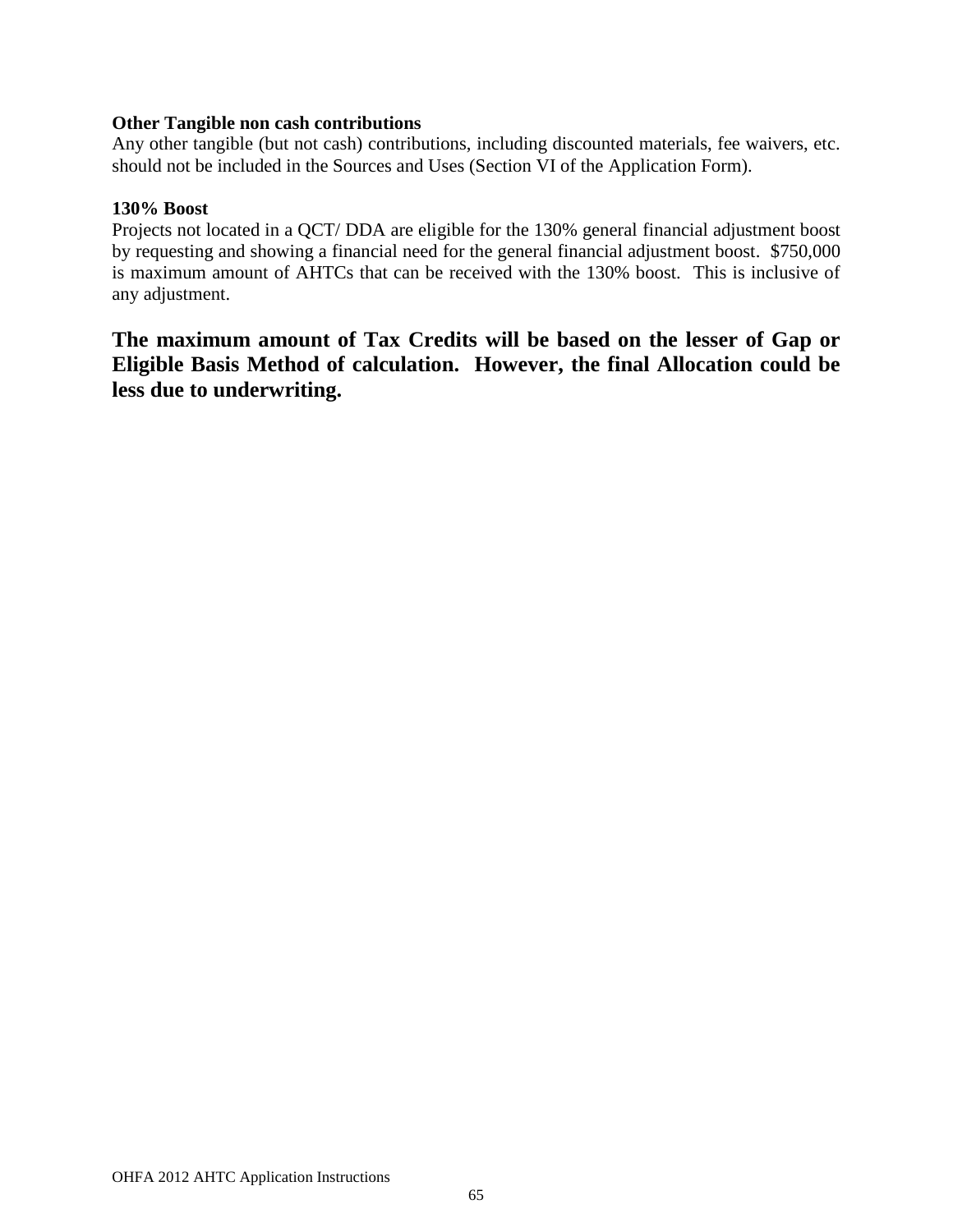## **Attachment #13 – Section 42 Leasing Language**

Development Name:

Applicant Name:

**I Certify The Owner hereby Certifies** the proposed Development will include the proper language in the Tenant Application and Lease Addendum. The Tenant Application language must include questions about full time students and felonies. The lease or an addendum must include Section 42 language.

Owner's Signature

Printed Name

Title

Date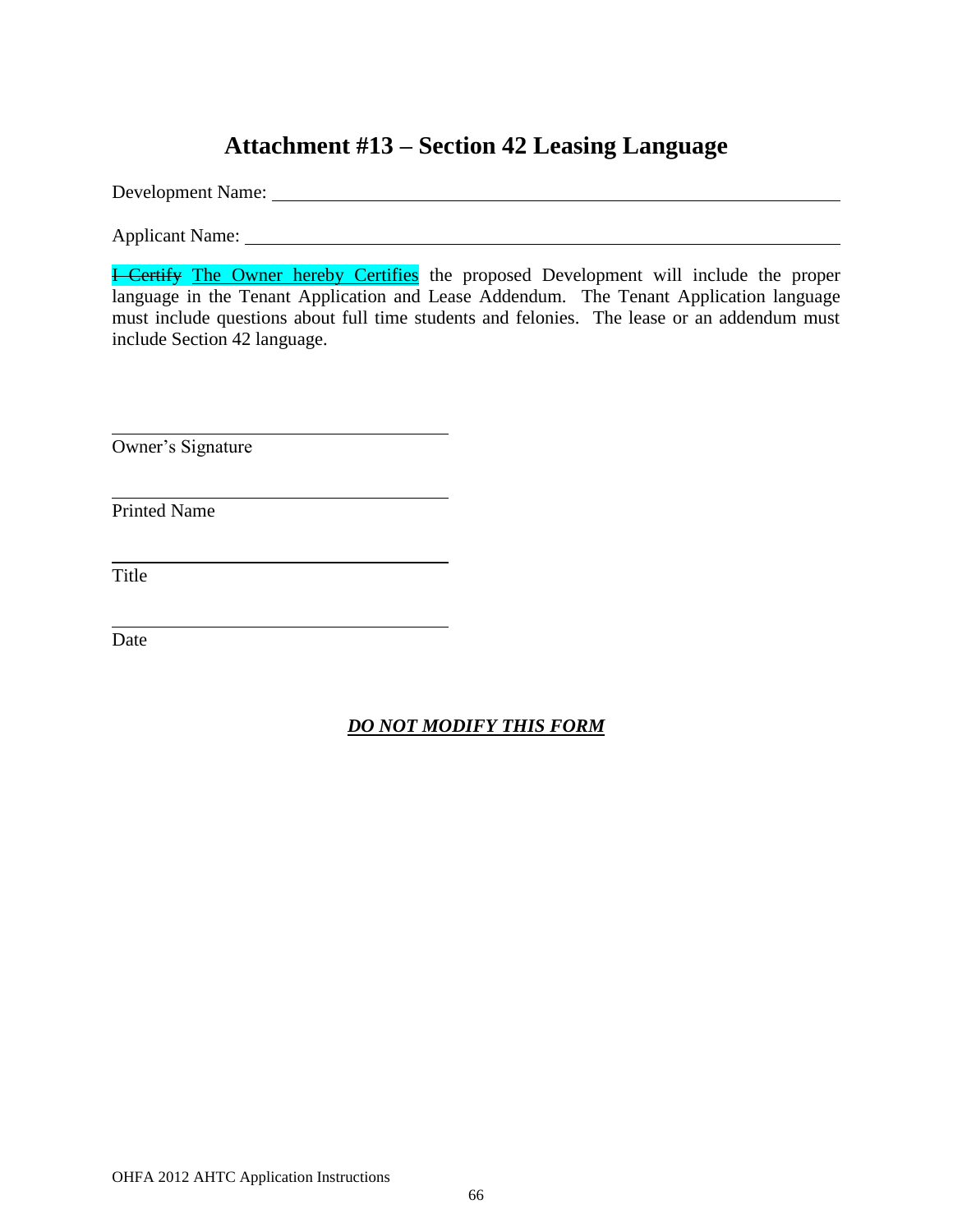## **Attachment #14 – Development Services Certification**

Development Name:

Owner Name:

The Owner hereby Certifies to notify tenants of development and/or community services available in the area. Such notification shall be in the form but not limited to letters to tenants, flyers, posters, etc. Documentation shall be made available to OHFA at any time requested.

Representative of the Ownership Entity Date

Printed Name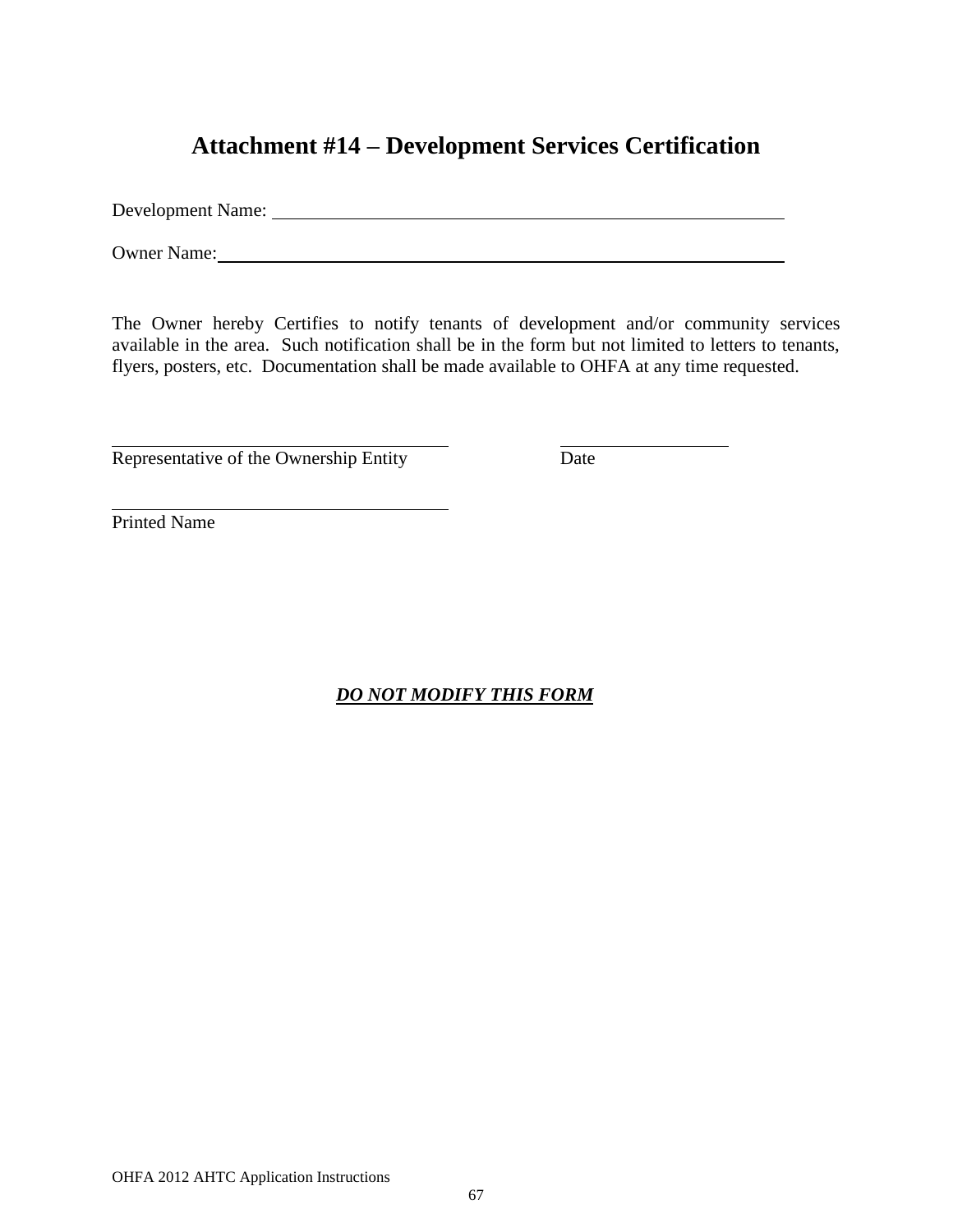## **Attachment #15 – Referral Acceptance Certification**

Development Name:

Owner Name:

The Owner hereby Certifies that the Owner/Applicant will accept referrals from the local PHA and or OHFA.

Representative of the Ownership Entity Date

Printed Name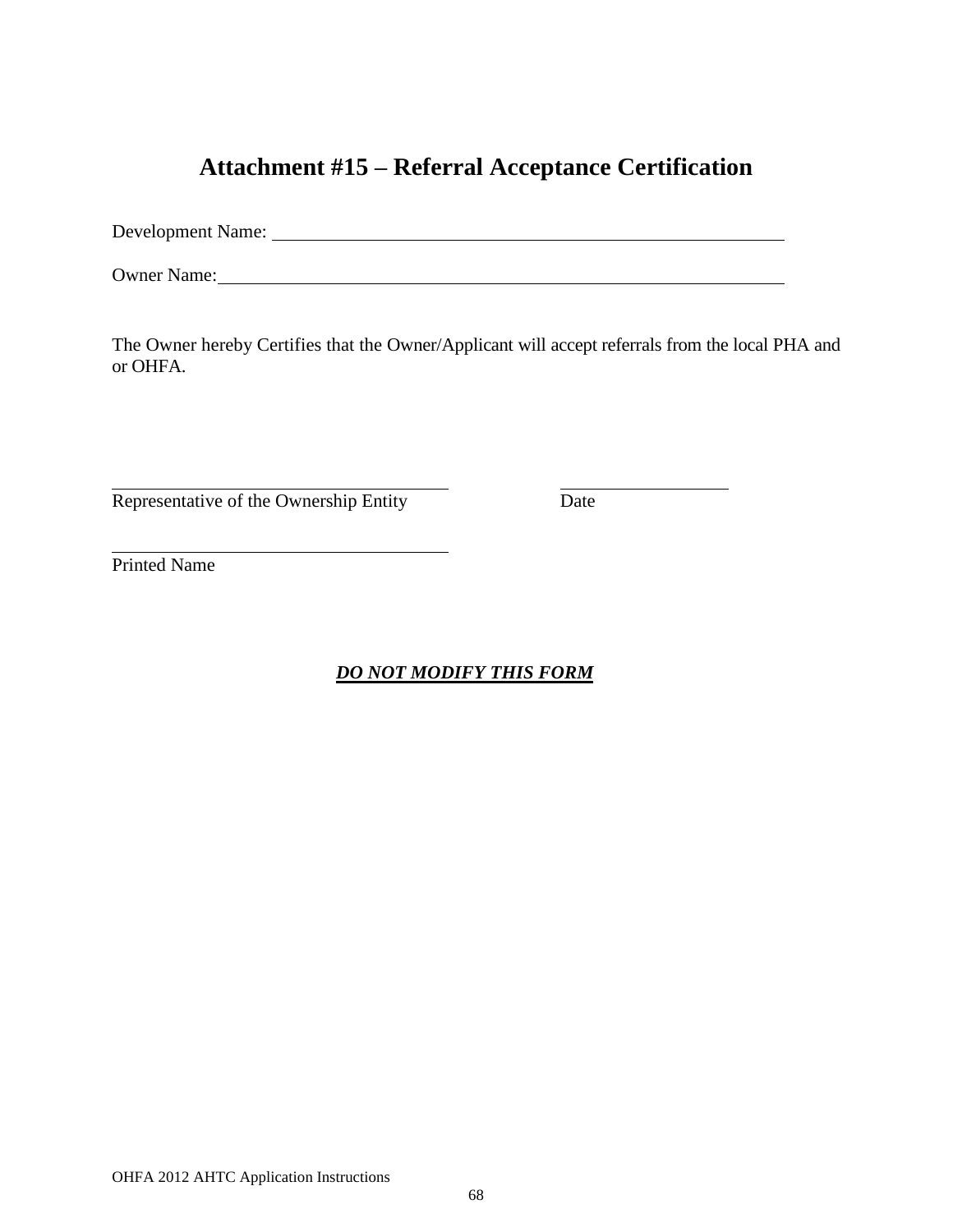## **Attachment #16 – Capital Needs Assessment Certification**

Development Name: Owner Name:

The Owner hereby Certifies that the proposed improvements plus reserves have a useful life that meets the full term of affordability, and that an interview was conducted with either the owner or onsite personnel.

List the Names and titles of all onsite personnel interviewed

Name Title Representative of the Ownership Entity Date Printed Name Individual who performed CNA Date Printed Name *DO NOT MODIFY THIS FORM*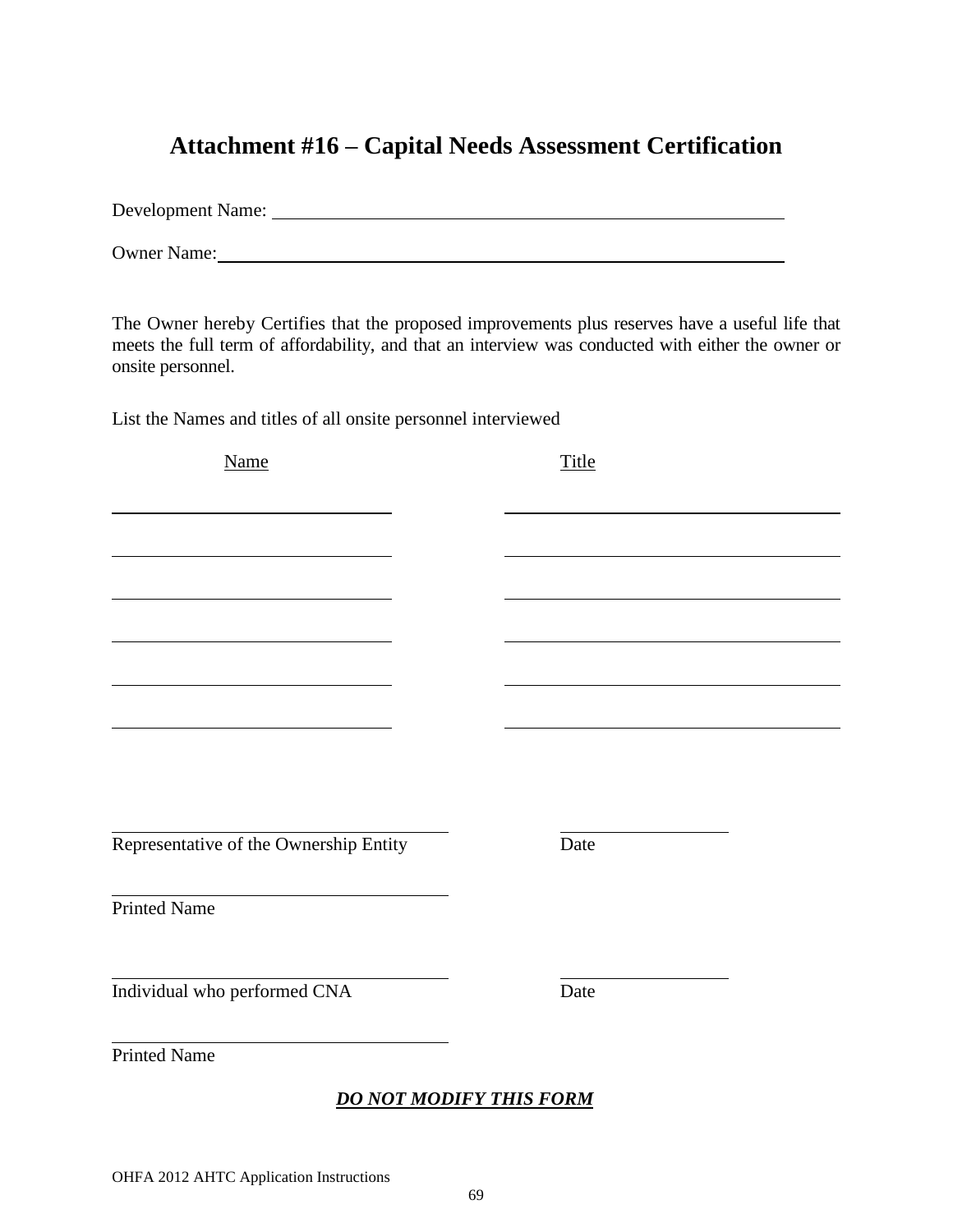### **Attachment #17– Development Amenities Certification**

Development Name:

Owner Name:

The Owner hereby Certifies that the following amenities will be included in the plans and specifications for the project, they are included in the budget, and that they exceed the minimum requirements of the applicable building codes.

#### **Check all that apply**

**Owners shall choose one "Building façade" from the following:**

|  | Building facades that are a minimum of 60% brick or stone |  |  |  |  |  |
|--|-----------------------------------------------------------|--|--|--|--|--|
|--|-----------------------------------------------------------|--|--|--|--|--|

 $\Box$ **Building facades that are a minimum of 40% brick or stone. The remaining percentage shall be comprised of Cement type boards** 

**Owners must verify that each of the following will be in place:**

 **Ceiling fans in each bedroom and in the living room** 

**Washer & Dryer access as provided by one of the following** 

- Washer & Dryer in each unit
- Washer and Dryer hook-ups in each unit
- A shared laundry room facility

### **Additionally Owners must verify that at least one of the following will be provided in each unit:**

**Dishwasher**

**Garbage Disposal**

**Microwave (either built-in or free standing)**

Representative of the Ownership Entity (date) Printed Name

Project Architect (date) Printed Name

*(If applicable ensure any appliances provided match designations made on the Attachment #20 Energy Efficiency Certification)*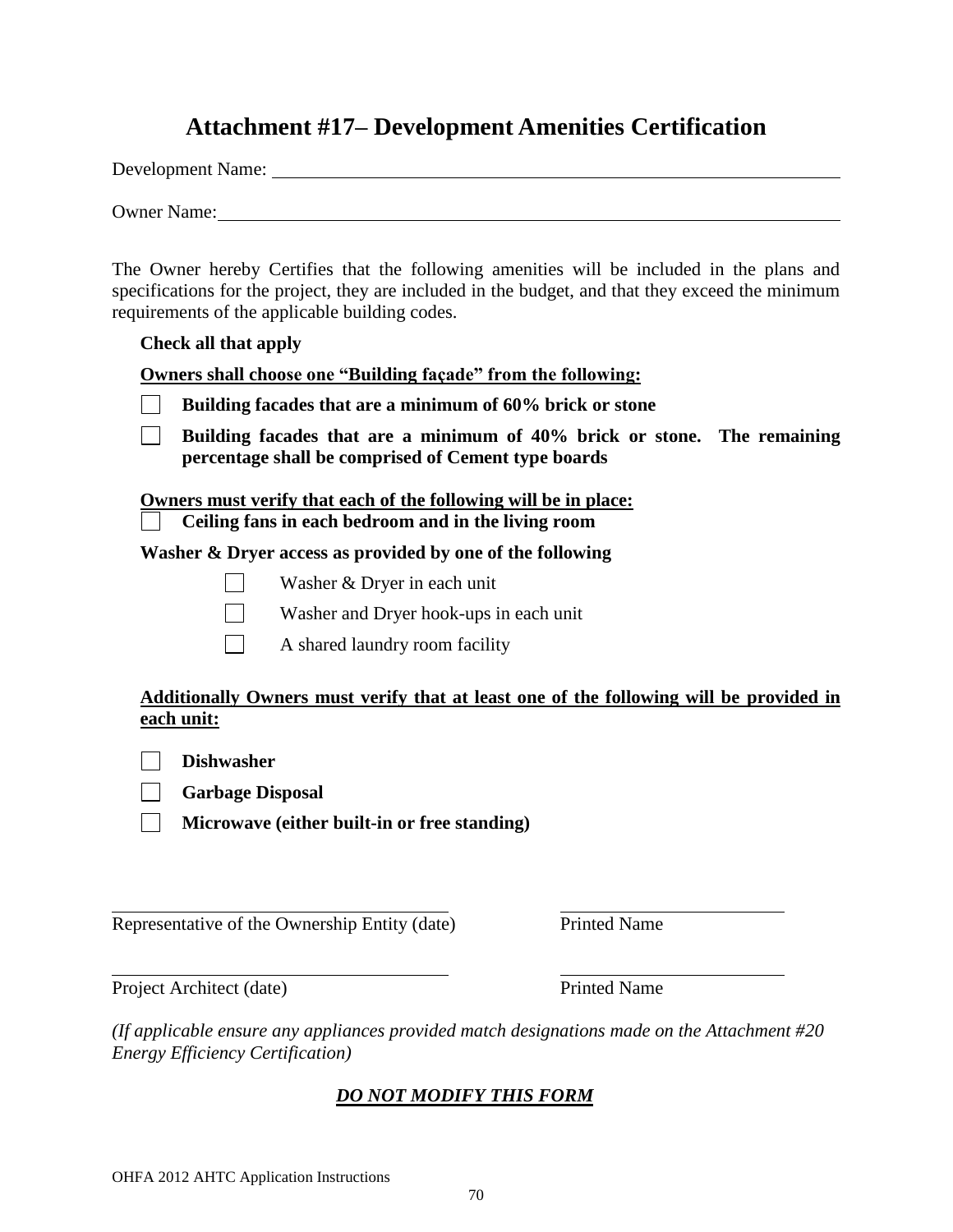### **Attachment #18 – Development Amenities Waiver for rehab Projects**

Development Name:

Owner Name:

The Owner hereby Certifies that the following amenities cannot feasibly be completed for the above named Development.

Please check those that **cannot** be done. All others must be included in the Development as described in Section 11 of the Application Instruction, "Development Amenities."

**Check all that apply**

**Owners shall choose one "Building façade" from the following:**

| Building facades that are a minimum of 60% brick or stone |  |
|-----------------------------------------------------------|--|
|                                                           |  |

**Building facades that are a minimum of 40% brick or stone. The remaining**   $\Box$ **percentage shall be comprised of Cement type boards** 

**Owners must verify that each of the following will be in place:**

 **Ceiling fans in each bedroom and in the living room** 

**Washer & Dryer access as provided by one of the following** 

Washer & Dryer in each unit

Washer and Dryer hook-ups in each unit

A shared laundry room facility

**Additionally Owners must verify that at least one of the following will be provided in each unit:** Check any of the following that **cannot** be provided

**Dishwasher**

**Garbage Disposal**

**Microwave (either built-in or free standing)**

Representative of the Ownership Entity (date) Printed Name

Project Architect (date) Printed Name

*(If applicable ensure any appliances provided match designations made on the Attachment #20 Energy Efficiency Certification)*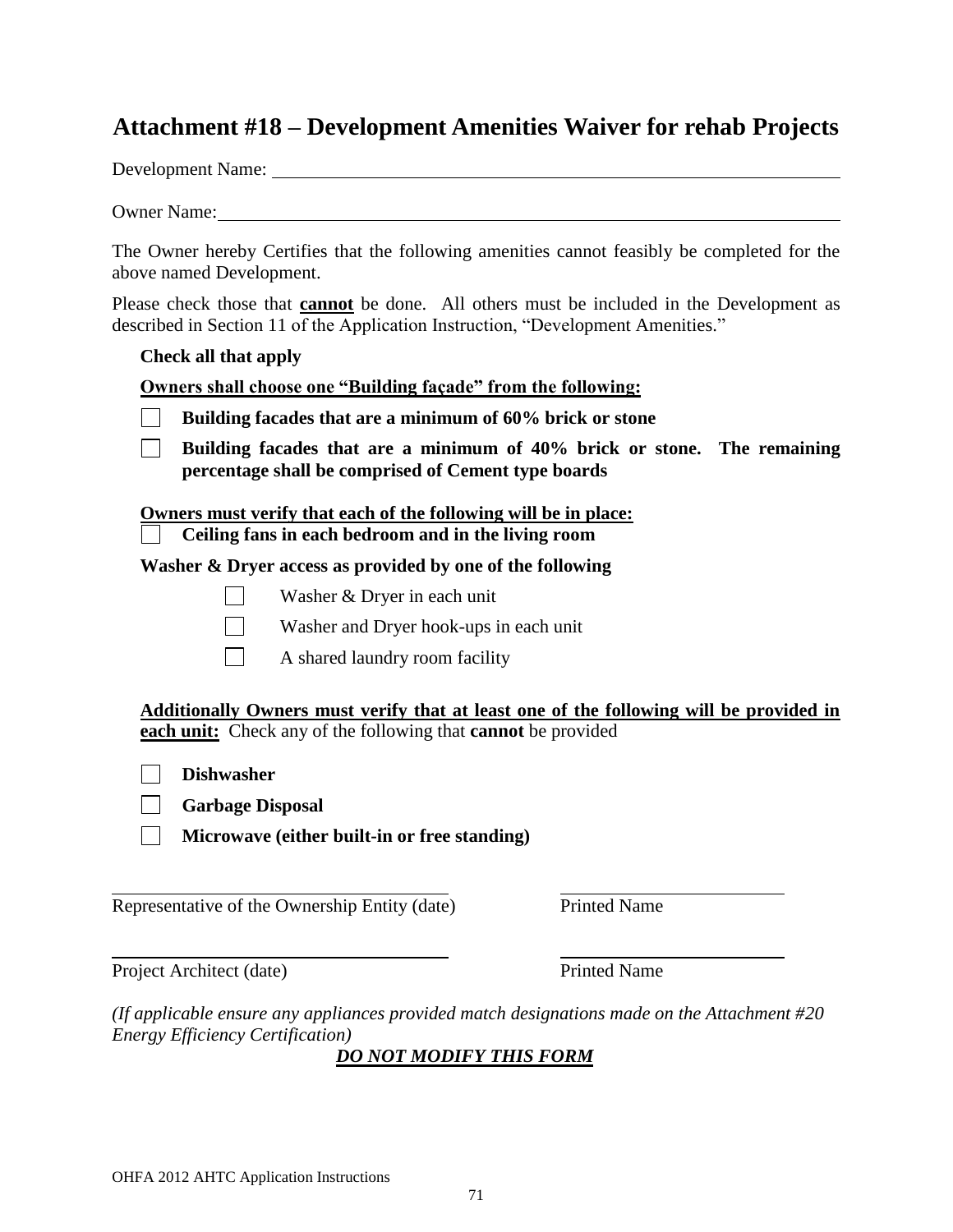## **Attachment #19 – Development Self Score Sheet & Certification**

| 1. Income Targeting $-\frac{10}{5}$ Points Possible                                                                                                                                                                                  | <b>Self Score</b> |  |  |  |  |
|--------------------------------------------------------------------------------------------------------------------------------------------------------------------------------------------------------------------------------------|-------------------|--|--|--|--|
| percent (2004) of the Development's Tax Credit units will be designated to<br>persons at or below fifty percent (50%) AMI for the Extended Use Period.                                                                               |                   |  |  |  |  |
| 2. Term of Affordability – 10 Points Possible                                                                                                                                                                                        | <b>Self Score</b> |  |  |  |  |
| $\Box$ YES $\Box$ NO The Development will remain affordable to Low-Income persons for ten (10)<br>years beyond the required minimum of thirty (30) years. If awarded points, the right to request a<br>Qualified Contract is waived. |                   |  |  |  |  |
| 3a. Development Location and Housing Characteristics<br><b>10 Points Possible</b>                                                                                                                                                    | <b>Self Score</b> |  |  |  |  |
| 3b. Incentivizing the Expanded Distribution of Housing<br><b>Credit Funds - 2 Points Possible</b>                                                                                                                                    | <b>Self Score</b> |  |  |  |  |
| 4. Development Leverage – 10 Points Possible                                                                                                                                                                                         | <b>Self Score</b> |  |  |  |  |
| 5. Community Support – 5 Points Possible                                                                                                                                                                                             | <b>Self Score</b> |  |  |  |  |
| 6. Development Team Experience - 5 Points Possible                                                                                                                                                                                   | <b>Self Score</b> |  |  |  |  |
| 7. Management Experience – 9 Points Possible                                                                                                                                                                                         | <b>Self Score</b> |  |  |  |  |
| 8. Tenant Special Needs Pop. - 10 Points Possible                                                                                                                                                                                    | <b>Self Score</b> |  |  |  |  |

Five percent (5%) of the total residential units will have rents at fifty percent (50%) or less of the allowable Tax Credit rents. These units will be designated to serve the Special Needs population of throughout the Extended Use Period.

### **OR**

One hundred percent (100%) of the total residential units will serve the Special Needs population of throughout the Extended Use Period.

| 9. Tenant Populations of Individuals with Children<br><b>10 Points Possible</b> | <b>Self Score</b> |
|---------------------------------------------------------------------------------|-------------------|
| 10. Tenant Populations of Elderly Individuals<br><b>5 Points Possible</b>       | <b>Self Score</b> |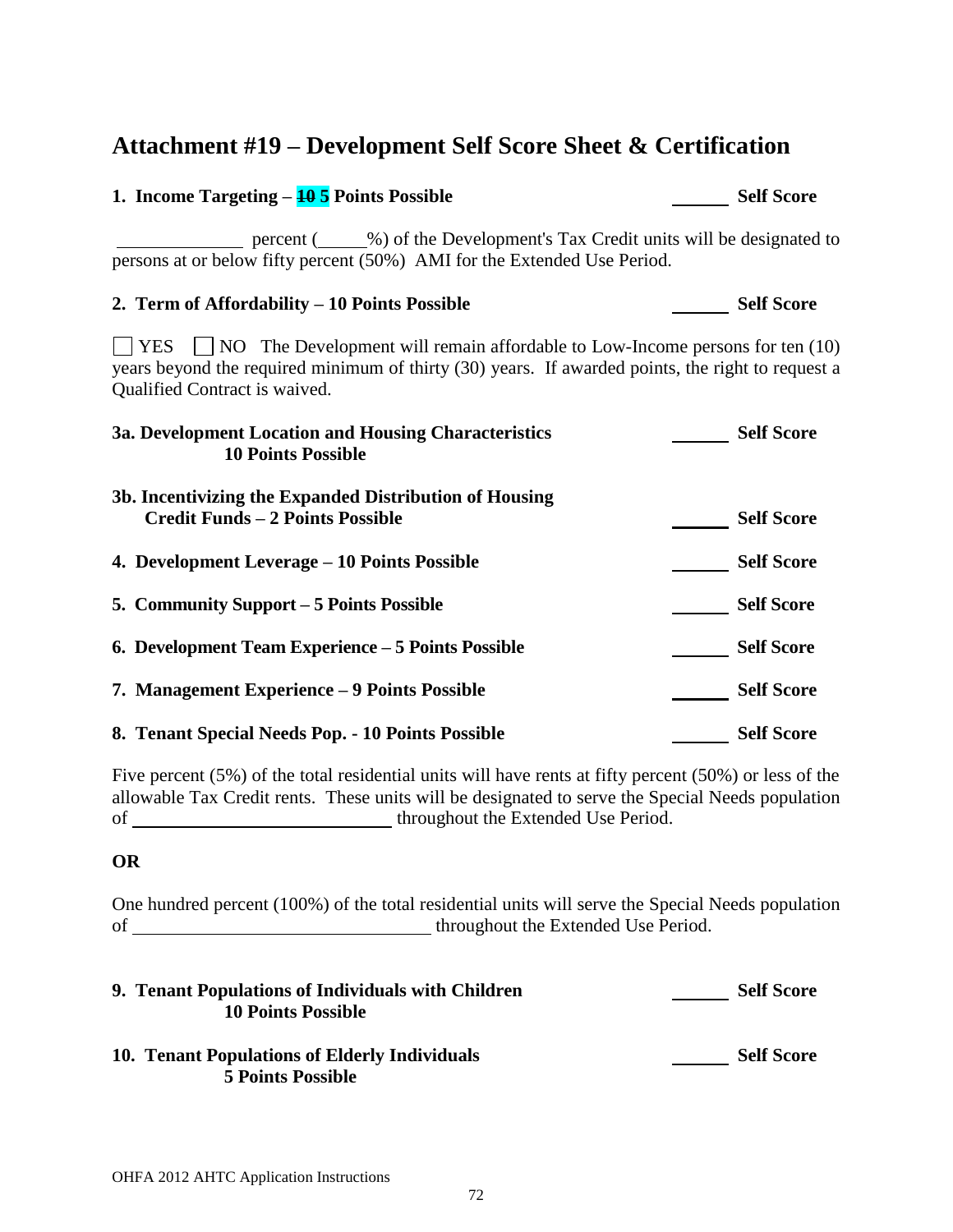### **11. Tenant Ownership - 10 Points Possible Self Score** Self Score

 The Development is claiming points for Tenant Ownership and the Owner Certifies that the units not sold in year fifteen (15) will remain affordable to Low-Income persons for ten years (10) years beyond the required minimum of thirty (30) years.

| 12. Preservation of Affordable Housing Developments                  |                 | <b>Self Score</b> |
|----------------------------------------------------------------------|-----------------|-------------------|
| <b>5 Points Possible</b>                                             | (no pro-rating) |                   |
| 13. Energy Efficiency/Green Building $-\frac{10}{3}$ Points Possible |                 | <b>Self Score</b> |

**14. Historic Credits – 4 Points Possible Self Score** Self Score

**Total Self Score** 

**Percentage Self Score** (attach scoring matrix from Application form behind **Attachment #19**)

(cannot receive both Term of Affordability and Tenant Ownership points)

(cannot receive both Tenant Populations of Individuals with Children and Tenant Populations of elderly Individuals points)

**Verify all documentation in individual Tabs is complete, accurate, and coincides with this Owner's Self-Score Sheet and Certification.**

## **Certification:**

The undersigned, being duly authorized, hereby represents and Certifies the Selection Criterion information, to the best of his/her knowledge, is true, complete and accurately describes the proposed Development. The undersigned is fully aware of the facts and circumstances surrounding the Commitments for the Selection Criterion. Misrepresentations of any kind will be grounds for denial or loss of the Tax Credits, and may affect future participation in the Tax Credit Program in Oklahoma. The undersigned is fully aware all Selection Criterion will be part of the recorded Regulatory Agreement.

The undersigned has executed this Certification in the name of the Owner this day of  $, 20$ .

Representative of the Ownership Entity

Printed Name

**Title**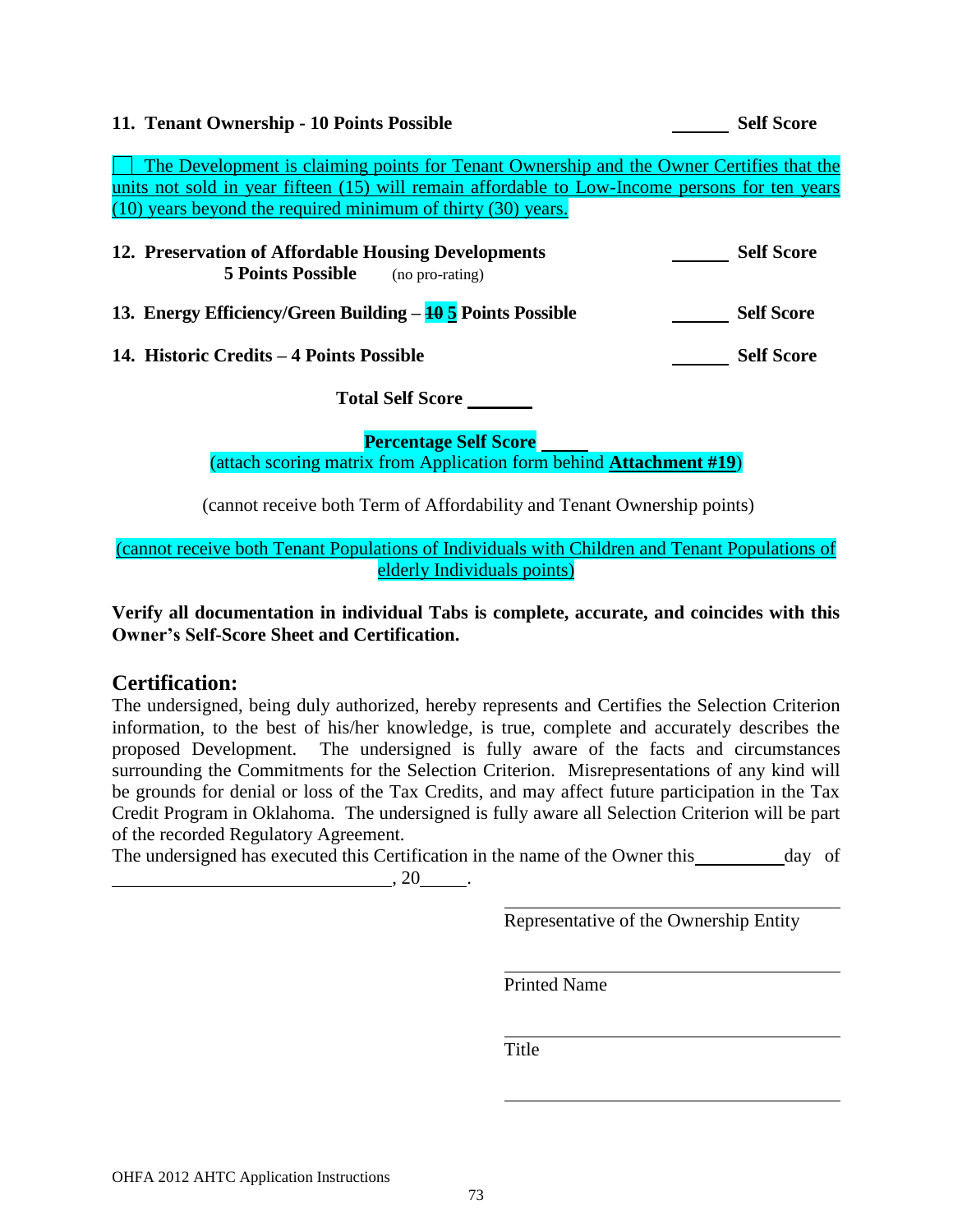#### Date

### ACKNOWLEDGEMENT

The **Development Self Score Sheet and Certification** was acknowledged before me this  $day \text{ of }$  , , , , by  $\frac{dy}{dx}$ , , by  $\frac{dy}{dx}$  known to me to be the person described in and who executed the foregoing instrument and acknowledge that he/she executed the same as his/her free and voluntary act of deed.

Notary Public

My commission Expires: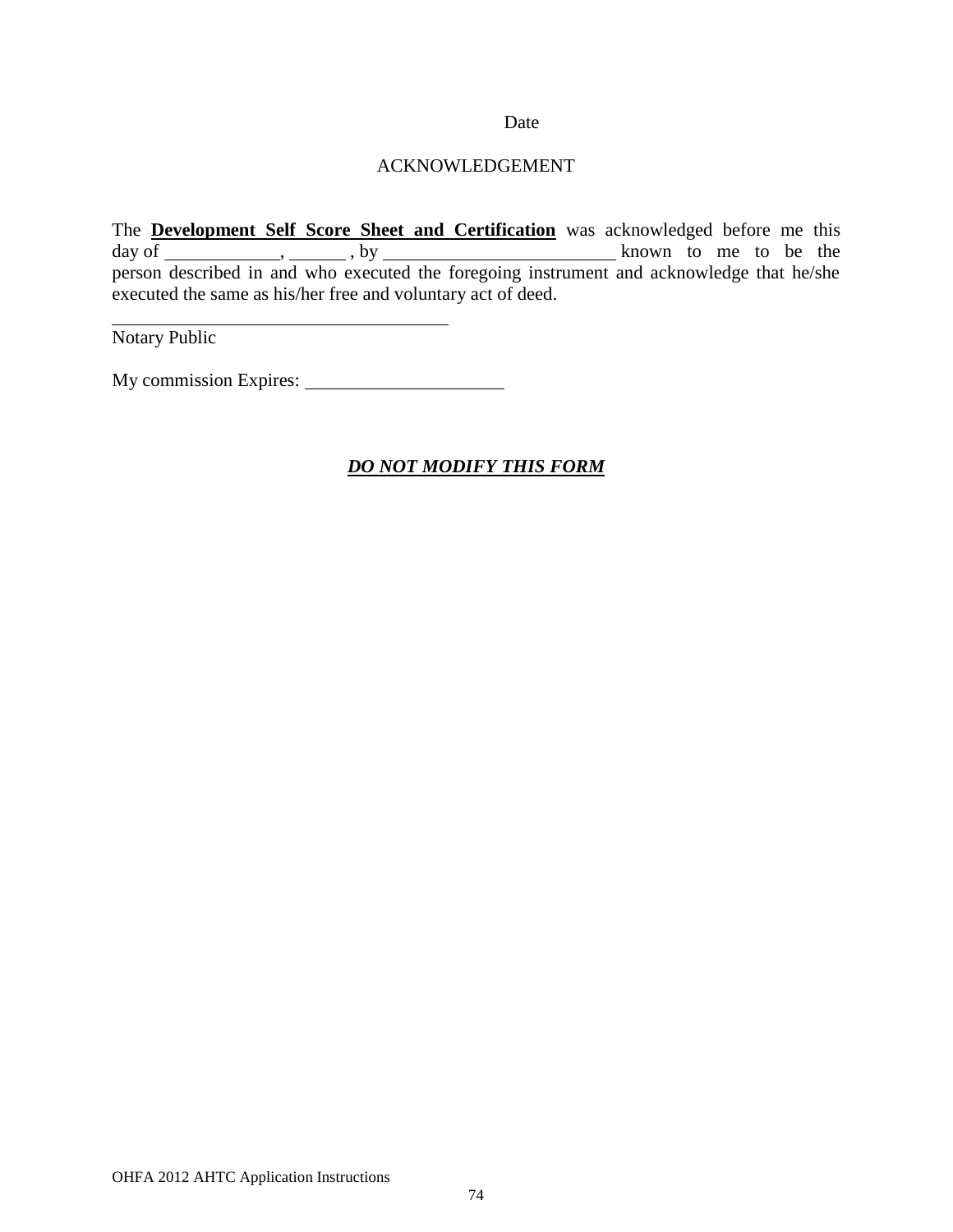# **Attachment #20 – Tenant Populations of Individuals with Children Amenities Certification**

Development Name:

Owner Name:

The Owner hereby Certifies that the following amenities will be included in the plans and specifications for the project and that they have been included in the construction budget. **The Owner further Certifies that the amenities marked below will be new and specific to the Development and not included in any other phase of the Development if it is a multi-phase Development and are not included in any other Development located in close proximity to this Development.**

The Owner also Certifies that at least fifty percent (50%) of the units in the Development will be located within ½ mile of all amenities.

### **Included (Check all that apply)**

- $\Box$ **Onsite Computer Workstations** (with internet access)
- $\Box$ **Playground or Tot Lot w/equipment**
- $\Box$ **Library**
- $\Box$ **Swimming Pool / Splash Pad**
- $\mathbb{R}^n$ **Outdoor Covered Seating**
- $\Box$ **FEMA approved storm shelter**
- $\Box$ **Club House/Community Room**
- $\Box$ **Sports Facilities (e.g. Soccer Field, Basketball Court, Tennis Court, fitness center etc.) Type:**

Representative of the Ownership Entity Date

Printed Name

Architect Date

Printed Name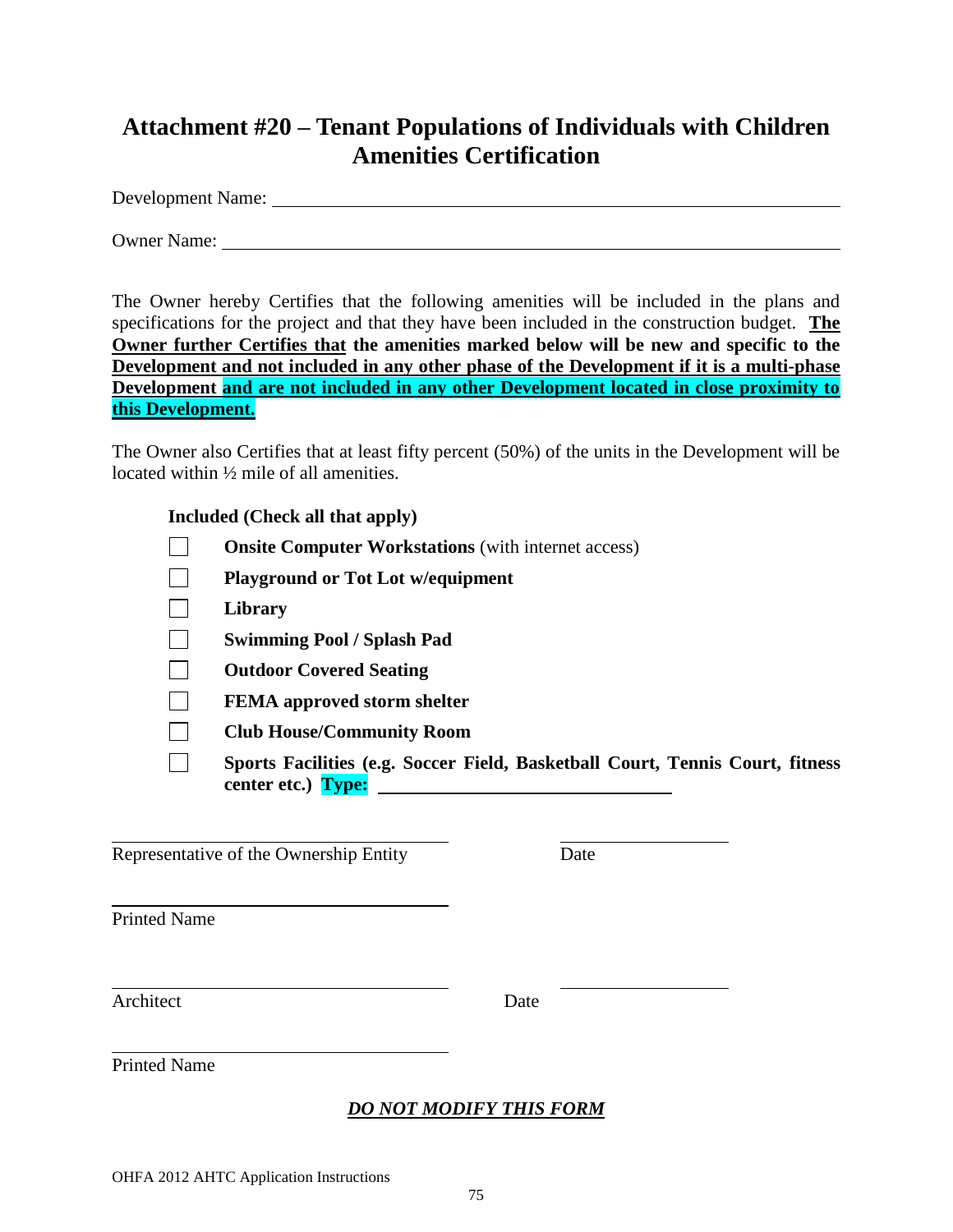## **Attachment #21– Tenant Populations of Elderly Individuals**

Development Name:

Owner Name:

The Owner hereby Certifies that the following amenities will be included in the plans and specifications for the project and that they have been included in the construction budget. **The Owner further Certifies that the amenities marked below will be new and specific to the Development and not included in any other phase of the Development if it is a multi-phase Development and are not included in any other Development located in close proximity to this Development.**

The Owner also Certifies that at least fifty percent (50%) of the units in the Development will be located within ½ mile of all amenities.

### **Included (Check all that apply)**

- $\Box$ **Onsite Computer Workstations** (with internet access)
- $\Box$ **Dedicated Green Space with Walking trails**
- $\Box$ **Fitness Center**
- $\Box$ **Library**
- $\Box$ **Swimming Pool**
- $\Box$ **Outdoor Covered Seating**
- $\Box$ **FEMA approved storm shelter**
- $\Box$ **Club House/Community Room**

Representative of the Ownership Entity Date

Printed Name

Architect Date

Printed Name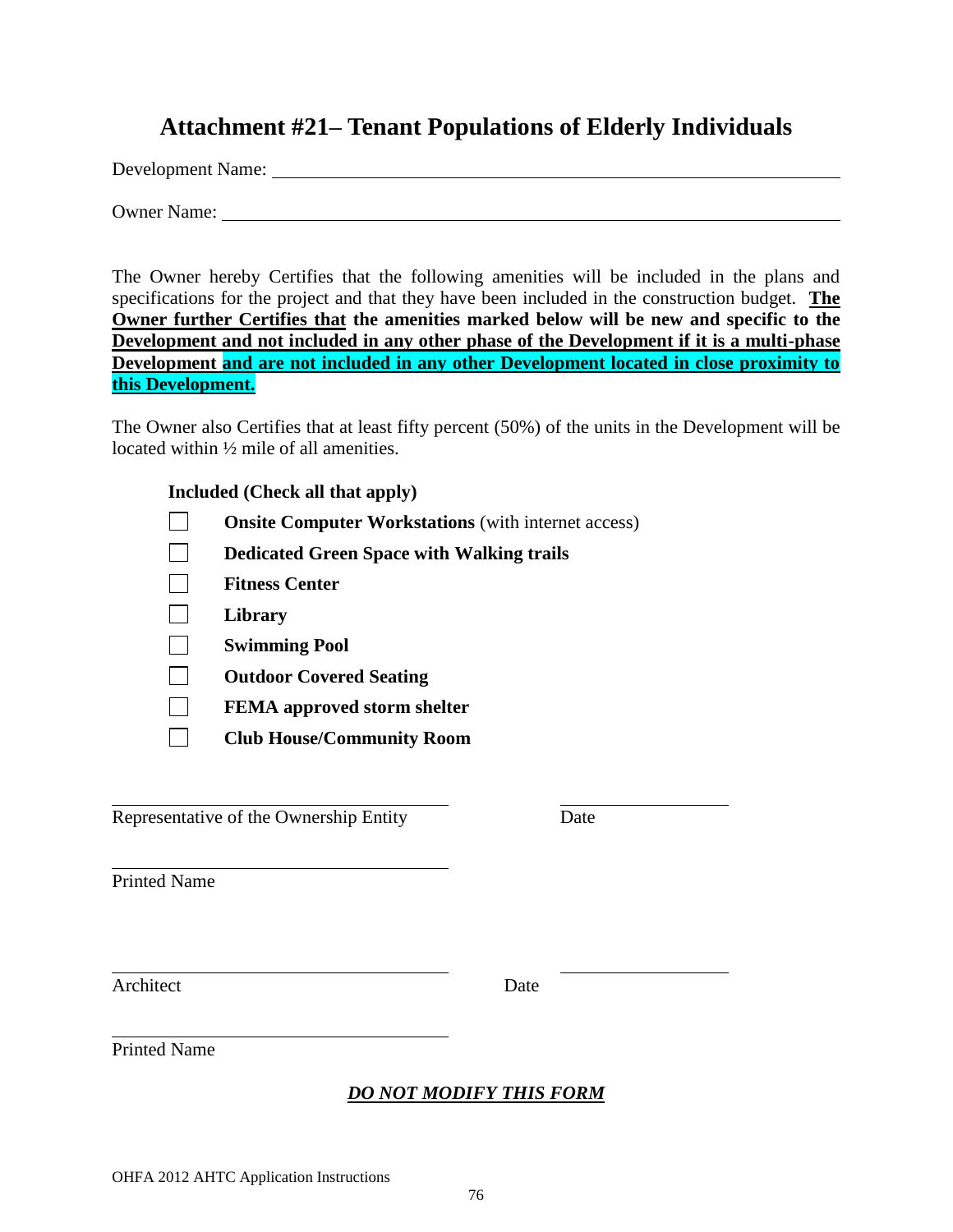# **Attachment #22 – Energy Efficiency Certification**

Development Name:

Owner Name:

The Owner hereby Certifies that the following energy efficiency items will be included in the plans and specifications for one hundred percent (100%) of units in the project, they are included in the budget, and that they **exceed the minimum requirements** of the applicable building codes.

**Included (Check all that apply)**

- **1) Shower heads with a maximum of 2.5 gallons per minute flow rate**
- **2) Toilets with maximum 1.6 gallon flush and/or dual flush (1.6 for full and 0.8 for half)**
- **3) The use of ½ inch better than R-2 insulation on exposed hot water pipes**
- **4) Installation of Energy Star appliances**
- **5) Energy Star qualified windows with Low E glass**
- **6) Energy Star HVAC**
- **7) Energy Star Efficiency Water Heaters**
- **8) Radiant barrier per ASTM standards in attic and/or roof sheathing and/or exterior wall sheathing**
- **9) Use of Low or no VOC paint throughout the development for compliance period**
- **10) On-site recycling for aluminum, newspaper, glass, and plastics**
- **11) Photovoltaic (solar powered) lighting for all exterior lights**
- **12) Programmable thermostats**

**Choose one of the following:**

**13) Insulation: Attic insulation better than R- 38 or better, wall insulation better than R – 13 and floor insulation better than R-19**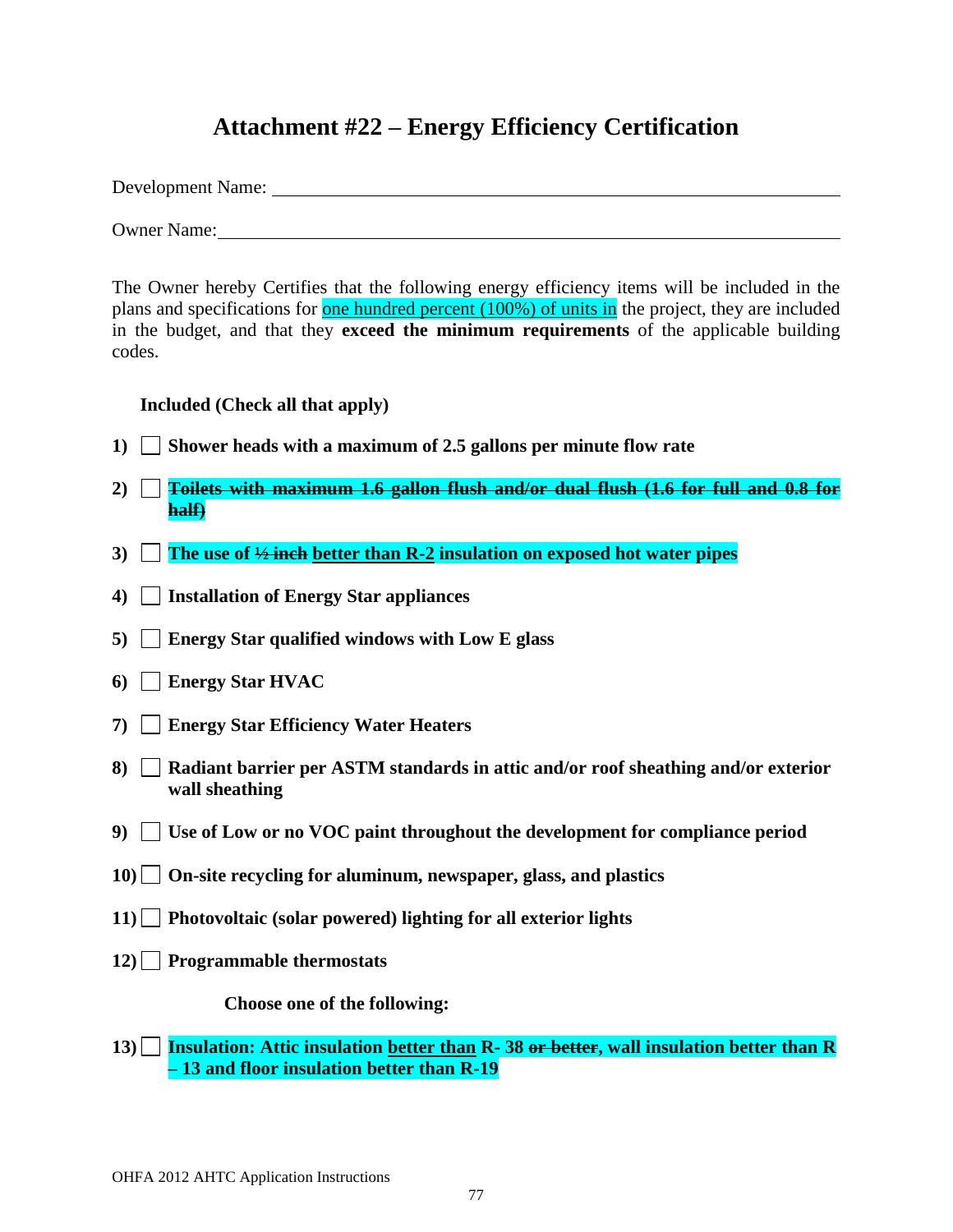**OR**

**Spray foam insulation exceeding code requirements**

**OR**

**Natural fiber batt insulation at least two (2) inches thick exceeding code requirements**

Representative of the Ownership Entity Date

Printed Name

Project Architect Date

Printed Name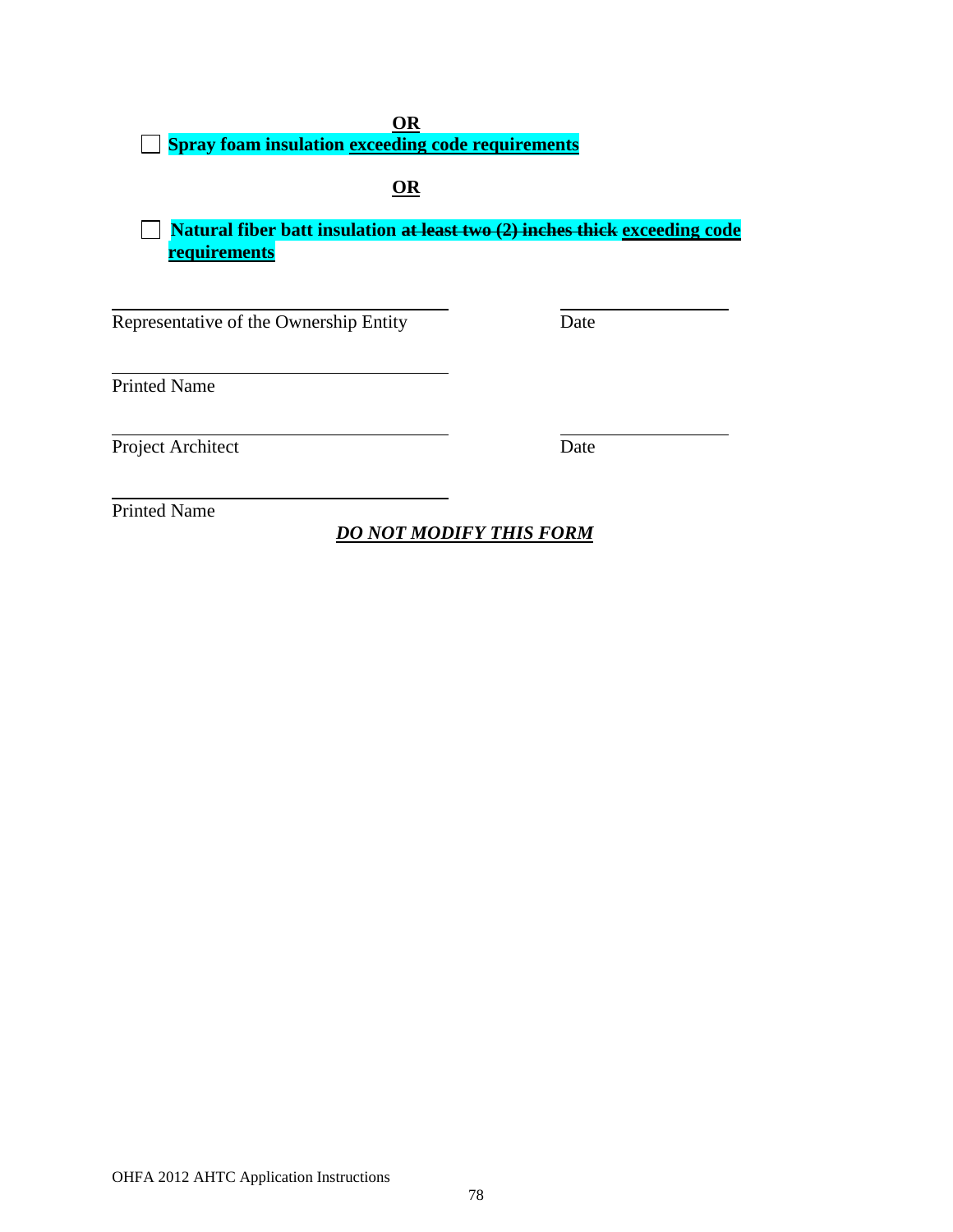# **Attachment #23 – Cost and Expense Separation**

Development Name: \_\_

Applicant Name:

The Owner hereby Certifies the costs and expenses for this Development will be separate from the costs and expenses of any other phase of the Development if part of a multi-phase Development.

The Owner hereby Certifies the costs and expenses for this Development will be separate from the costs and expenses of any other Development located in close proximity and sharing common Ownership or principals thereof with this Development.

Owner's Signature

Printed Name

Title

**Date**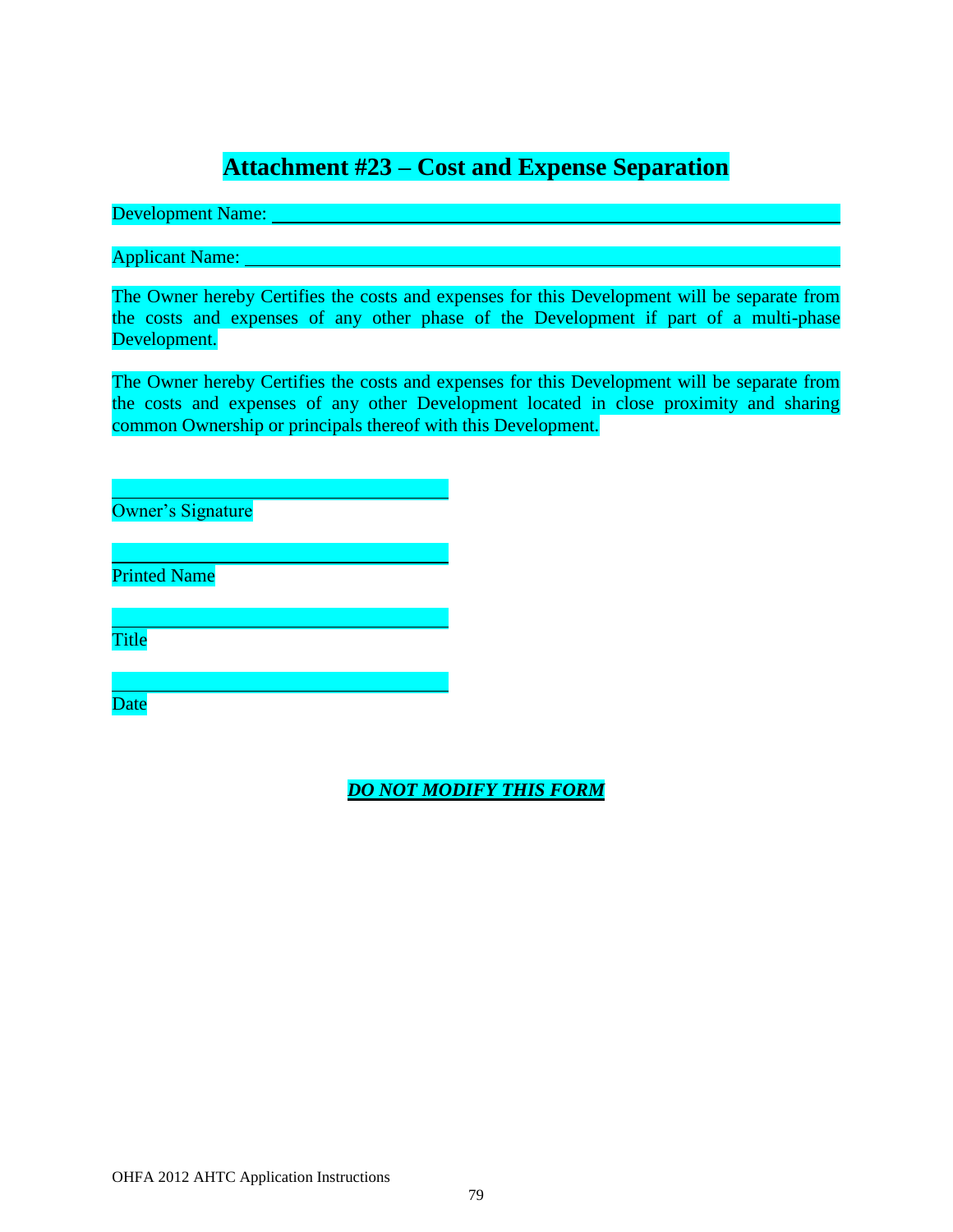# **Attachment #24 – Fair Housing and ADA Certification**

Development Name:

Owner Name:

The Owner hereby Certifies the Development will comply with all Fair Housing and Americans with Disabilities Act (ADA) requirements including those dealing with accessibility.

Owner's Signature

Printed Name

Title

Date

The **Fair Housing and ADA Certification** was acknowledged before me this \_\_\_\_\_ day of , by \_\_\_\_\_\_\_\_\_\_\_\_\_\_\_\_\_\_\_\_\_\_\_\_\_\_\_ known to me to be the person described in and who executed the foregoing instrument and acknowledge that he/she executed the same as his/her free and voluntary act of deed.

 $\overline{\phantom{a}}$  , where  $\overline{\phantom{a}}$  , where  $\overline{\phantom{a}}$  ,  $\overline{\phantom{a}}$  ,  $\overline{\phantom{a}}$  ,  $\overline{\phantom{a}}$  ,  $\overline{\phantom{a}}$  ,  $\overline{\phantom{a}}$  ,  $\overline{\phantom{a}}$  ,  $\overline{\phantom{a}}$  ,  $\overline{\phantom{a}}$  ,  $\overline{\phantom{a}}$  ,  $\overline{\phantom{a}}$  ,  $\overline{\phantom{a}}$  ,  $\overline{\phantom{a}}$  , Notary Public

My commission Expires: